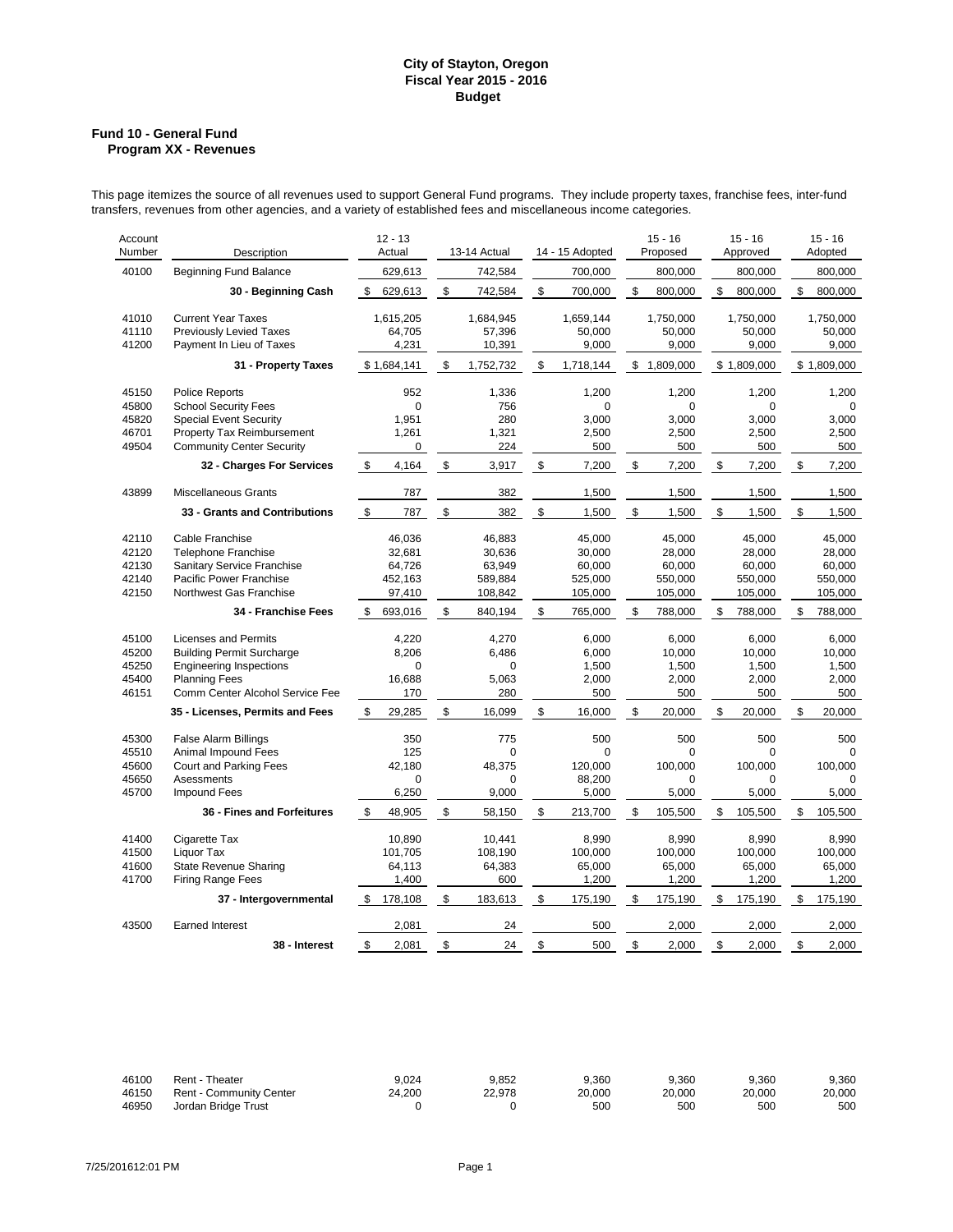| Account<br>Number                  | Description                  | $12 - 13$<br>Actual | 13-14 Actual | 14 - 15 Adopted | $15 - 16$<br>Proposed | $15 - 16$<br>Approved | $15 - 16$<br>Adopted |
|------------------------------------|------------------------------|---------------------|--------------|-----------------|-----------------------|-----------------------|----------------------|
| 47100                              | Administrative Transfers     | 340.565             | 347.335      | 347.335         | 357.595               | 357.595               | 357.595              |
| 47251                              | Insurance Proceeds           | 10.943              | 1.065        | 10.000          | 10.000                | 10.000                | 10.000               |
| 49500                              | Miscellaneous                | 517                 | 13.485       | 5.000           | 5.000                 | 5.000                 | 5.000                |
| 49600                              | Cash Over/Short              | 89                  | (83)         |                 |                       |                       |                      |
|                                    | 39 - Miscellaneous/Transfers | 385.339             | 394.632      | 392.195         | 402.455               | 402.455               | 402.455              |
| <b>Total General Fund Revenues</b> |                              | 3,655,439           | 3,992,327    | 3,989,429       | 4,110,845             | 4,110,845             | 4,110,845            |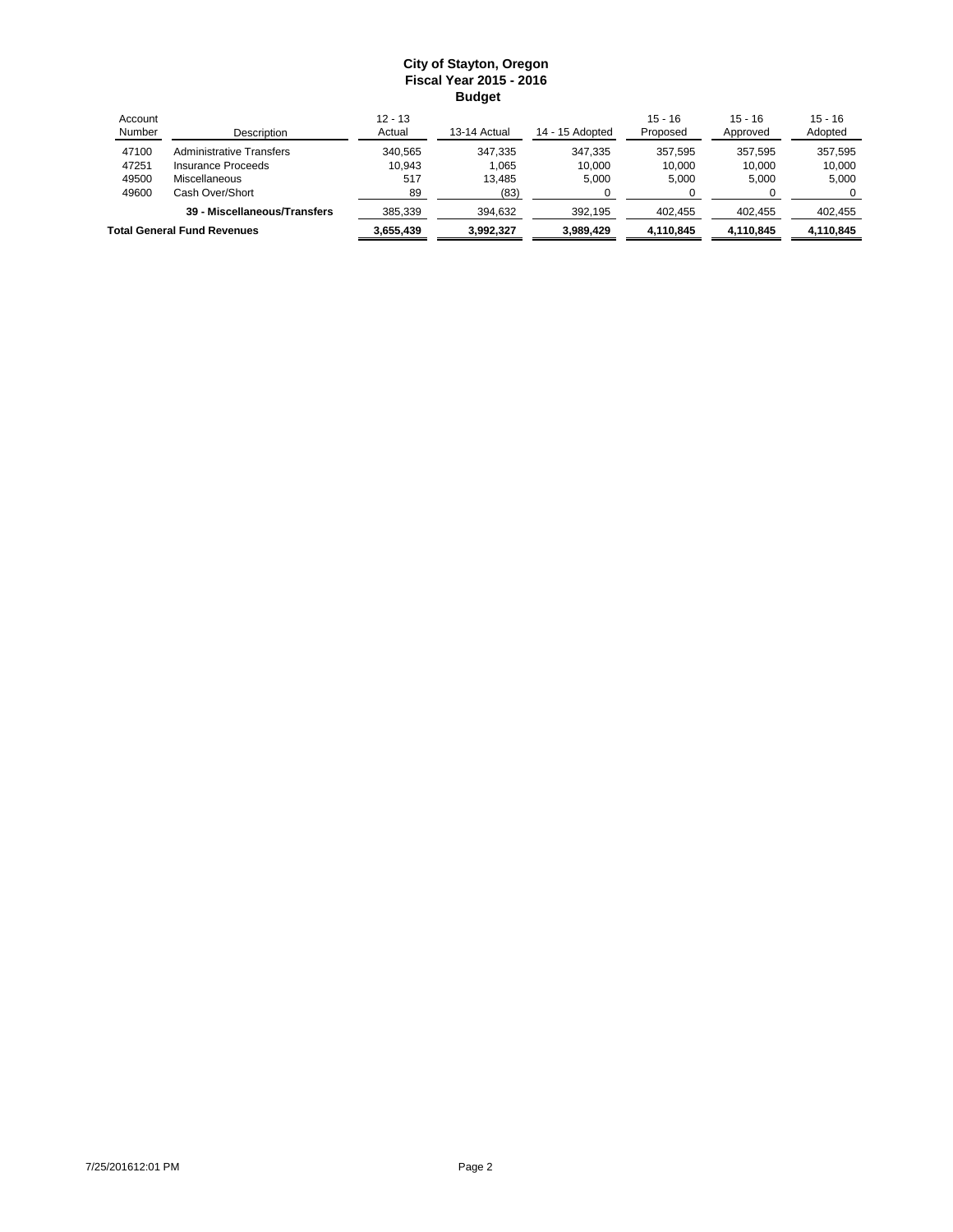### **Fund 10 - General Fund Program 40 - Non-Departmental**

The Non-Departmental area of the General Fund budget accounts for a variety of expenses that tend to be common to the entire fund and many may not be easily identifiable in respect to any specific department. This is also the area of the General Fund budget where any funds set aside may not be easily identifiable in respect to any specific department. This is as unappropriated or for contingency purposes are reflected.

| 52210<br>632<br>813<br>Telephone<br>1,200<br>1,200<br>1,200<br>1,200<br>52220<br>3,808<br>2,894<br>2,500<br>2,500<br>2,500<br>2,500<br>Miscellaneous<br>52410<br>1,000<br>1,000<br>1,000<br><b>Theater Expense</b><br>0<br>$\Omega$<br>1,000<br>792<br>630<br>52610<br><b>Employee Incentives</b><br>1,000<br>1,000<br>1,000<br>1,000<br>52620<br>397<br>583<br>1,000<br>Employee Health and Safety<br>1,000<br>1,000<br>1,000<br>54120<br>8,000<br>*Memberships<br>6,484<br>5,823<br>8,000<br>8,000<br>8,000<br>54150<br>Conferences - Council Expenses<br>282<br>259<br>1,500<br>1,500<br>1,500<br>1,500<br>5,000<br>59150<br><b>Community Grant Program</b><br>5,000<br>5,000<br>5,000<br>5,000<br>5,000<br>59140<br><b>Audio Visual Expenses</b><br>1,500<br>1,650<br>2,700<br>2,700<br>2,700<br>2,700<br>6,000<br>6,000<br>59160<br><b>Election Expense</b><br>0<br>1,753<br>6,000<br>6,000<br>61110<br>12,896<br>17,813<br>25,000<br>25,000<br>Unemployment<br>25,000<br>25,000<br>62010<br>Contract Services - IT<br>22,537<br>27,595<br>22,000<br>25,000<br>25,000<br>25,000<br>62015<br>825<br>825<br>3,000<br>Website Maintenance<br>3,000<br>3,000<br>3,000<br>$\Omega$<br>4,761<br>62120<br><b>Contract Services</b><br>15,000<br>15,000<br>15,000<br>15,000<br>62150<br><b>Contract Legal</b><br>11,972<br>42,500<br>30,016<br>42,500<br>42,500<br>42,500<br>62195<br>2,876<br>3,000<br>3,300<br>3,300<br>3,300<br>3,300<br><b>Property Taxes</b><br>63110<br>Audit<br>1,541<br>3,182<br>5,000<br>5,000<br>5,000<br>5,000<br>63120<br>1,994<br>4,320<br>4,600<br>4,600<br>Insurance<br>3,518<br>4,600<br>\$<br><b>Materials and Services</b><br>73,536<br>150,020<br>153,300<br>\$<br>\$<br>153,300<br>\$<br>\$<br>110,116<br>\$<br>153,300<br>74115<br>0<br>10.000<br><b>Insurance Repairs</b><br>3,751<br>10,000<br>10,000<br>10,000<br>71200<br>5,270<br>0<br>10,000<br>10,000<br>10,000<br>Equipment<br>10,000<br>\$<br>\$<br>\$<br>\$<br>\$<br><b>Capital Outlay</b><br>-\$<br>9,021<br>20,000<br>20,000<br>20,000<br>20,000<br>90110<br>Transfer to Swimming Pool Fund<br>73,500<br>15,000<br>15,000<br>15,000<br>15,000<br>15,000<br><b>Transfer to Library Fund</b><br>129,500<br>139,500<br>90116<br>119,500<br>119,500<br>119,500<br>119,500<br>90150<br>Transfer to Facilities Development Fund<br>45,000<br>45,000<br>45,000<br>45,000<br>45,000<br>45,000<br>90155<br>Transfer to Vehicle Replacement Fund<br>10,500<br>55,500<br>55,500<br>20,500<br>20,500<br>20,500<br>90162<br><b>Transfer to Grant Fund</b><br>40,500<br>45,000<br>45,000<br>0<br>0<br>45,000<br>\$<br>\$<br>\$<br>\$<br>245,000<br>\$<br>245,000<br><b>Transfers</b><br>\$<br>258,500<br>235,000<br>295,500<br>245,000<br>95110<br>$\mathbf 0$<br>261,163<br>Contingency<br>300.000<br>300,000<br>300,000<br>1,065,126<br>186,079<br>99100<br>Unappropriated Fund Balance<br>742,584<br>239,637<br>239,637<br>239,637<br>\$<br>742,584<br>539,637<br>\$<br>\$<br>539,637<br>Contingency/Unappropriated<br>\$1,065,126<br>\$<br>447,242<br>539,637<br>S<br>\$<br>\$<br>\$<br><b>Total Non-Departmental</b><br>\$1,083,641<br>\$1,410,242<br>\$912,762<br>957,937<br>957,937<br>957,937 | Account<br>Number | Description | $12 - 13$<br>Actual | 13-14 Actual | $14 - 15$<br>Adopted | $15 - 16$<br>Proposed | $15 - 16$<br>Approved | $15 - 16$<br>Adopted |
|---------------------------------------------------------------------------------------------------------------------------------------------------------------------------------------------------------------------------------------------------------------------------------------------------------------------------------------------------------------------------------------------------------------------------------------------------------------------------------------------------------------------------------------------------------------------------------------------------------------------------------------------------------------------------------------------------------------------------------------------------------------------------------------------------------------------------------------------------------------------------------------------------------------------------------------------------------------------------------------------------------------------------------------------------------------------------------------------------------------------------------------------------------------------------------------------------------------------------------------------------------------------------------------------------------------------------------------------------------------------------------------------------------------------------------------------------------------------------------------------------------------------------------------------------------------------------------------------------------------------------------------------------------------------------------------------------------------------------------------------------------------------------------------------------------------------------------------------------------------------------------------------------------------------------------------------------------------------------------------------------------------------------------------------------------------------------------------------------------------------------------------------------------------------------------------------------------------------------------------------------------------------------------------------------------------------------------------------------------------------------------------------------------------------------------------------------------------------------------------------------------------------------------------------------------------------------------------------------------------------------------------------------------------------------------------------------------------------------------------------------------------------------------------------------------------------------------------------------------------------------------------------------------------------------------------------------------------------------------------------------------------------------------------------------------------------------------------------------------------------------------------------------------------------------------------|-------------------|-------------|---------------------|--------------|----------------------|-----------------------|-----------------------|----------------------|
|                                                                                                                                                                                                                                                                                                                                                                                                                                                                                                                                                                                                                                                                                                                                                                                                                                                                                                                                                                                                                                                                                                                                                                                                                                                                                                                                                                                                                                                                                                                                                                                                                                                                                                                                                                                                                                                                                                                                                                                                                                                                                                                                                                                                                                                                                                                                                                                                                                                                                                                                                                                                                                                                                                                                                                                                                                                                                                                                                                                                                                                                                                                                                                                       |                   |             |                     |              |                      |                       |                       |                      |
|                                                                                                                                                                                                                                                                                                                                                                                                                                                                                                                                                                                                                                                                                                                                                                                                                                                                                                                                                                                                                                                                                                                                                                                                                                                                                                                                                                                                                                                                                                                                                                                                                                                                                                                                                                                                                                                                                                                                                                                                                                                                                                                                                                                                                                                                                                                                                                                                                                                                                                                                                                                                                                                                                                                                                                                                                                                                                                                                                                                                                                                                                                                                                                                       |                   |             |                     |              |                      |                       |                       |                      |
|                                                                                                                                                                                                                                                                                                                                                                                                                                                                                                                                                                                                                                                                                                                                                                                                                                                                                                                                                                                                                                                                                                                                                                                                                                                                                                                                                                                                                                                                                                                                                                                                                                                                                                                                                                                                                                                                                                                                                                                                                                                                                                                                                                                                                                                                                                                                                                                                                                                                                                                                                                                                                                                                                                                                                                                                                                                                                                                                                                                                                                                                                                                                                                                       |                   |             |                     |              |                      |                       |                       |                      |
|                                                                                                                                                                                                                                                                                                                                                                                                                                                                                                                                                                                                                                                                                                                                                                                                                                                                                                                                                                                                                                                                                                                                                                                                                                                                                                                                                                                                                                                                                                                                                                                                                                                                                                                                                                                                                                                                                                                                                                                                                                                                                                                                                                                                                                                                                                                                                                                                                                                                                                                                                                                                                                                                                                                                                                                                                                                                                                                                                                                                                                                                                                                                                                                       |                   |             |                     |              |                      |                       |                       |                      |
|                                                                                                                                                                                                                                                                                                                                                                                                                                                                                                                                                                                                                                                                                                                                                                                                                                                                                                                                                                                                                                                                                                                                                                                                                                                                                                                                                                                                                                                                                                                                                                                                                                                                                                                                                                                                                                                                                                                                                                                                                                                                                                                                                                                                                                                                                                                                                                                                                                                                                                                                                                                                                                                                                                                                                                                                                                                                                                                                                                                                                                                                                                                                                                                       |                   |             |                     |              |                      |                       |                       |                      |
|                                                                                                                                                                                                                                                                                                                                                                                                                                                                                                                                                                                                                                                                                                                                                                                                                                                                                                                                                                                                                                                                                                                                                                                                                                                                                                                                                                                                                                                                                                                                                                                                                                                                                                                                                                                                                                                                                                                                                                                                                                                                                                                                                                                                                                                                                                                                                                                                                                                                                                                                                                                                                                                                                                                                                                                                                                                                                                                                                                                                                                                                                                                                                                                       |                   |             |                     |              |                      |                       |                       |                      |
|                                                                                                                                                                                                                                                                                                                                                                                                                                                                                                                                                                                                                                                                                                                                                                                                                                                                                                                                                                                                                                                                                                                                                                                                                                                                                                                                                                                                                                                                                                                                                                                                                                                                                                                                                                                                                                                                                                                                                                                                                                                                                                                                                                                                                                                                                                                                                                                                                                                                                                                                                                                                                                                                                                                                                                                                                                                                                                                                                                                                                                                                                                                                                                                       |                   |             |                     |              |                      |                       |                       |                      |
|                                                                                                                                                                                                                                                                                                                                                                                                                                                                                                                                                                                                                                                                                                                                                                                                                                                                                                                                                                                                                                                                                                                                                                                                                                                                                                                                                                                                                                                                                                                                                                                                                                                                                                                                                                                                                                                                                                                                                                                                                                                                                                                                                                                                                                                                                                                                                                                                                                                                                                                                                                                                                                                                                                                                                                                                                                                                                                                                                                                                                                                                                                                                                                                       |                   |             |                     |              |                      |                       |                       |                      |
|                                                                                                                                                                                                                                                                                                                                                                                                                                                                                                                                                                                                                                                                                                                                                                                                                                                                                                                                                                                                                                                                                                                                                                                                                                                                                                                                                                                                                                                                                                                                                                                                                                                                                                                                                                                                                                                                                                                                                                                                                                                                                                                                                                                                                                                                                                                                                                                                                                                                                                                                                                                                                                                                                                                                                                                                                                                                                                                                                                                                                                                                                                                                                                                       |                   |             |                     |              |                      |                       |                       |                      |
|                                                                                                                                                                                                                                                                                                                                                                                                                                                                                                                                                                                                                                                                                                                                                                                                                                                                                                                                                                                                                                                                                                                                                                                                                                                                                                                                                                                                                                                                                                                                                                                                                                                                                                                                                                                                                                                                                                                                                                                                                                                                                                                                                                                                                                                                                                                                                                                                                                                                                                                                                                                                                                                                                                                                                                                                                                                                                                                                                                                                                                                                                                                                                                                       |                   |             |                     |              |                      |                       |                       |                      |
|                                                                                                                                                                                                                                                                                                                                                                                                                                                                                                                                                                                                                                                                                                                                                                                                                                                                                                                                                                                                                                                                                                                                                                                                                                                                                                                                                                                                                                                                                                                                                                                                                                                                                                                                                                                                                                                                                                                                                                                                                                                                                                                                                                                                                                                                                                                                                                                                                                                                                                                                                                                                                                                                                                                                                                                                                                                                                                                                                                                                                                                                                                                                                                                       |                   |             |                     |              |                      |                       |                       |                      |
|                                                                                                                                                                                                                                                                                                                                                                                                                                                                                                                                                                                                                                                                                                                                                                                                                                                                                                                                                                                                                                                                                                                                                                                                                                                                                                                                                                                                                                                                                                                                                                                                                                                                                                                                                                                                                                                                                                                                                                                                                                                                                                                                                                                                                                                                                                                                                                                                                                                                                                                                                                                                                                                                                                                                                                                                                                                                                                                                                                                                                                                                                                                                                                                       |                   |             |                     |              |                      |                       |                       |                      |
|                                                                                                                                                                                                                                                                                                                                                                                                                                                                                                                                                                                                                                                                                                                                                                                                                                                                                                                                                                                                                                                                                                                                                                                                                                                                                                                                                                                                                                                                                                                                                                                                                                                                                                                                                                                                                                                                                                                                                                                                                                                                                                                                                                                                                                                                                                                                                                                                                                                                                                                                                                                                                                                                                                                                                                                                                                                                                                                                                                                                                                                                                                                                                                                       |                   |             |                     |              |                      |                       |                       |                      |
|                                                                                                                                                                                                                                                                                                                                                                                                                                                                                                                                                                                                                                                                                                                                                                                                                                                                                                                                                                                                                                                                                                                                                                                                                                                                                                                                                                                                                                                                                                                                                                                                                                                                                                                                                                                                                                                                                                                                                                                                                                                                                                                                                                                                                                                                                                                                                                                                                                                                                                                                                                                                                                                                                                                                                                                                                                                                                                                                                                                                                                                                                                                                                                                       |                   |             |                     |              |                      |                       |                       |                      |
|                                                                                                                                                                                                                                                                                                                                                                                                                                                                                                                                                                                                                                                                                                                                                                                                                                                                                                                                                                                                                                                                                                                                                                                                                                                                                                                                                                                                                                                                                                                                                                                                                                                                                                                                                                                                                                                                                                                                                                                                                                                                                                                                                                                                                                                                                                                                                                                                                                                                                                                                                                                                                                                                                                                                                                                                                                                                                                                                                                                                                                                                                                                                                                                       |                   |             |                     |              |                      |                       |                       |                      |
|                                                                                                                                                                                                                                                                                                                                                                                                                                                                                                                                                                                                                                                                                                                                                                                                                                                                                                                                                                                                                                                                                                                                                                                                                                                                                                                                                                                                                                                                                                                                                                                                                                                                                                                                                                                                                                                                                                                                                                                                                                                                                                                                                                                                                                                                                                                                                                                                                                                                                                                                                                                                                                                                                                                                                                                                                                                                                                                                                                                                                                                                                                                                                                                       |                   |             |                     |              |                      |                       |                       |                      |
|                                                                                                                                                                                                                                                                                                                                                                                                                                                                                                                                                                                                                                                                                                                                                                                                                                                                                                                                                                                                                                                                                                                                                                                                                                                                                                                                                                                                                                                                                                                                                                                                                                                                                                                                                                                                                                                                                                                                                                                                                                                                                                                                                                                                                                                                                                                                                                                                                                                                                                                                                                                                                                                                                                                                                                                                                                                                                                                                                                                                                                                                                                                                                                                       |                   |             |                     |              |                      |                       |                       |                      |
|                                                                                                                                                                                                                                                                                                                                                                                                                                                                                                                                                                                                                                                                                                                                                                                                                                                                                                                                                                                                                                                                                                                                                                                                                                                                                                                                                                                                                                                                                                                                                                                                                                                                                                                                                                                                                                                                                                                                                                                                                                                                                                                                                                                                                                                                                                                                                                                                                                                                                                                                                                                                                                                                                                                                                                                                                                                                                                                                                                                                                                                                                                                                                                                       |                   |             |                     |              |                      |                       |                       |                      |
|                                                                                                                                                                                                                                                                                                                                                                                                                                                                                                                                                                                                                                                                                                                                                                                                                                                                                                                                                                                                                                                                                                                                                                                                                                                                                                                                                                                                                                                                                                                                                                                                                                                                                                                                                                                                                                                                                                                                                                                                                                                                                                                                                                                                                                                                                                                                                                                                                                                                                                                                                                                                                                                                                                                                                                                                                                                                                                                                                                                                                                                                                                                                                                                       |                   |             |                     |              |                      |                       |                       |                      |
|                                                                                                                                                                                                                                                                                                                                                                                                                                                                                                                                                                                                                                                                                                                                                                                                                                                                                                                                                                                                                                                                                                                                                                                                                                                                                                                                                                                                                                                                                                                                                                                                                                                                                                                                                                                                                                                                                                                                                                                                                                                                                                                                                                                                                                                                                                                                                                                                                                                                                                                                                                                                                                                                                                                                                                                                                                                                                                                                                                                                                                                                                                                                                                                       |                   |             |                     |              |                      |                       |                       |                      |
|                                                                                                                                                                                                                                                                                                                                                                                                                                                                                                                                                                                                                                                                                                                                                                                                                                                                                                                                                                                                                                                                                                                                                                                                                                                                                                                                                                                                                                                                                                                                                                                                                                                                                                                                                                                                                                                                                                                                                                                                                                                                                                                                                                                                                                                                                                                                                                                                                                                                                                                                                                                                                                                                                                                                                                                                                                                                                                                                                                                                                                                                                                                                                                                       |                   |             |                     |              |                      |                       |                       |                      |
|                                                                                                                                                                                                                                                                                                                                                                                                                                                                                                                                                                                                                                                                                                                                                                                                                                                                                                                                                                                                                                                                                                                                                                                                                                                                                                                                                                                                                                                                                                                                                                                                                                                                                                                                                                                                                                                                                                                                                                                                                                                                                                                                                                                                                                                                                                                                                                                                                                                                                                                                                                                                                                                                                                                                                                                                                                                                                                                                                                                                                                                                                                                                                                                       |                   |             |                     |              |                      |                       |                       |                      |
|                                                                                                                                                                                                                                                                                                                                                                                                                                                                                                                                                                                                                                                                                                                                                                                                                                                                                                                                                                                                                                                                                                                                                                                                                                                                                                                                                                                                                                                                                                                                                                                                                                                                                                                                                                                                                                                                                                                                                                                                                                                                                                                                                                                                                                                                                                                                                                                                                                                                                                                                                                                                                                                                                                                                                                                                                                                                                                                                                                                                                                                                                                                                                                                       |                   |             |                     |              |                      |                       |                       |                      |
|                                                                                                                                                                                                                                                                                                                                                                                                                                                                                                                                                                                                                                                                                                                                                                                                                                                                                                                                                                                                                                                                                                                                                                                                                                                                                                                                                                                                                                                                                                                                                                                                                                                                                                                                                                                                                                                                                                                                                                                                                                                                                                                                                                                                                                                                                                                                                                                                                                                                                                                                                                                                                                                                                                                                                                                                                                                                                                                                                                                                                                                                                                                                                                                       |                   |             |                     |              |                      |                       |                       |                      |
|                                                                                                                                                                                                                                                                                                                                                                                                                                                                                                                                                                                                                                                                                                                                                                                                                                                                                                                                                                                                                                                                                                                                                                                                                                                                                                                                                                                                                                                                                                                                                                                                                                                                                                                                                                                                                                                                                                                                                                                                                                                                                                                                                                                                                                                                                                                                                                                                                                                                                                                                                                                                                                                                                                                                                                                                                                                                                                                                                                                                                                                                                                                                                                                       |                   |             |                     |              |                      |                       |                       |                      |
|                                                                                                                                                                                                                                                                                                                                                                                                                                                                                                                                                                                                                                                                                                                                                                                                                                                                                                                                                                                                                                                                                                                                                                                                                                                                                                                                                                                                                                                                                                                                                                                                                                                                                                                                                                                                                                                                                                                                                                                                                                                                                                                                                                                                                                                                                                                                                                                                                                                                                                                                                                                                                                                                                                                                                                                                                                                                                                                                                                                                                                                                                                                                                                                       |                   |             |                     |              |                      |                       |                       |                      |
|                                                                                                                                                                                                                                                                                                                                                                                                                                                                                                                                                                                                                                                                                                                                                                                                                                                                                                                                                                                                                                                                                                                                                                                                                                                                                                                                                                                                                                                                                                                                                                                                                                                                                                                                                                                                                                                                                                                                                                                                                                                                                                                                                                                                                                                                                                                                                                                                                                                                                                                                                                                                                                                                                                                                                                                                                                                                                                                                                                                                                                                                                                                                                                                       |                   |             |                     |              |                      |                       |                       |                      |
|                                                                                                                                                                                                                                                                                                                                                                                                                                                                                                                                                                                                                                                                                                                                                                                                                                                                                                                                                                                                                                                                                                                                                                                                                                                                                                                                                                                                                                                                                                                                                                                                                                                                                                                                                                                                                                                                                                                                                                                                                                                                                                                                                                                                                                                                                                                                                                                                                                                                                                                                                                                                                                                                                                                                                                                                                                                                                                                                                                                                                                                                                                                                                                                       |                   |             |                     |              |                      |                       |                       |                      |
|                                                                                                                                                                                                                                                                                                                                                                                                                                                                                                                                                                                                                                                                                                                                                                                                                                                                                                                                                                                                                                                                                                                                                                                                                                                                                                                                                                                                                                                                                                                                                                                                                                                                                                                                                                                                                                                                                                                                                                                                                                                                                                                                                                                                                                                                                                                                                                                                                                                                                                                                                                                                                                                                                                                                                                                                                                                                                                                                                                                                                                                                                                                                                                                       |                   |             |                     |              |                      |                       |                       |                      |
|                                                                                                                                                                                                                                                                                                                                                                                                                                                                                                                                                                                                                                                                                                                                                                                                                                                                                                                                                                                                                                                                                                                                                                                                                                                                                                                                                                                                                                                                                                                                                                                                                                                                                                                                                                                                                                                                                                                                                                                                                                                                                                                                                                                                                                                                                                                                                                                                                                                                                                                                                                                                                                                                                                                                                                                                                                                                                                                                                                                                                                                                                                                                                                                       |                   |             |                     |              |                      |                       |                       |                      |
|                                                                                                                                                                                                                                                                                                                                                                                                                                                                                                                                                                                                                                                                                                                                                                                                                                                                                                                                                                                                                                                                                                                                                                                                                                                                                                                                                                                                                                                                                                                                                                                                                                                                                                                                                                                                                                                                                                                                                                                                                                                                                                                                                                                                                                                                                                                                                                                                                                                                                                                                                                                                                                                                                                                                                                                                                                                                                                                                                                                                                                                                                                                                                                                       |                   |             |                     |              |                      |                       |                       |                      |
|                                                                                                                                                                                                                                                                                                                                                                                                                                                                                                                                                                                                                                                                                                                                                                                                                                                                                                                                                                                                                                                                                                                                                                                                                                                                                                                                                                                                                                                                                                                                                                                                                                                                                                                                                                                                                                                                                                                                                                                                                                                                                                                                                                                                                                                                                                                                                                                                                                                                                                                                                                                                                                                                                                                                                                                                                                                                                                                                                                                                                                                                                                                                                                                       |                   |             |                     |              |                      |                       |                       |                      |
|                                                                                                                                                                                                                                                                                                                                                                                                                                                                                                                                                                                                                                                                                                                                                                                                                                                                                                                                                                                                                                                                                                                                                                                                                                                                                                                                                                                                                                                                                                                                                                                                                                                                                                                                                                                                                                                                                                                                                                                                                                                                                                                                                                                                                                                                                                                                                                                                                                                                                                                                                                                                                                                                                                                                                                                                                                                                                                                                                                                                                                                                                                                                                                                       |                   |             |                     |              |                      |                       |                       |                      |

\* Line item 54120 Memberships includes, COG, GFOA, LGPI, Stayton Chamber, OCCMA,

and LOC foundation.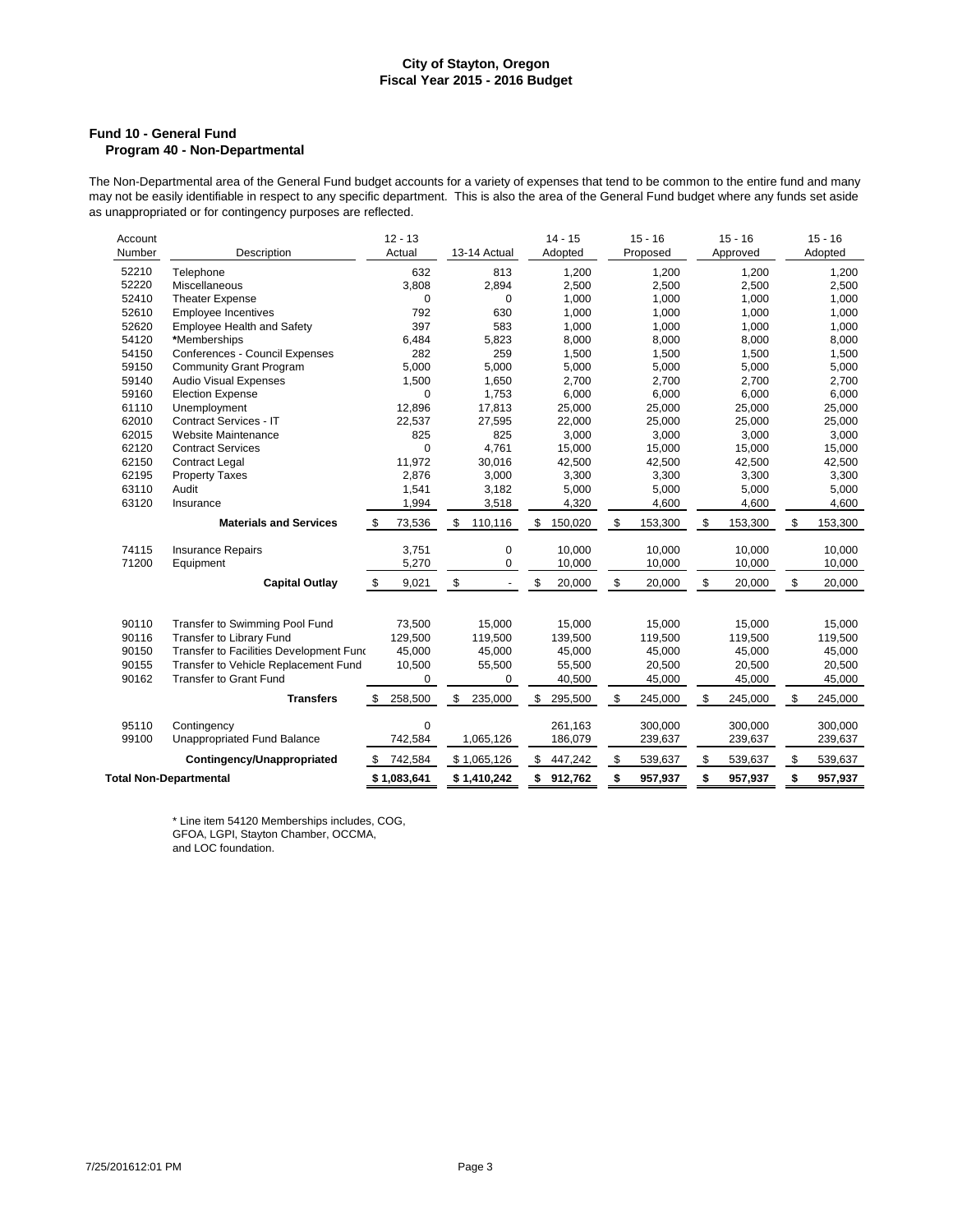### **Fund 10 - General Fund Program 41 - Administration**

The Administration Department represents the core function of the City organization. One distinct element of the department is general administration (oversight of City programs and departments, support of the City Council and other City boards and committees, relations with the public, etc.). The second element of the department is the City's finance function (payroll & benefits, accounts payable, monitoring debt service, relationship with the City's bank and auditors, etc.). Departmental staff (all full-time) include the City Administrator, Finance Director, Deputy City Recorder and Associate Accountant, as well as two clerical positions funded fully from utility revenues.

| Account              |                                         | $12 - 13$     | $13 - 14$    | $14 - 15$     | $15 - 16$     | $15 - 16$     | $15 - 16$     |
|----------------------|-----------------------------------------|---------------|--------------|---------------|---------------|---------------|---------------|
| Number               | Description                             | Actual        | Actual       | Adopted       | Proposed      | Approved      | Adopted       |
| 51100                | City Administrator                      | 111,155       | 38,499       | 99,456        | 100,425       | 100,425       | 100,425       |
| 51110                | <b>Finance Director</b>                 | 71,366        | 81,593       | 81,922        | 86,368        | 86,368        | 86,368        |
| 51170                | Deputy City Recorder                    | 48,759        | 49,981       | 53,755        | 56,436        | 56,436        | 56,436        |
| 51220                | Associate Accountant                    | 47,182        | 39,233       | 38,952        | 41.064        | 41.064        | 41,064        |
| 51720                | Overtime                                | 0             | $\Omega$     | 1.000         | 1,000         | 1,000         | 1,000         |
| 51910                | FICA & Medicare                         | 20,764        | 15,312       | 21,044        | 21,825        | 21,825        | 21,825        |
| 51920                | <b>Workers Compensation</b>             | 661           | 788          | 2,474         | 2,793         | 2.793         | 2,793         |
| 51931                | Health & Dental                         | 58,817        | 54,659       | 75,360        | 78,768        | 78,768        | 78,768        |
| 51933                | <b>Disability</b>                       | 996           | 685          | 1,373         | 1,420         | 1,420         | 1,420         |
| 51934                | Life Insurance                          | 141           | 108          | 200           | 180           | 180           | 180           |
| 51935                | City Retirement Plan                    | 50,590        | 26,943       | 49,610        | 51,283        | 51,283        | 51,283        |
| 51936                | <b>Flexible Benefits Administration</b> | 71            | 19           | 135           | 90            | 90            | 90            |
|                      | <b>Personnel Services</b>               | 410,503<br>\$ | \$ 307,820   | \$<br>425,281 | \$<br>441,652 | \$<br>441,652 | \$<br>441,652 |
| 52210                | Telephone/Alarms                        | 7.804         | 8.891        | 10.000        | 10.000        | 10.000        | 10,000        |
| 52330                | <b>Building Maintenance</b>             | 1,294         | 2,213        | 5,000         | 5.000         | 5,000         | 5,000         |
| 52420                | Computer                                | 604           | 302          | 2,500         | 2,500         | 2,500         | 2,500         |
| 52510                | Electricity                             | 2,443         | 2,208        | 3,500         | 3.500         | 3,500         | 3,500         |
| 52520                | <b>Natural Gas</b>                      | 1,283         | 1,779        | 2,400         | 2,400         | 2.400         | 2,400         |
| 53110                | <b>Operating Supplies</b>               | 16,046        | 17,218       | 18,500        | 18,500        | 18,500        | 18,500        |
| 53120                | Advertising                             | 1,374         | 2,246        | 6,000         | 6,000         | 6,000         | 6,000         |
| 54130                | Training/Conferences                    | 2,691         | 3,267        | 5.800         | 5,800         | 5.800         | 5,800         |
| 62140                | <b>Contract-Clerical</b>                | 0             |              | 500           | 500           | 500           | 500           |
|                      | <b>Materials and Services</b>           | 33,538<br>S   | 38,124<br>\$ | \$<br>54,200  | \$<br>54,200  | 54,200<br>\$  | \$<br>54,200  |
| Total Administration |                                         | 444,041       | \$345,944    | 479,481       | 495,852       | 495,852       | 495,852       |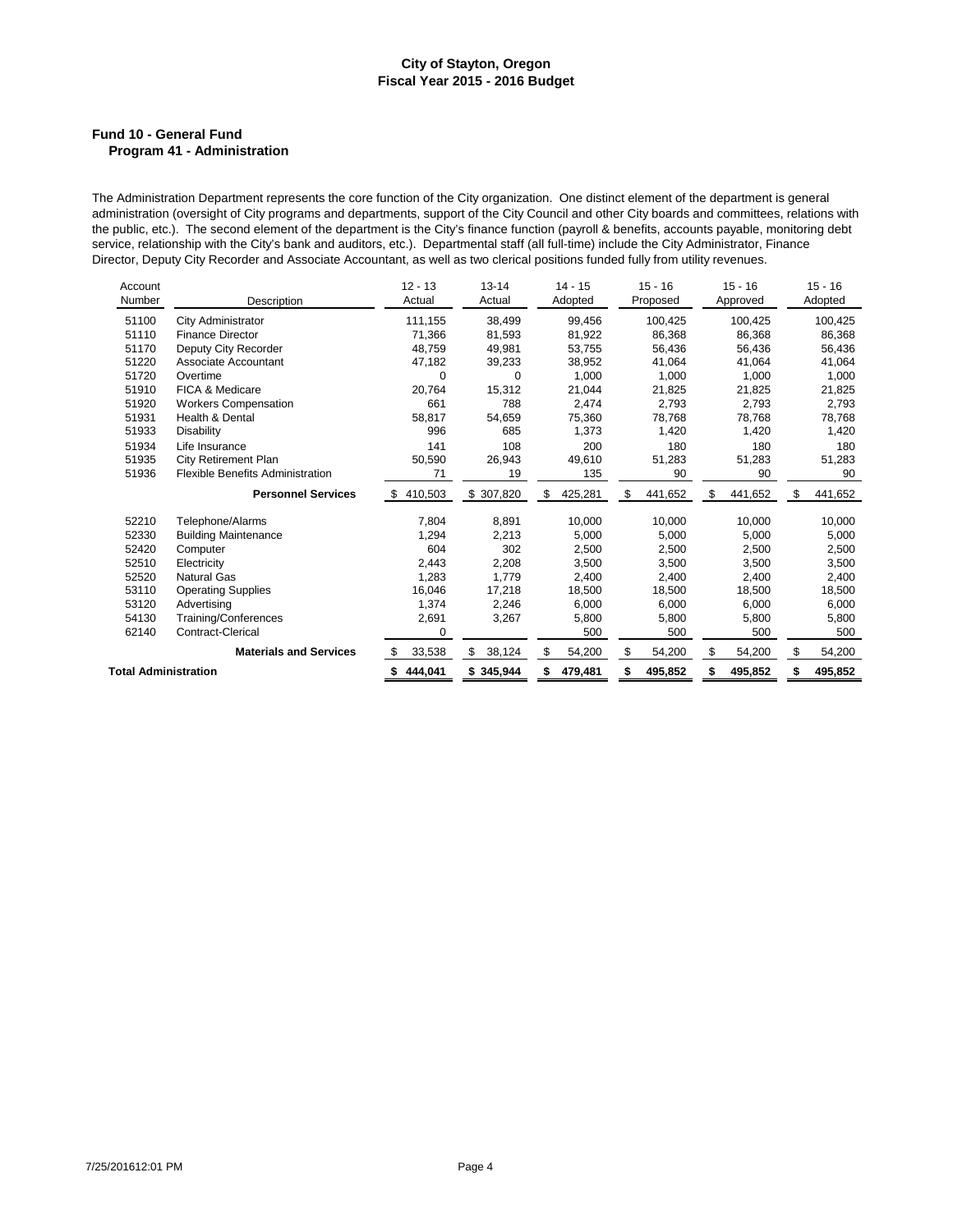#### **Fund 10 - General Fund Program 42 - Police**

The Stayton Police Department is a full-service, 24 hour a day law enforcement organization with 14 sworn, 1.5 civilian and 10 volunteers providing police services and records management to the cities of Stayton. The Department's number one goal is the preservation of life and property. The department's paid staff includes the Chief, a Lieutenant, two Sergeants, nine patrol officers. The civilian staff includes one full time Records Clerk and one part-time Records Clerk. In addition to general law enforcement services, programs include foot and bicycle patrols, Crime Prevention, Enhanced Safety Properties Program, Traffic Education/Enforcement, Drug Investigations and other services as needed.

| Account             |                                    | $12 - 13$     |               | $14 - 15$     | $15 - 16$     | $15 - 16$       | $15 - 16$       |
|---------------------|------------------------------------|---------------|---------------|---------------|---------------|-----------------|-----------------|
| Number              | Description                        | Actual        | 13-14 Actual  | Adopted       | Proposed      | Approved        | Adopted         |
| 51120               | Police Chief                       | 94,939        | 97,258        | 99,144        | 99,540        | 99,540          | 99,540          |
| 51230               | Police Lieutenant                  | 71,227        | 72,964        | 76,078        | 83,226        | 83,226          | 83,226          |
| 51260               | Police Sergeants (2)               | 136,061       | 141,750       | 148,800       | 149,400       | 149,400         | 149,400         |
| 51280               | *Police Officers (9)               | 468,581       | 486,594       | 494,918       | 517,847       | 517,847         | 517,847         |
| 51281               | Salary - Personal Days             | 26,116        | 26,590        | 28,552        | 29,876        | 29,876          | 29.876          |
| 51320               | Clerk (PT)                         | 0             | 14,351        | 25,533        | 18,468        | 18,468          | 18,468          |
| 51420               | Clerk                              | 43,150        | 44,586        | 44,712        | 44,904        | 44,904          | 44,904          |
| 51720               | Overtime Pay                       | 39,852        | 30,793        | 40,000        | 40,000        | 40,000          | 40,000          |
| 51723               | <b>Special Event Security</b>      | 0             | 1,020         | 3,000         | 3,000         | 3,000           | 3,000           |
| 51910               | FICA & Medicare                    | 64,422        | 67,018        | 73,496        | 75,449        | 75,449          | 75,449          |
| 51920               | <b>Workers Compensation</b>        | 17,266        | 22,372        | 25,817        | 26,769        | 26,769          | 26,769          |
| 51931               | Health & Dental                    | 218,119       | 206,613       | 212,988       | 217,422       | 217,422         | 217,422         |
| 51932               |                                    |               |               |               | 183,014       | 183,014         |                 |
|                     | <b>PERS Retirement</b>             | 166,342       | 168,839       | 176,386       |               |                 | 183,014         |
| 51933               | <b>Disability</b>                  | 3,138         | 3,272         | 4,327         | 4,583         | 4,583           | 4,583           |
| 51934               | Life Insurance                     | 680           | 658           | 735           | 630           | 630             | 630             |
| 51935               | <b>City Retirement Plan</b>        | 7,638         | 7,935         | 12,714        | 11,471        | 11,471          | 11,471          |
| 51936               | Flexible Benefits Administration   | 161           | 180           | 315           | 225           | 225             | 225             |
|                     | <b>Personnel Services</b>          | \$1,357,690   | \$1,392,791   | \$1,467,515   | \$1,505,824   | \$<br>1,505,824 | \$<br>1,505,824 |
|                     |                                    |               |               |               |               |                 |                 |
| 52110               | <b>Office Supplies</b>             | 3,164         | 5,105         | 5,000         | 5,000         | 5,000           | 5,000           |
| 52150               | <b>Volunteer Supplies</b>          | 259           | 218           | 2,000         | 2,000         | 2,000           | 2,000           |
| 52210               | Telephone/Alarms                   | 27,270        | 24,463        | 30,000        | 30,000        | 30,000          | 30,000          |
| 52310               | Equipment Lease/Repair/Maintenance | 3,575         | 3,138         | 4,000         | 4,000         | 4,000           | 4,000           |
| 52330               | <b>Building Maintenance</b>        | 1,748         | 5,875         | 4,000         | 4,000         | 4,000           | 4,000           |
| 52420               | Computers                          | 0             | 0             | 0             | 3,600         | 3,600           | 3,600           |
| 52510               | Electricity                        | 6.584         | 5,772         | 8,100         | 8,100         | 8,100           | 8,100           |
| 52520               | <b>Natural Gas</b>                 | 933           | 965           | 1,500         | 1,500         | 1,500           | 1,500           |
| 53110               | <b>Operating Supplies</b>          | 8,544         | 9,699         | 10,000        | 10,000        | 10,000          | 10,000          |
| 54110               | Uniforms                           | 4,567         | 6,190         | 7,500         | 7,500         | 7,500           | 7,500           |
| 54130               | Training/Conferences               | 5,874         | 5,719         | 8,000         | 8,000         | 8,000           | 8,000           |
| 57110               | <b>Firearms Training</b>           | 4,699         | 948           | 5,000         | 5,000         | 5,000           | 5,000           |
| 57115               | <b>Emergency Management</b>        | 0             | 0             | 500           | 500           | 500             | 500             |
| 57120               | <b>Investigation Expense</b>       | 3,851         | 791           | 6,000         | 6,000         | 6,000           | 6,000           |
| 57130               | Physical Exams/Recruitment         | 3,425         | 2,188         | 3,500         | 3,500         | 3,500           | 3,500           |
| 57140               | IT Maintenance/Support             | 13,227        | 11,096        | 13,500        | 13,500        | 13,500          | 13,500          |
| 57150               | Jail Expense                       | 173           | 107           | 1,000         | 1,000         | 1,000           | 1,000           |
| 57190               | <b>Animal Control</b>              | 0             | 0             | 250           | 250           | 250             | 250             |
| 57210               | <b>Ordinance Control</b>           | 0             | 50            | 750           | 750           | 750             | 750             |
| 58110               | <b>Gasoline &amp; Diesel</b>       | 33,201        | 35,035        | 35,000        | 35,000        | 35,000          | 35,000          |
| 58120               | Vehicle Maintenance/Repair         | 17,968        | 15,946        | 20,000        | 20,000        | 20,000          | 20,000          |
| 62120               | <b>Contract Services</b>           | 18,687        | 21,191        | 18,000        | 30,000        | 30,000          | 30,000          |
| 62121               | Contract Services (911)            | 224,136       | 230,860       | 237,786       | 163,543       | 163,543         | 163,543         |
| 62150               | <b>Contract Legal</b>              | 1,674         | 19,736        | 6,000         | 10,000        | 10,000          | 10,000          |
| 63120               | Insurance                          | 9,737         | 13,347        | 15,274        | 15,274        | 15,274          | 15,274          |
|                     | <b>Materials and Services</b>      | \$<br>393,297 | \$<br>418,439 | \$<br>442,660 | \$<br>388,017 | \$<br>388,017   | \$<br>388,017   |
|                     |                                    |               |               |               |               |                 |                 |
| 71200               | Equipment                          | 17,137        | 1,510         | 9,500         | 75,000        | 75,000          | 75,000          |
|                     | <b>Capital Outlay</b>              | \$<br>17,137  | \$<br>1,510   | \$<br>9,500   | \$<br>75,000  | \$<br>75,000    | \$<br>75,000    |
| <b>Total Police</b> |                                    | \$1,768,124   | \$1,812,740   | \$1,919,675   | \$1,968,841   | \$<br>1,968,841 | \$<br>1,968,841 |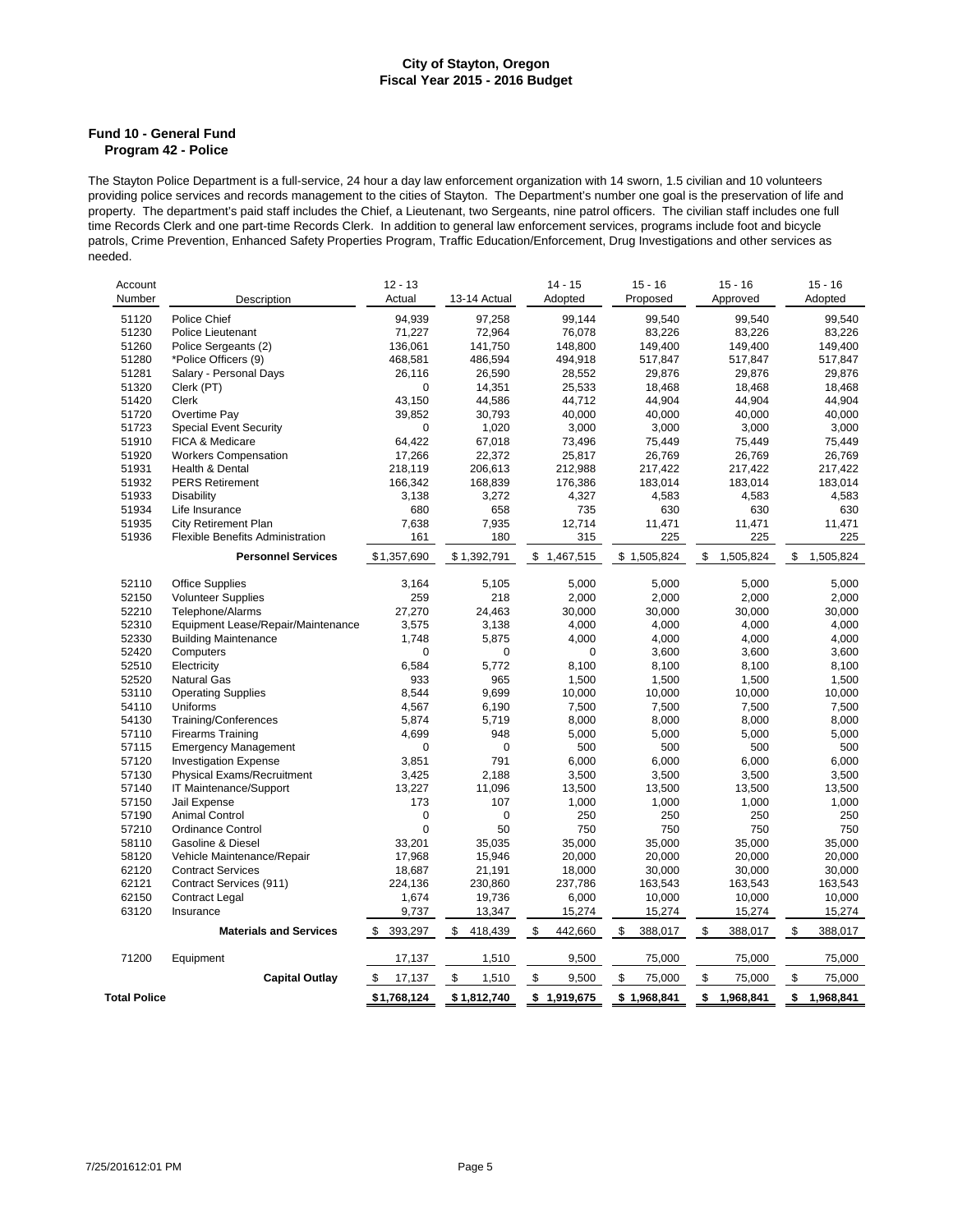### **Fund 10 - General Fund Program 43 - Planning**

The Planning Department is a state-mandated function responsible for administrating state land use laws and ordinances specific to the City of Stayton. The Department supports and advises the City Council and Planning Commission regarding all planning and land use matters, the Department is staffed by a full time Planner. Staff responsibilities include staffing Planning Commission and City Council meetings as needed, providing customer service and assistance in interpreting Stayton's municipal codes and processing a wide variety of different land use applications and actions. Long range planning activities include periodic updates of the City's Comprehensive Plan and special projects such as commercial or multi-family design standards and code improvements. The Planning Department assumes responsibilities for management of the City's Geographic Information System.

| Account<br>Number     | Description                             | $12 - 13$<br>Actual |    | 13-14 Actual |    | $14 - 15$<br>Adopted |    | $15 - 16$<br>Proposed |   | $15 - 16$<br>Approved |     | $15 - 16$<br>Adopted |
|-----------------------|-----------------------------------------|---------------------|----|--------------|----|----------------------|----|-----------------------|---|-----------------------|-----|----------------------|
| 51180                 | City Planner                            | 39,605              |    | 84,935       |    | 86,628               |    | 87.000                |   | 87.000                |     | 87,000               |
| 51310                 | Code Enforcement                        | 0                   |    | 0            |    | 0                    |    | 20,022                |   | 20,022                |     | 20,022               |
| 51910                 | <b>FICA &amp; Medicare</b>              | 2,715               |    | 6,117        |    | 6,627                |    | 8,187                 |   | 8,187                 |     | 8,187                |
| 51920                 | <b>Workers Compensation</b>             | 169                 |    | 233          |    | 231                  |    | 324                   |   | 324                   |     | 324                  |
| 51931                 | Health & Dental                         | 7,628               |    | 13,432       |    | 13,525               |    | 14,136                |   | 14,136                |     | 14,136               |
| 51933                 | <b>Disability</b>                       | 150                 |    | 276          |    | 432                  |    | 434                   |   | 434                   |     | 434                  |
| 51934                 | Life Insurance                          | 18                  |    | 35           |    | 50                   |    | 45                    |   | 45                    |     | 45                   |
| 51935                 | <b>City Retirement Plan</b>             | 6,921               |    | 15,373       |    | 15,680               |    | 15,747                |   | 15,747                |     | 15,747               |
| 51936                 | <b>Flexible Benefits Administration</b> | 23                  |    | 45           |    | 45                   |    | 45                    |   | 45                    |     | 45                   |
|                       | <b>Personnel Services</b>               | \$<br>57,230        | \$ | 120,447      | \$ | 123,218              | \$ | 145,940               | S | 145,940               | \$. | 145,940              |
| 52210                 | Telephone                               | 295                 |    | 143          |    | 400                  |    | 400                   |   | 400                   |     | 400                  |
| 52420                 | Computer                                | 369                 |    | $\Omega$     |    | 2,200                |    | 1,000                 |   | 1,000                 |     | 1,000                |
| 53110                 | <b>Operating Supplies</b>               | 115                 |    | 250          |    | 2,600                |    | 2,600                 |   | 2,600                 |     | 2,600                |
| 53120                 | Advertising                             | 3,446               |    | 2,440        |    | 6,000                |    | 6,000                 |   | 6,000                 |     | 6,000                |
| 54120                 | Memberships                             | 385                 |    | 480          |    | 400                  |    | 400                   |   | 400                   |     | 400                  |
| 54130                 | Training/Conferences                    | 95                  |    | 380          |    | 500                  |    | 500                   |   | 500                   |     | 500                  |
| 57210                 | Ordinance Enforcement                   | 306                 |    | 800          |    | 12,000               |    | 12,000                |   | 12,000                |     | 12,000               |
| 62150                 | Contract-Legal                          | 13,337              |    | 8,002        |    | 12,500               |    | 12,500                |   | 12,500                |     | 12,500               |
|                       | <b>Materials and Services</b>           | \$<br>18,348        | S  | 12,495       | \$ | 36,600               | \$ | 35,400                | S | 35,400                | S   | 35,400               |
| <b>Total Planning</b> |                                         | \$<br>75,577        |    | 132,942      | S  | 159,818              | S  | 181,340               | S | 181,340               | \$  | 181,340              |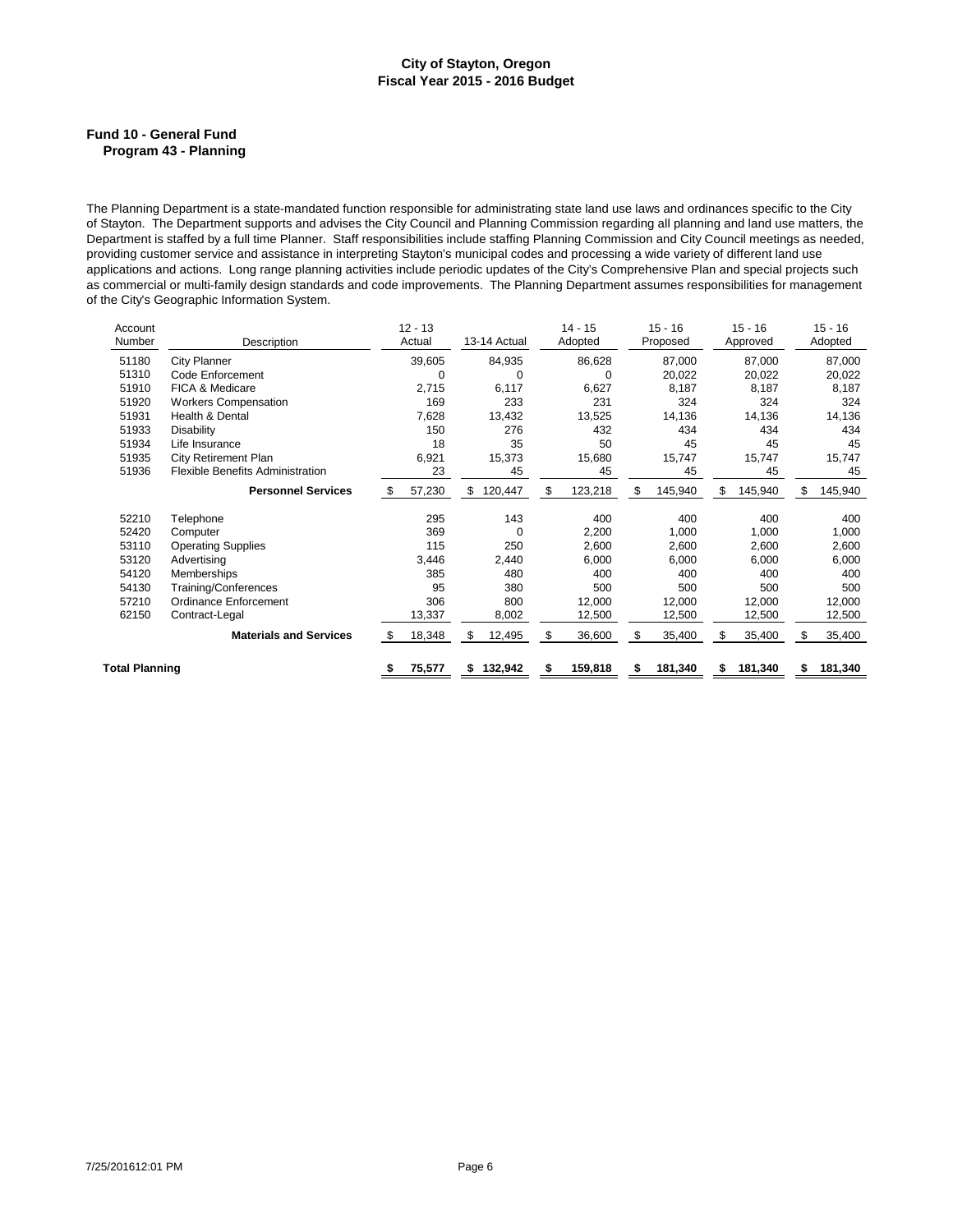### **Fund 10 - General Fund Program 44 - Community Center**

This program funds the maintainenance and rental of the community center, and is the principal cost center for the City's janitorial program.

| Account<br>Number | Description                          | $12 - 13$<br>Actual |             | 13-14 Actual | $14 - 15$<br>Adopted | $15 - 16$<br>Proposed |        | $15 - 16$<br>Approved |        |     | $15 - 16$<br>Adopted |
|-------------------|--------------------------------------|---------------------|-------------|--------------|----------------------|-----------------------|--------|-----------------------|--------|-----|----------------------|
|                   |                                      |                     |             |              |                      |                       |        |                       |        |     |                      |
| 52210             | Telephone/Alarms                     |                     | 2,354       | 1,801        | 2,200                |                       | 2,200  |                       | 2,200  |     | 2,200                |
| 52330             | <b>Building Maintenance</b>          |                     | 2,471       | 3,658        | 5,000                |                       | 5,000  |                       | 5,000  |     | 5,000                |
| 52510             | Electricity                          |                     | 4,570       | 3,791        | 5,000                |                       | 5,000  |                       | 5,000  |     | 5,000                |
| 52520             | <b>Natural Gas</b>                   |                     | 3,299       | 3,352        | 3,700                |                       | 3,700  |                       | 3,700  |     | 3,700                |
| 53110             | <b>Operating Supplies</b>            |                     |             | 0            | 250                  |                       | 250    |                       | 250    |     | 250                  |
| 53150             | <b>Custodial Supplies</b>            |                     | 5.476       | 5.815        | 7,000                |                       | 7.000  |                       | 7.000  |     | 7,000                |
| 62120             | <b>Contract Services- Janitorial</b> |                     | 29,219      | 31.434       | 33,500               |                       | 33,500 |                       | 33.500 |     | 33,500               |
| 63120             | Insurance                            |                     | 1,341       | 2,685        | 3,298                |                       | 3,298  |                       | 3,298  |     | 3,298                |
|                   | <b>Materials and Services</b>        |                     | 48,730      | \$<br>52,536 | \$<br>59,948         | S                     | 59,948 | \$.                   | 59,948 | \$. | 59,948               |
| 71200             | Equipment                            |                     | $\mathbf 0$ | 0            | $\mathbf 0$          |                       | 30.000 |                       | 30.000 |     | 30,000               |
|                   | <b>Capital Outlay</b>                | \$                  |             | \$           | \$                   | \$                    | 30,000 | \$                    | 30.000 | \$  | 30,000               |
|                   | <b>Total Community Center</b>        |                     | 48,730      | 52,536       | 59,948<br>\$         |                       | 89,948 |                       | 89,948 |     | 89,948               |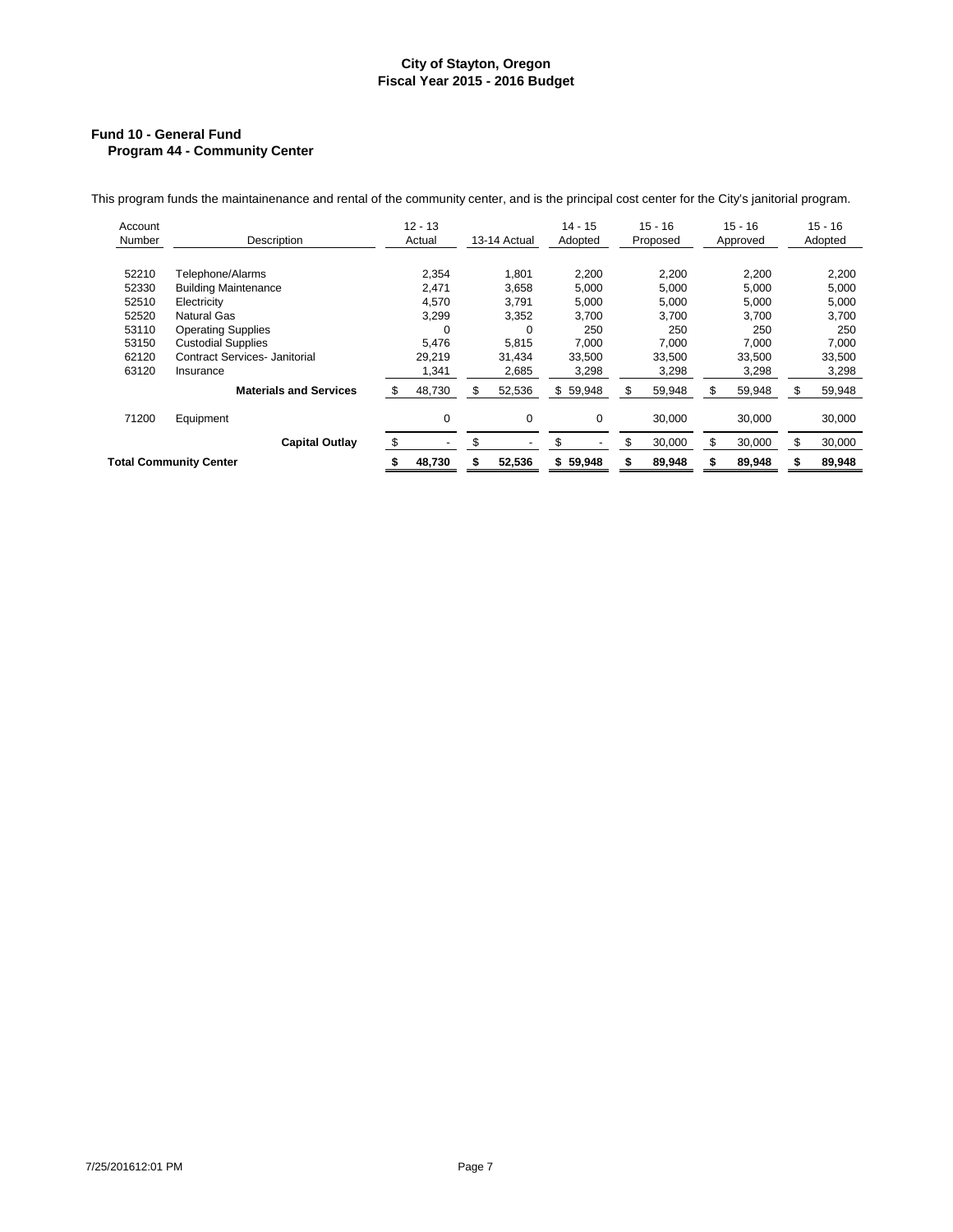# **Fund 10 - General Fund Program 45 - Park Maintenance**

This program funds maintenance of the City of Stayton's park system. Stayton's parks are a unique blend of neighborhood, community, and natural park land which is a distinct asset to the community. Maintenance costs include labor and materials to meet annual maintenance objectives for 7.08 acres of mini/neighborhood parks, 17 acres of community parks, and 150 acres of open space parks. Staffing includes one full-time Parks Maintenance Worker, and two 6-month Seasonal Maintenance Worker positions.

| Account<br>Number | Description                             | $12 - 13$<br>Actual | 13-14 Actual  | $14 - 15$<br>Adopted | $15 - 16$<br>Proposed | $15 - 16$<br>Approved | $15 - 16$<br>Adopted |
|-------------------|-----------------------------------------|---------------------|---------------|----------------------|-----------------------|-----------------------|----------------------|
| 51380             | SR. Parks Maintenance Worker            | 46,192              | 47,432        | 46,764               | 46,956                | 46,956                | 46,956               |
| 51390             | Seasonal Maintenance Workers (2)        | 16.787              | 17,168        | 18.000               | 0                     | $\Omega$              | $\Omega$             |
| 51720             | Overtime Pay                            | 213                 | 399           | 1,500                | 1,500                 | 1,500                 | 1,500                |
| 51910             | FICA & Medicare                         | 4,559               | 4,733         | 5,069                | 3,707                 | 3,707                 | 3,707                |
| 51920             | <b>Workers Compensation</b>             | 1,332               | 2,105         | 2.565                | 1.707                 | 1.707                 | 1.707                |
| 51931             | Health & Dental                         | 19,794              | 13,826        | 18,840               | 16,200                | 16,200                | 16,200               |
| 51933             | Disability                              | 184                 | 193           | 236                  | 238                   | 238                   | 238                  |
| 51934             | Life Insurance                          | 35                  | 35            | 55                   | 45                    | 45                    | 45                   |
| 51935             | <b>City Retirement Plan</b>             | 7,925               | 8,299         | 8,464                | 8,499                 | 8,499                 | 8,499                |
| 51936             | <b>Flexible Benefits Administration</b> | 23                  | 45            | 45                   | 45                    | 45                    | 45                   |
|                   | <b>Personnel Services</b>               | 97,043<br>S         | 94,236<br>S   | \$101,538            | 78,897<br>S           | 78,897<br>S           | 78,897<br>S          |
| 52510             | Electricity                             | 2,636               | 2,443         | 2,600                | 2,600                 | 2,600                 | 2,600                |
| 54110             | Uniforms                                | 568                 | 712           | 750                  | 500                   | 500                   | 500                  |
| 54130             | Training/Conferences                    | 165                 | 175           | 750                  | 750                   | 750                   | 750                  |
| 55130             | <b>Park Maintenance</b>                 | 21,466              | 20,069        | 23,200               | 23,200                | 23,200                | 23,200               |
| 56140             | Jordan Bridge Maintenance               | 275                 | 702           | 500                  | 1,500                 | 1,500                 | 1,500                |
| 58110             | Gasoline & Diesel                       | 4,535               | 4,369         | 5,000                | 5,000                 | 5,000                 | 5,000                |
| 58120             | Vehicle Maintenance/Repair              | 3,114               | 4,148         | 4,000                | 4.000                 | 4.000                 | 4,000                |
| 62120             | <b>Contract Services</b>                | 425                 | 0             | 2,000                | 36,000                | 36,000                | 36,000               |
| 63120             | Insurance                               | 1,749               | 3,205         | 3,936                | 3,936                 | 3,936                 | 3,936                |
|                   | <b>Materials and Services</b>           | 34,933<br>S         | \$<br>35,822  | \$<br>42,736         | \$<br>77,486          | \$<br>77,486          | S<br>77,486          |
| 71200             | Equipment                               | 0                   | 4,445         | 10,000               | 15,000                | 15,000                | 15,000               |
|                   | <b>Capital Outlay</b>                   | \$                  | \$<br>4,445   | \$<br>10,000         | 15,000<br>\$          | \$<br>15,000          | 15,000<br>\$         |
|                   | <b>Total Park Maintenance</b>           | \$131,977           | 134,503<br>\$ | \$154,274            | \$171,383             | 171,383<br>\$         | 171,383<br>\$        |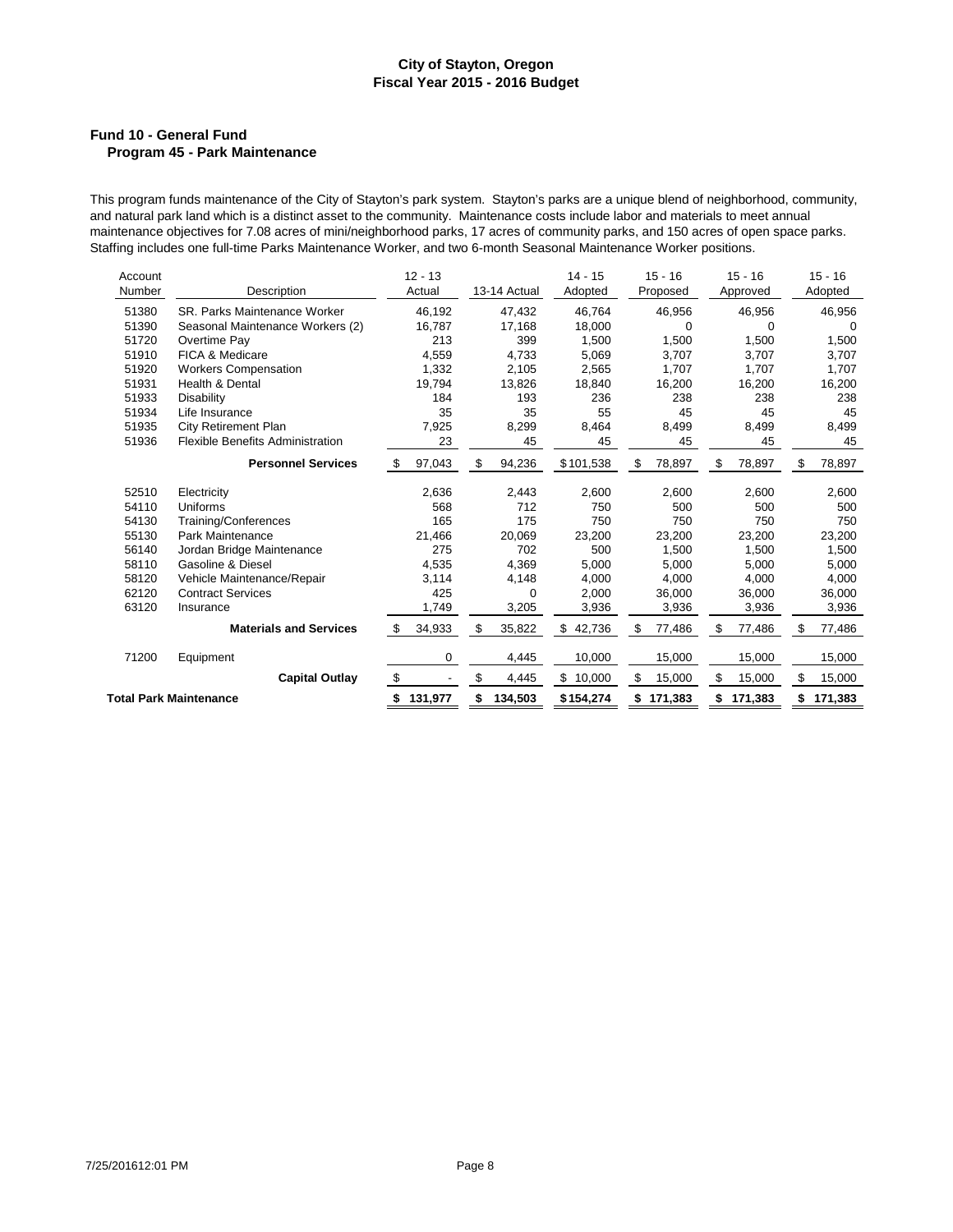### **Fund 10 - General Fund**

### **Program 46 - Municipal Court**

This program will operate the City of Stayton Municipal Traffic Court. The assumptions that are being used to estimate revenues and expenses in this fund are based on the actual number of ciations issued by our Police Department annually. Marion County could not give us any solid historical financial information for a traffic only Municipal Court. The Judge is appointed by the Mayor and works under contract for the City. This fund will also cover the cost of a part-time Court Clerk.

| Account<br>Number            | Description                             | $12 - 13$<br>Actual |        | 13-14 Actual |                          | $14 - 15$<br>Adopted | $15 - 16$<br>Proposed | $15 - 16$<br>Approved | $15 - 16$<br>Adopted |
|------------------------------|-----------------------------------------|---------------------|--------|--------------|--------------------------|----------------------|-----------------------|-----------------------|----------------------|
| 51320                        | <b>Court Clerk</b>                      |                     | 0      |              | 0                        | 25,533               | 18,468                | 18,468                | 18,468               |
| 51910                        | FICA & Medicare                         |                     | 0      |              | 0                        | 1,953                | 1,413                 | 1,413                 | 1,413                |
| 51920                        | <b>Workers Compensation</b>             |                     | 0      |              | 0                        | 78                   | 65                    | 65                    | 65                   |
| 51931                        | <b>Health &amp; Dental</b>              |                     | 0      |              | 0                        | 9,426                | 3,402                 | 3,402                 | 3,402                |
| 51933                        | Disability                              |                     | 0      |              | 0                        | 112                  | 98                    | 98                    | 98                   |
| 51934                        | Life Insurance                          |                     | 0      |              | $\mathbf 0$              | 40                   | 45                    | 45                    | 45                   |
| 51935                        | City Retirement Plan                    |                     | 0      |              | 0                        | 4,621                | 3,343                 | 3,343                 | 3,343                |
| 51936                        | <b>Flexible Benefits Administration</b> |                     | 0      |              | 0                        | 22                   | 25                    | 25                    | 25                   |
|                              | <b>Personnel Services</b>               | \$                  |        | \$           | $\overline{\phantom{a}}$ | \$<br>41,785         | \$<br>26,859          | \$<br>26,859          | \$<br>26,859         |
|                              |                                         |                     |        |              |                          |                      |                       |                       |                      |
| 52115                        | <b>Office Supplies</b>                  |                     | 0      |              | 0                        | 6,000                | 4,000                 | 4,000                 | 4,000                |
| 52210                        | <b>Telephones and Alarms</b>            |                     | 0      |              | 0                        | 4,000                | 3,500                 | 3,500                 | 3,500                |
| 52310                        | <b>Equipment Lease</b>                  |                     | 0      |              | 0                        | 3,200                | 2,500                 | 2,500                 | 2,500                |
| 52330<br>52420               | <b>Building Maintenance</b>             |                     | 0<br>0 |              | 0<br>$\mathbf 0$         | 1,500<br>1,500       | 1,500<br>1,000        | 1,500<br>1,000        | 1,500                |
| 52510                        | <b>Computer Expense</b><br>Electricity  |                     | 0      |              | 0                        | 5,000                | 3,000                 | 3,000                 | 1,000<br>3,000       |
| 52520                        | <b>Natural Gas</b>                      |                     | 0      |              | 0                        | 1,500                | 1,500                 | 1,500                 | 1,500                |
| 54130                        | Training/Conferences                    |                     | 0      |              | $\mathbf 0$              | 2,500                | 2,500                 | 2,500                 | 2,500                |
| 62110                        | Assessments                             |                     | 0      |              | 0                        | 88,200               | 30,000                | 30,000                | 30,000               |
| 62115                        | <b>Bail Refund</b>                      |                     | 0      |              | 0                        | 0                    | 5.000                 | 5,000                 | 5,000                |
| 62125                        | <b>Contract Services Judge</b>          |                     | 0      |              | $\mathbf 0$              | 20,600               | 26,000                | 26,000                | 26,000               |
| 62130                        | <b>Contract Custodial</b>               |                     | 0      |              | $\mathbf 0$              | 0                    | 2,000                 | 2,000                 | 2,000                |
| 62135                        | <b>Contract Interpreter Services</b>    |                     | 0      |              | 0                        | $\Omega$             | 1,000                 | 1,000                 | 1,000                |
| 62150                        | Legal                                   |                     | 0      |              | 0                        | 10.000               | 10,000                | 10,000                | 10,000               |
| 63120                        | Insurance                               |                     | 0      |              | 0                        | 1,000                | 1,000                 | 1,000                 | 1,000                |
|                              | <b>Materials and Services</b>           | \$                  |        | \$           |                          | \$145,000            | \$<br>94,500          | \$<br>94,500          | \$<br>94,500         |
| 71200                        | Equipment                               |                     | 0      |              | 0                        | 0                    | 7,500                 | 7,500                 | 7,500                |
|                              | <b>Capital Outlay</b>                   | $\frac{1}{2}$       |        | \$           |                          | \$                   | \$<br>7,500           | \$<br>7,500           | \$<br>7,500          |
| <b>Total Municipal Court</b> |                                         | \$                  |        | \$           |                          | \$186,785            | \$128,859             | \$128,859             | \$128,859            |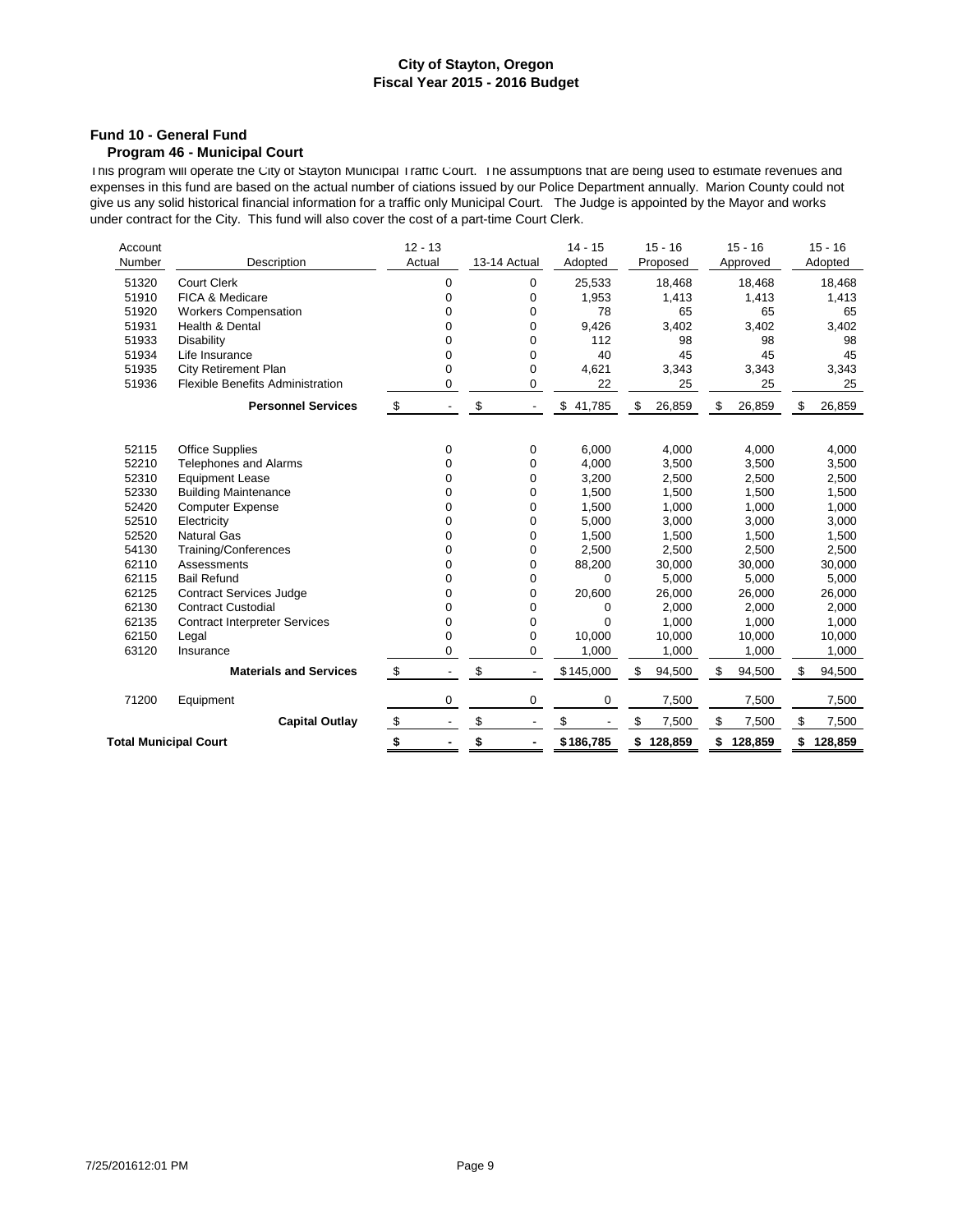### **Fund 10 - General Fund Program 48 - Street Lights**

The Street Light budget provides funds for maintenance and power costs related to Stayton's street lights. Pacific Power & Light maintains the street lights and the City pays a monthly fee for each street light, the amount of which is dependent on the type of street light installed. Although not implemented by recent City Councils, the Stayton Municipal Code does provide for a "Street Light Service Charge" designed to cover the cost of this function.

| Account<br>Number<br>Description |                                                                              | $12 - 13$<br>Actual        | 13-14 Actual               | $14 - 15$<br>Adopted        | $15 - 16$<br>Proposed      | $15 - 16$<br>Approved      | $15 - 16$<br>Adopted       |
|----------------------------------|------------------------------------------------------------------------------|----------------------------|----------------------------|-----------------------------|----------------------------|----------------------------|----------------------------|
| 52510<br>52515                   | Electricity<br>Street Light Installation                                     | 103.349<br>0               | 103.420<br>0               | 114.185<br>2,500            | 114.185<br>2,500           | 114.185<br>2,500           | 114.185<br>2,500           |
|                                  | <b>Materials and Services</b>                                                | 103,349                    | 103.420<br>S.              | 116,685<br>\$               | 116,685                    | \$<br>116,685              | \$<br>116,685              |
| <b>Total Street Lights</b>       |                                                                              | 103,349                    | 103,420<br>S               | 116,685<br>S                | 116,685<br>\$              | 116,685<br>\$              | 116,685<br>\$              |
|                                  |                                                                              |                            |                            |                             |                            |                            |                            |
|                                  | <b>Total General Fund Revenues</b><br><b>Total General Fund Expenditures</b> | \$3,655,439<br>\$3,655,439 | \$3,992,327<br>\$3,992,327 | \$3,989,429<br>\$ 3,989,429 | \$4,110,845<br>\$4,110,845 | \$4,110,845<br>\$4,110,845 | \$4,110,845<br>\$4,110,845 |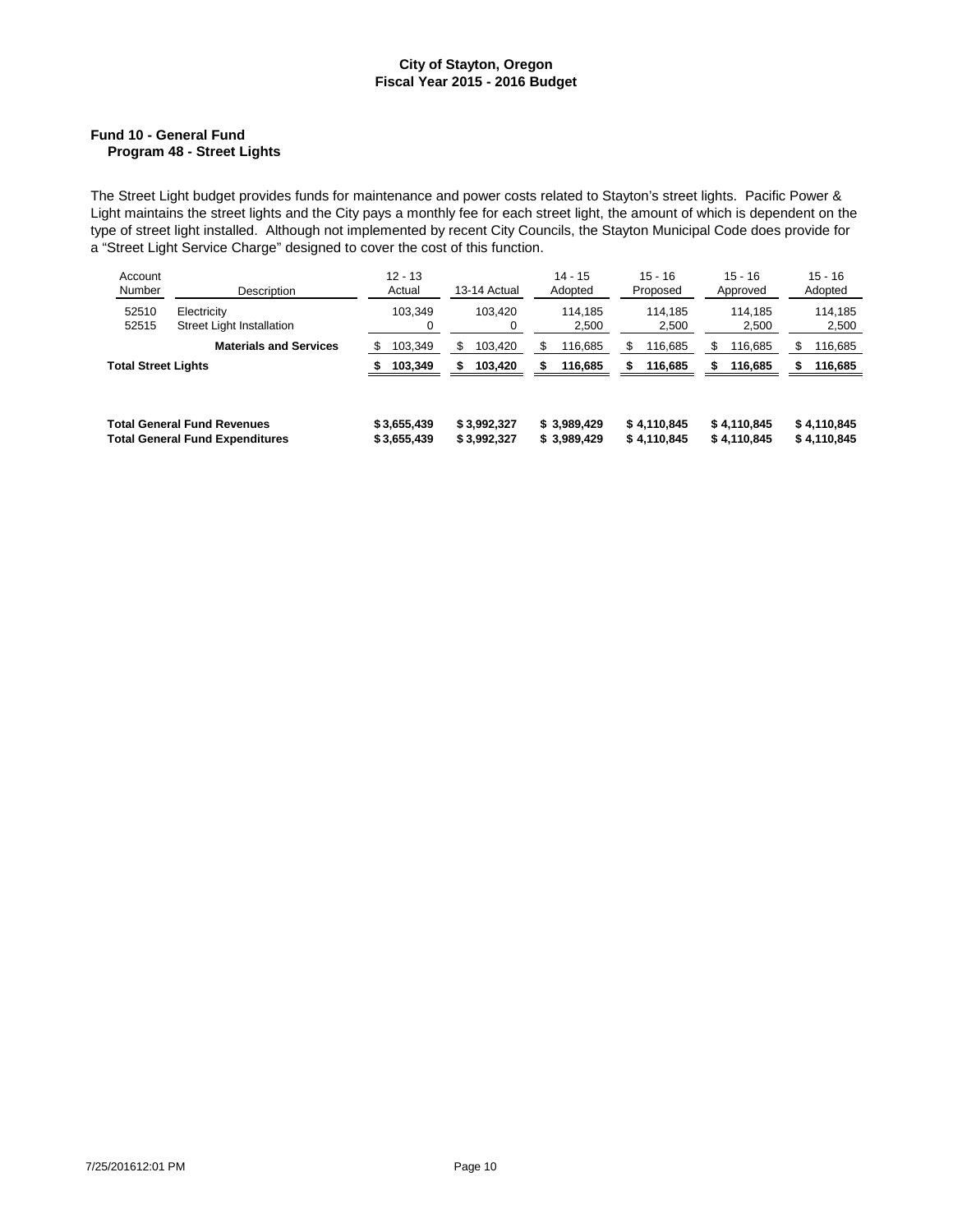#### **Fund 15 - Public Works Administration**

The Public Works Administration Fund receives funding from the Water, Sewer, and Street funds to cover administrative costs for the management of the entire Public Works Department. Administrative duties include building permits, contracts, master planning, pavement management, development review and inspection, council staff reports, engineering services, and general administration of the water, sewer, and street utilities. Staffing reflected in this fund includes the Public Works Director, Public Works Secretary, Engineering Technician and Senior Engineering Technician.

| Account<br>Number   | Description                                                              | $12 - 13$<br>Actual |    | $13 - 14$<br>Actual | $14 - 15$<br>Adopted | $15 - 16$<br>Proposed | $15 - 16$<br>Approved | $15 - 16$<br>Adopted |
|---------------------|--------------------------------------------------------------------------|---------------------|----|---------------------|----------------------|-----------------------|-----------------------|----------------------|
| 40100               | <b>Beginning Fund Balance</b>                                            | 52,213              |    | 69,346              | 36,000               | 90,000                | 90,000                | 90,000               |
|                     | 30 - Beginning Fund Balance                                              | \$<br>52,213        |    | \$<br>69,346        | \$<br>36,000         | \$<br>90,000          | \$<br>90,000          | \$<br>90,000         |
| 43500               | <b>Earned Interest</b>                                                   | 187                 |    | 166                 | 100                  | 100                   | 100                   | 100                  |
|                     | 38 - Interest                                                            | \$<br>187           |    | \$<br>166           | \$<br>100            | \$<br>100             | \$<br>100             | \$<br>100            |
|                     |                                                                          |                     |    |                     |                      |                       |                       |                      |
| 47105<br>47107      | <b>Transfer From Water Fund</b><br><b>Transfer From Storm Water Fund</b> | 174,000             |    | 174,000             | 174,000              | 179,220               | 179,220               | 179,220              |
| 47110               | <b>Transfer From Sewer Fund</b>                                          | 174,000             |    | 174,000             | 50,000<br>124,000    | 51,500<br>127,720     | 51,500<br>127,720     | 51,500<br>127,720    |
| 47115               | <b>Transfer From Street Fund</b>                                         | 65,000              |    | 65,000              | 65,000               | 66,950                | 66,950                | 66,950               |
| 49500               | <b>Miscellaneous</b>                                                     |                     | 38 |                     | 1,000                | 1,000                 | 1,000                 | 1,000                |
|                     | 39 - Miscellaneous/Transfers                                             | \$<br>413,038       |    | \$413,000           | \$<br>414,000        | \$<br>426,390         | \$<br>426,390         | \$<br>426,390        |
| Total Revenues      |                                                                          | \$<br>465,438       |    | \$482,512           | \$<br>450,100        | \$<br>516,490         | \$<br>516,490         | \$<br>516,490        |
|                     |                                                                          |                     |    |                     |                      |                       |                       |                      |
| <b>Expenditures</b> |                                                                          |                     |    |                     |                      |                       |                       |                      |
| 51140               | <b>Public Works Director</b>                                             | 88,936              |    | 90,482              | 92,976               | 86,437                | 86,437                | 86,437               |
| 51215               | Public Works Admin Assistant                                             | 37,202              |    | 43,294              | 46,368               | 42,768                | 42,768                | 42,768               |
| 51321               | <b>Permit Clerk</b>                                                      | 29,038              |    | 33,880              | 40,399               | 0                     | 0                     | 0                    |
| 51450               | Engineer Technician                                                      |                     | 0  | 0                   | 0                    | 46,766                | 46,766                | 46,766               |
| 51460               | SR.Engineer Technician                                                   | 49,198              |    | 50,596              | 50,122               | 50,333                | 50,333                | 50,333               |
| 51720               | Overtime                                                                 |                     | 0  | 0                   | 2,000                | 2,000                 | 2,000                 | 2,000                |
| 51910               | FICA & Medicare                                                          | 14,826              |    | 15,860              | 17,738               | 17,465                | 17,465                | 17,465               |
| 51920               | <b>Workers Compensation</b>                                              | 1,923               |    | 2,334               | 2,750                | 2,938                 | 2,938                 | 2,938                |
| 51931               | <b>Health &amp; Dental</b>                                               | 43,504              |    | 48,354              | 51,108               | 64,836                | 64,836                | 64,836               |
| 51933               | <b>Disability</b>                                                        | 559                 |    | 700                 | 1,155                | 1,138                 | 1,138                 | 1,138                |
| 51934<br>51935      | Life Insurance                                                           |                     | 88 | 99                  | 220                  | 180                   | 180                   | 180                  |
| 51936               | City Retirement Plan<br>Flexible Benefits Administration                 | 24,475              | 45 | 29,121<br>45        | 32,534<br>90         | 31,851<br>90          | 31,851<br>90          | 31,851<br>90         |
|                     | <b>Personnel Services</b>                                                | 289,792<br>\$       |    | \$314,766           | \$<br>337,460        | \$<br>346,802         | \$<br>346,802         | \$<br>346,802        |
|                     |                                                                          |                     |    |                     |                      |                       |                       |                      |
| 52110               | <b>Office Supplies</b>                                                   | 4,539               |    | 3,047               | 6,000                | 6,000                 | 6,000                 | 6,000                |
| 52210               | Telephone/Alarms                                                         | 3,887               |    | 2,805               | 4,000                | 4,000                 | 4,000                 | 4,000                |
| 52310               | <b>Equipment Lease</b>                                                   | 2,489               |    | 2,488               | 3,000                | 3,000                 | 3,000                 | 3,000                |
| 52330               | <b>Building Maintenance</b>                                              | 691                 |    | 500                 | 1,500                | 1,500                 | 1,500                 | 1,500                |
| 52420               | Computer Expense                                                         | 3,665               |    | 2,760               | 6,500                | 12,500                | 12,500                | 12,500               |
| 52510               | Electricity                                                              | 3,705               |    | 3,791               | 5,000                | 5,000                 | 5,000                 | 5,000                |
| 53120<br>53200      | Advertising                                                              | 482                 |    | 523                 | 5,000                | 5,000                 | 5,000                 | 5,000                |
|                     | Office Rent<br>Uniforms                                                  | 14,145              |    | 14,145              | 15,150               | 15,150                | 15,150                | 15,150               |
| 54110<br>54120      |                                                                          | 5,471               | 0  | 0<br>5,357          | 250<br>6,000         | 250<br>6,000          | 250<br>6,000          | 250<br>6,000         |
| 54130               | Memberships<br>Training/Conferences                                      | 2,636               |    | 1,246               | 2,500                | 2,500                 | 2,500                 | 2,500                |
| 57131               | <b>Employee Drug Testing</b>                                             | 830                 |    | 668                 | 1,000                | 1,000                 | 1,000                 | 1,000                |
| 58110               | Gasoline & Diesel                                                        |                     | 0  | 45                  | 500                  | 500                   | 500                   | 500                  |
| 58120               | Vehicle Maintenance/Repair                                               |                     | 0  | 0                   | 250                  | 250                   | 250                   | 250                  |
| 62010               | Contract Services - IT                                                   | 10,780              |    | 11,096              | 13,500               | 13,500                | 13,500                | 13,500               |
| 62120               | <b>Contract Services</b>                                                 | 33,716              |    | 43,848              | 15,000               | 12,500                | 12,500                | 12,500               |
| 62150               | <b>Contract Legal</b>                                                    | 18,497              |    | 6,796               | 20,000               | 20,000                | 20,000                | 20,000               |
| 63120               | Insurance                                                                | 767                 |    | 1,955               | 2,400                | 2,400                 | 2,400                 | 2,400                |
|                     | <b>Materials and Services</b>                                            | 106,299<br>\$       |    | \$101,069           | \$<br>107,550        | \$<br>111,050         | \$<br>111,050         | \$<br>111,050        |
|                     |                                                                          |                     |    |                     |                      |                       |                       |                      |
| 95110               | Contingency                                                              |                     | 0  | 0                   | 5,090                | 58,638                | 58,638                | 58,638               |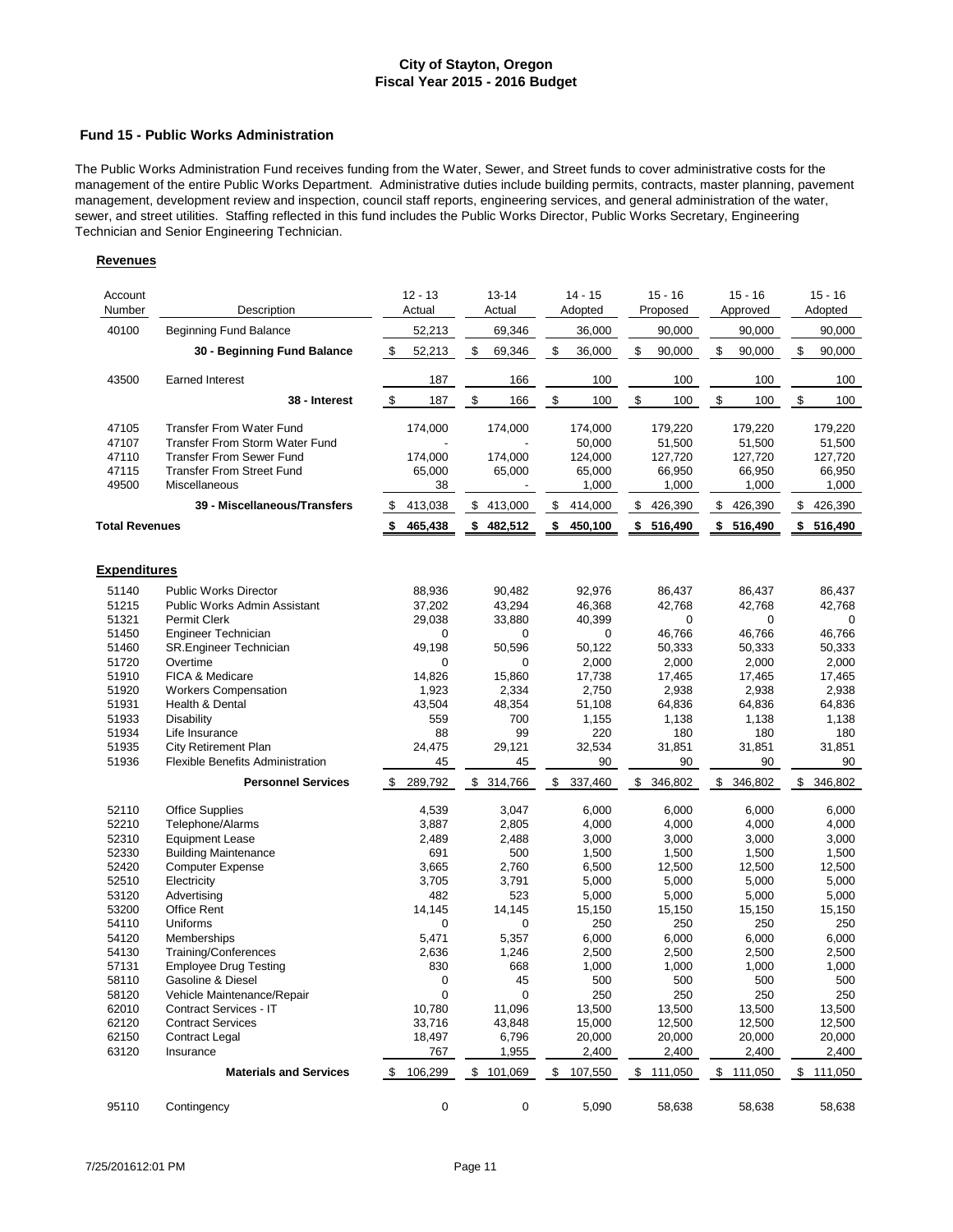| Account<br>Number  | Description                                  |   | $12 - 13$<br>Actual |    | $13 - 14$<br>Actual |     | $14 - 15$<br>Adopted |    | $15 - 16$<br>Proposed |    | $15 - 16$<br>Approved |    | $15 - 16$<br>Adopted |
|--------------------|----------------------------------------------|---|---------------------|----|---------------------|-----|----------------------|----|-----------------------|----|-----------------------|----|----------------------|
| 99100              | Unappropriated Funds                         |   | 69,346              |    | 66,677              |     | 0                    |    | 0                     |    |                       |    | 0                    |
|                    | Contingency/Unappropriated                   | S | 69,346              |    | 66,677              |     | 5,090                | S. | 58,638                | \$ | 58,638                |    | 58,638               |
| Total Expenditures |                                              |   | 465,438             | S. | 482,512             |     | 450,100              | S. | 516,490               | S. | 516,490               | \$ | 516,490              |
|                    | <b>Total Public Works Admin Revenues</b>     |   | 465.438             | S. | 482.512             | \$. | 450.100              | S. | 516,490               | S. | 516,490               | s. | 516.490              |
|                    | <b>Total Public Works Admin Expenditures</b> |   | 465,438             | 5. | 482,512             |     | 450,100              | S. | 516,490               | S. | 516,490               | s. | 516,490              |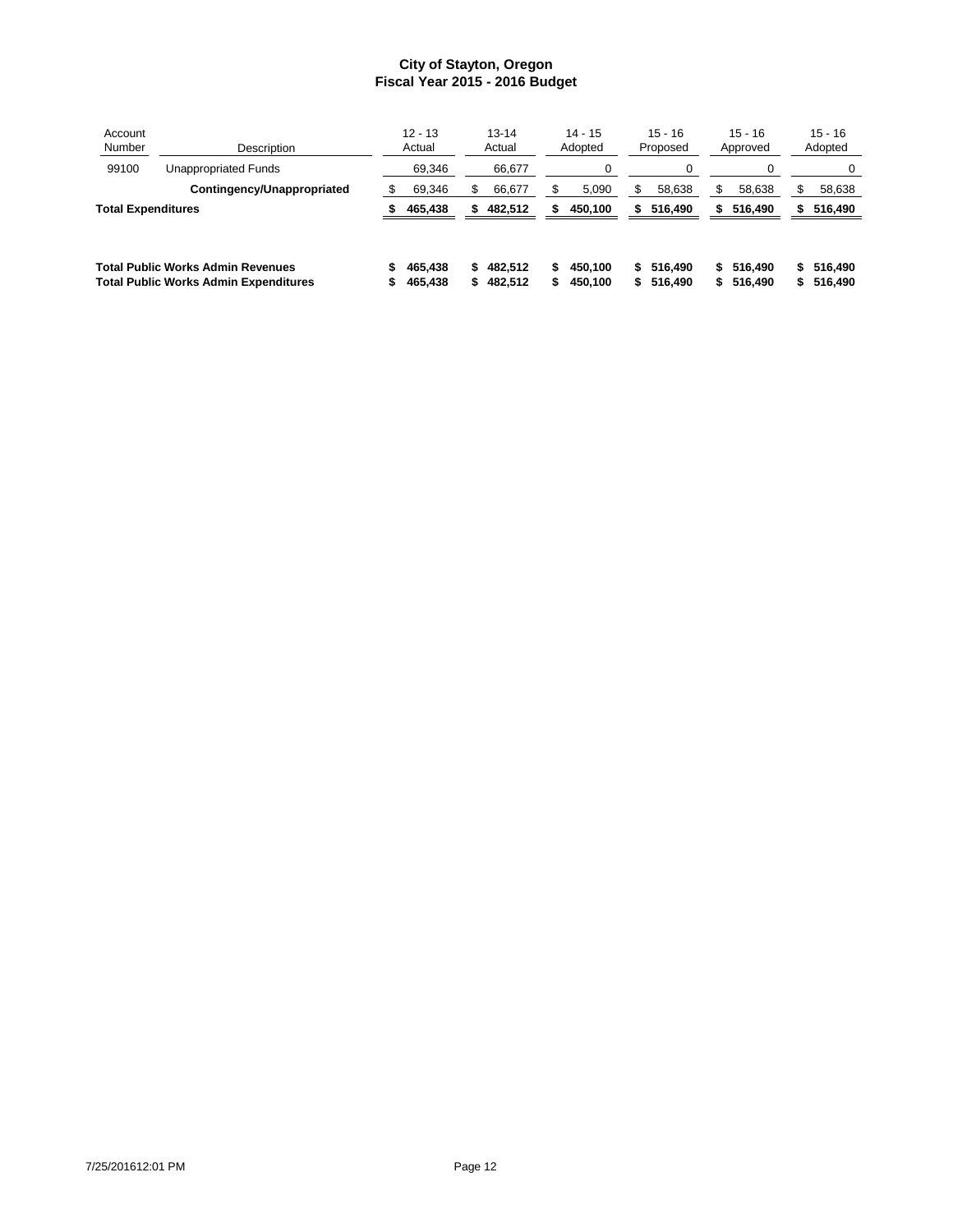### **Fund 16 - Library**

The mission of the Stayton Public Library is to provide timely access to information and ideas, promote reading, knowledge and culture, and the advantages and pleasures of learning for people of all ages. The library provides a number of specialty programs and services to patrons, such as large print books, periodicals, Spanish language materials, audio and video cassettes, CDs and DVDs, etc. The library is a member of the Chemeketa Cooperative Regional Library System (CCRLS), which allows for on-line searching and access to eighteen other CCRLS libraries. The library is open six days per week and staffing includes a full-time Director, part-time Library Assistants, and parttime Library Aides with varying hours and schedules.

| Account<br>Number     | Description                                            | $12 - 13$<br>Actual | $13 - 14$<br>Actual | $14 - 15$<br>Adopted | $15 - 16$<br>Proposed | $15 - 16$<br>Approved   | $15 - 16$<br>Adopted |
|-----------------------|--------------------------------------------------------|---------------------|---------------------|----------------------|-----------------------|-------------------------|----------------------|
| 40100                 | <b>Beginning Fund Balance</b>                          | 102,617             | 81,085              | 90,000               | 70,000                | 70,000                  | 70,000               |
|                       | 30 - Beginning Fund Balance                            | \$102,617           | \$<br>81,085        | \$<br>90,000         | \$<br>70,000          | \$<br>70,000            | \$<br>70,000         |
| 41110<br>41122        | <b>Previously Levied Taxes</b><br>Library Local Option | 4,085<br>132,507    | 8,595<br>140,669    | 4,000<br>147,000     | 4,000<br>153,262      | 4,000<br>153,262        | 4,000<br>153,262     |
|                       | 31 - Property Taxes                                    | \$136,592           | \$149,264           | \$<br>151,000        | \$<br>157,262         | \$<br>157,262           | \$<br>157,262        |
| 46700<br>46710        | <b>CCRLS Reimbursement</b><br><b>CCRLS Net Lending</b> | 76,455<br>691       | 98,847<br>320       | 56,723<br>100        | 78,647<br>4,000       | 78,647<br>4,000         | 78,647<br>4,000      |
|                       | 32 - Charges For Services                              | \$<br>77,146        | \$<br>99,167        | \$<br>56,823         | \$<br>82,647          | \$<br>82,647            | \$<br>82,647         |
| 43850<br>46465        | <b>Endowment Contribution</b><br>Donations             | 25,000<br>150       | 25,000<br>655       | 25,000<br>200        | 25,000<br>200         | 25,000<br>200           | 25,000<br>200        |
|                       | 33 - Grants and Contributions                          | \$<br>25,150        | \$<br>25,655        | \$<br>25,200         | \$<br>25,200          | \$<br>25,200            | \$<br>25,200         |
| 45655<br>45660        | <b>Meeting Room Rent</b><br>Non-Resident Library Fees  | 4,954<br>10,180     | 4,130<br>9,921      | 6,000<br>9,500       | 4,000<br>9,000        | 4,000<br>9,000          | 4,000<br>9,000       |
|                       | 35 - Licenses, Permits and Fees                        | \$<br>15,134        | \$<br>14,051        | \$<br>15,500         | \$<br>13,000          | \$<br>13,000            | \$<br>13,000         |
| 45650                 | Library Fines/Miscellaneous                            | 15,080              | 16,612              | 15,000               | 12,000                | 12,000                  | 12,000               |
|                       | 36 - Fines and Forfeitures                             | \$<br>15,080        | \$<br>16,612        | \$<br>15,000         | \$<br>12,000          | $\mathfrak s$<br>12,000 | \$<br>12,000         |
| 43840                 | Library State Aid                                      | 1,118               | 0                   | 1,339                | 1,351                 | 1,351                   | 1,351                |
|                       | 37 - Intergovernmental                                 | \$<br>1,118         | \$                  | \$<br>1,339          | \$<br>1,351           | \$<br>1,351             | \$<br>1,351          |
| 43500                 | <b>Earned Interest</b>                                 | 403                 | 349                 | 400                  | 400                   | 400                     | 400                  |
|                       | 38 - Interest                                          | \$<br>403           | \$<br>349           | \$<br>400            | \$<br>400             | \$<br>400               | \$<br>400            |
| 47100<br>49500        | <b>Transfer From General Fund</b><br>Miscellaneous     | 129,500<br>279      | 119,500<br>25       | 139,500<br>1,000     | 119,500<br>500        | 119,500<br>500          | 119,500<br>500       |
|                       | 39 - Miscellaneous/Transfers                           | \$129,779           | \$119,525           | \$<br>140,500        | \$<br>120,000         | \$<br>120,000           | \$<br>120,000        |
| <b>Total Revenues</b> |                                                        | \$<br>503,019       | \$505,707           | 495,762<br>\$        | \$<br>481,860         | \$<br>481,860           | 481,860<br>\$        |
| <b>Expenditures</b>   |                                                        |                     |                     |                      |                       |                         |                      |
| 51160<br>51340        | <b>Library Director</b><br><b>Library Assistants</b>   | 61,641<br>60,872    | 55,469<br>38,695    | 64,988<br>55,515     | 68,850<br>121,985     | 68.850<br>121,985       | 68,850<br>121,985    |
| 51360                 | <b>Library Aides</b>                                   | 116,452             | 133,681             | 139,504              | 59,876                | 59,876                  | 59,876               |
| 51910                 | FICA & Medicare                                        | 17,097              | 16,144              | 19,891               | 19,179                | 19,179                  | 19,179               |
| 51920                 | <b>Workers Compensation</b>                            | 822                 | 1,113               | 1,143                | 1,143                 | 1,143                   | 1,143                |
| 51931                 | Health & Dental                                        | 52,894              | 54,871              | 72,564               | 31,224                | 31,224                  | 31,224               |
| 51933                 | Disability                                             | 402                 | 347                 | $\mathbf 0$          | 345                   | 345                     | 345                  |
| 51934                 | Life Insurance                                         | 64                  | 60                  | 100                  | 70                    | 70                      | 70                   |
| 51935                 | <b>City Retirement Plan</b>                            | 17,025              | 14,167              | 17,830               | 12,462                | 12,462                  | 12,462               |
| 51936                 | Flexible Benefits Administration                       | 116                 | 113                 | 45                   | 45                    | 45                      | 45                   |
|                       | <b>Personnel Services</b>                              | \$327,386           | \$314,660           | 371,580<br>\$        | \$315,179             | \$<br>315,179           | 315,179<br>\$        |
| 52210                 | Telephone/Alarms                                       | 3,015               | 2,973               | 3,000                | 3,000                 | 3,000                   | 3,000                |
| 52330                 | <b>Building Maintenance</b>                            | 5,260               | 5,270               | 6,000                | 10,000                | 10,000                  | 10,000               |
| 52420                 | <b>Computer Maintenance</b>                            | 215                 | 503                 | 1,000                | 1,000                 | 1,000                   | 1,000                |
| 52510                 | Electricity                                            | 13,221              | 9,963               | 14,200               | 14,500                | 14,500                  | 14,500               |
|                       |                                                        |                     |                     |                      |                       |                         |                      |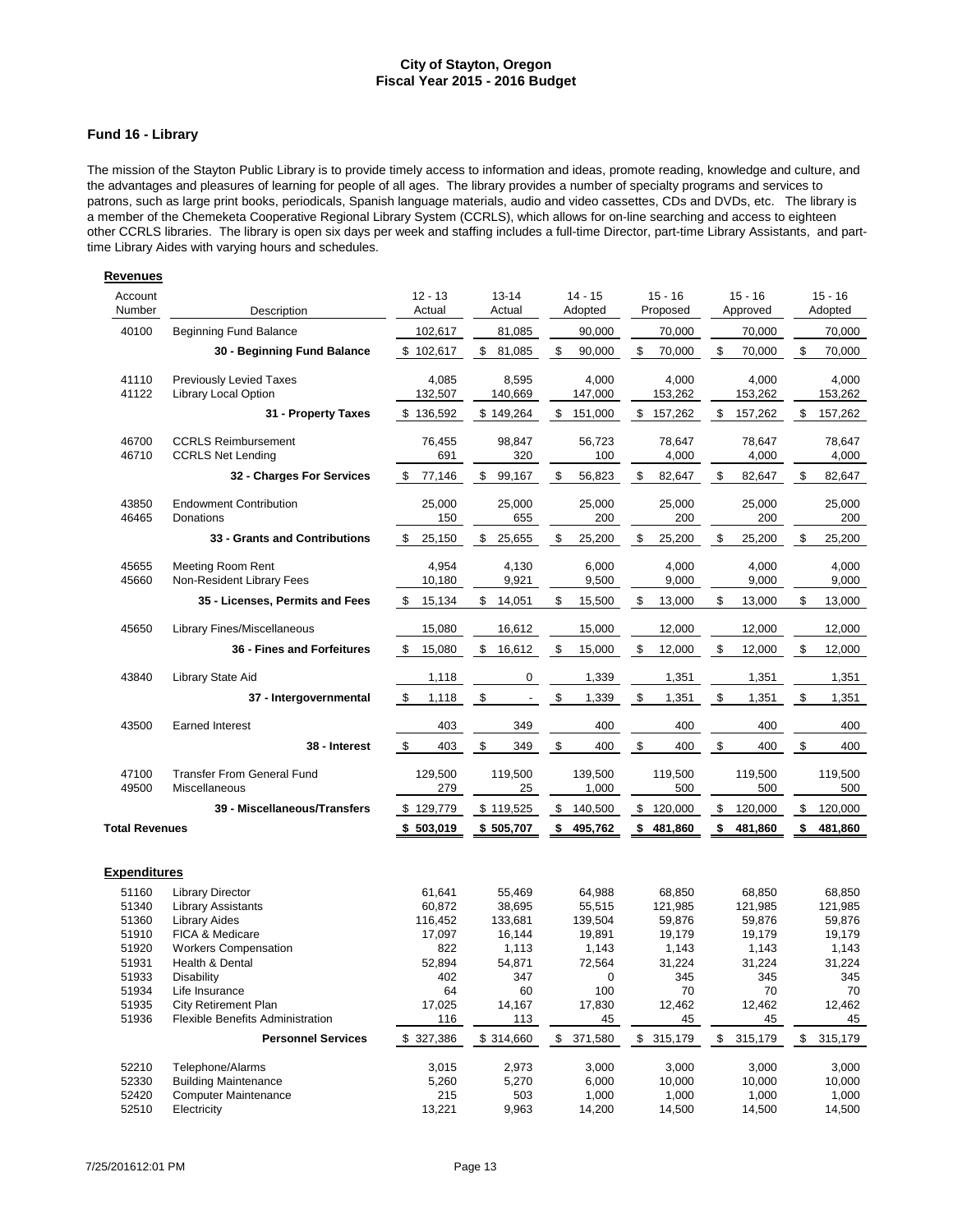| Account<br>Number         | Description                                                        | $12 - 13$<br>Actual            | $13 - 14$<br>Actual    |          | $14 - 15$<br>Adopted |          | $15 - 16$<br>Proposed | $15 - 16$<br>Approved    |          | $15 - 16$<br>Adopted |
|---------------------------|--------------------------------------------------------------------|--------------------------------|------------------------|----------|----------------------|----------|-----------------------|--------------------------|----------|----------------------|
| 52520                     | <b>Natural Gas</b>                                                 | 3,178                          | 3,973                  |          | 5,000                |          | 5,000                 | 5,000                    |          | 5,000                |
| 53110                     | <b>Operating Supplies</b>                                          | 3,289                          | 4,239                  |          | 3,500                |          | 6,000                 | 6,000                    |          | 6,000                |
| 53115                     | Book Repair & Supplies                                             | 1,932                          | 1,394                  |          | 3,000                |          | 3,000                 | 3,000                    |          | 3,000                |
| 53116                     | Ready to Read Program                                              | 860                            | 1,750                  |          | 1,339                |          | 1,351                 | 1,351                    |          | 1,351                |
| 53118                     | Postage                                                            | 205                            | 291                    |          | 300                  |          | 300                   | 300                      |          | 300                  |
| 54130                     | Training/Conferences                                               | 1,514                          | 162                    |          | 1,000                |          | 1,500                 | 1,500                    |          | 1,500                |
| 54140                     | Travel                                                             | 353                            | 330                    |          | 500                  |          | 500                   | 500                      |          | 500                  |
| 62010                     | <b>Contract Services - Custodial</b>                               | 9,039                          | 10,212                 |          | 10,500               |          | 10,500                | 10,500                   |          | 10,500               |
| 62120                     | Contract Services - IT                                             | 4,785                          | 4,925                  |          | 6,000                |          | 6,000                 | 6,000                    |          | 6,000                |
| 62115                     | Professional Services (CCRLS)                                      | 626                            | 515                    |          | 1,000                |          | 1,000                 | 1,000                    |          | 1,000                |
| 63110                     | Audit                                                              | 620                            | 576                    |          | 1,000                |          | 1,000                 | 1,000                    |          | 1,000                |
| 63120                     | Insurance                                                          | 5,828                          | 8,404                  |          | 10,320               |          | 10,320                | 10,320                   |          | 10,320               |
|                           | <b>Materials and Services</b>                                      | 53,942<br>\$                   | \$<br>55,479           | \$       | 67,659               | \$       | 74,971                | \$<br>74,971             | \$       | 74,971               |
| 71200                     | Equipment                                                          | 2,101                          | 2,894                  |          | 3,000                |          | 3,000                 | 3,000                    |          | 3,000                |
| 72110                     | <b>Books</b>                                                       | 19,549                         | 22,443                 |          | 25,000               |          | 26,500                | 26,500                   |          | 26,500               |
| 72115                     | <b>Children's Books</b>                                            | 7,971                          | 8,094                  |          | 9,000                |          | 9,000                 | 9,000                    |          | 9,000                |
| 72120                     | Reference Material                                                 | 0                              | $\mathbf 0$            |          | 300                  |          | 300                   | 300                      |          | 300                  |
| 72125                     | <b>Cultural Pass Program</b>                                       | 405                            | 745                    |          | 600                  |          | 200                   | 200                      |          | 200                  |
| 72130                     | <b>Audio Visual</b>                                                | 3,549                          | 3,442                  |          | 4,000                |          | 6,000                 | 6,000                    |          | 6,000                |
| 72135                     | Children's Audio Visual                                            | 2,396                          | 1,871                  |          | 3,200                |          | 2,400                 | 2,400                    |          | 2,400                |
| 72140                     | Periodicals                                                        | 3,216                          | 3,571                  |          | 3,200                |          | 3,200                 | 3,200                    |          | 3,200                |
| 72142                     | <b>Adult Programming</b>                                           | 30                             | 219                    |          | 800                  |          | 800                   | 800                      |          | 800                  |
| 72145                     | Children's Programming                                             | 1,389                          | 1,352                  |          | 2,500                |          | 2,500                 | 2,500                    |          | 2,500                |
|                           | <b>Capital Outlay</b>                                              | 40,607<br>\$                   | \$<br>44,632           | \$       | 51,600               | \$       | 53,900                | \$<br>53,900             | \$       | 53,900               |
| 90062                     | Transfer To Story Teller Grant Fund                                | 0                              | 2,000                  |          | 2,000                |          | 2,500                 | 2,500                    |          | 2,500                |
|                           |                                                                    |                                |                        |          |                      |          |                       |                          |          |                      |
|                           | <b>Transfers</b>                                                   | \$<br>$\overline{\phantom{a}}$ | \$<br>2,000            | \$       | 2,000                | \$       | 2,500                 | \$<br>2,500              | \$       | 2,500                |
| 95110                     | Contingency                                                        | 0                              | $\mathbf 0$            |          | 2,923                |          | 35,310                | 35,310                   |          | 35,310               |
| 99100                     | <b>Unappropriated Funds</b>                                        | 81,085                         | 88,935                 |          | $\mathbf 0$          |          | 0                     | $\mathbf 0$              |          | 0                    |
|                           | Contingency/Unappropriated                                         | 81,085<br>\$                   | \$<br>88,935           | \$       | 2,923                | \$       | 35,310                | \$<br>35,310             | \$       | 35,310               |
| <b>Total Expenditures</b> |                                                                    | \$503,019                      | \$505,707              | \$       | 495,762              | \$       | 481,860               | \$<br>481,860            | \$       | 481,860              |
|                           |                                                                    |                                |                        |          |                      |          |                       |                          |          |                      |
|                           | <b>Total Library Revenues</b><br><b>Total Library Expenditures</b> | 503,019<br>S<br>\$503,019      | \$505,707<br>\$505,707 | \$<br>\$ | 495,762<br>495,762   | \$<br>\$ | 481,860<br>481,860    | \$<br>481.860<br>481,860 | \$<br>\$ | 481,860<br>481,860   |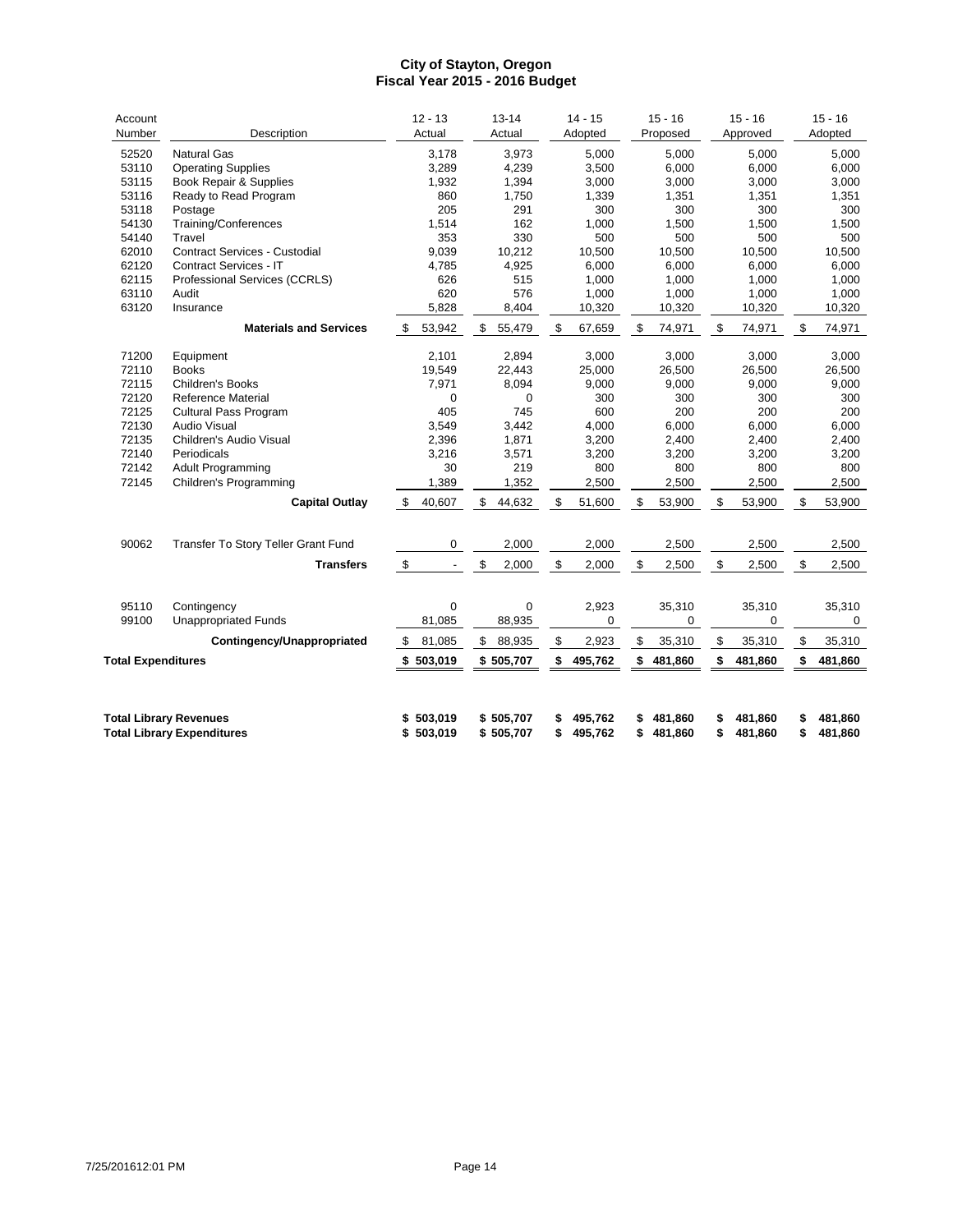#### **Fund 20 - Water Enterprise Fund**

The Water Enterprise Fund provides funding for the treatment and delivery of clean water to the City's residents and customers. Raw water is delivered from the Santiam River via the power canal into the City's slow sand filtration system. Once the water is treated, it is then delivered to residential, commercial, and industrial customers through 44.5 miles of water distribution lines. This budget provides funding to meet annual maintenance objectives (line repairs; meter reading; replacement and new installation of meters; repair, maintenance, and replacement of hydrants; treatment plant maintenance; pump repair; slow sand filter cleaning; treatment chemicals; tracking and billing water charges, etc.). Revenues for this budget are received from water utility fees. Staff includes three Maintenance Worker positions, a Chief Operator,Public Works Supervisor, and portions of the salaries of the Receptionist/Cashier, and Utility Billing Clerk.

#### **Revenues**

| Account<br>Number     | Description                                                          | $12 - 13$<br>Actual  | 13-14 Actual         | $14 - 15$<br>Adopted | $15 - 16$<br>Proposed   | $15 - 16$<br>Approved | $15 - 16$<br>Adopted |
|-----------------------|----------------------------------------------------------------------|----------------------|----------------------|----------------------|-------------------------|-----------------------|----------------------|
| 40100                 | <b>Beginning Fund Balance</b>                                        | 1,155,328            | 714,002              | 700,000              | 700,000                 | 700,000               | 700,000              |
|                       | 30 - Beginning Fund Balance                                          | \$1,155,328          | \$<br>714,002        | \$<br>700,000        | \$<br>700,000           | \$<br>700,000         | \$<br>700,000        |
| 44200                 | <b>Customer Receipts</b>                                             | 1,758,636            | 1,750,731            | 1,754,000            | 1,754,000               | 1,754,000             | 1,754,000            |
|                       | 32 - Charges For Services                                            | \$1,758,636          | \$1,750,731          | \$1,754,000          | \$1,754,000             | \$1,754,000           | \$1,754,000          |
| 44300<br>49501        | Hook Up Fees<br>Late Fees                                            | 11,006<br>22,065     | 12,793<br>21,120     | 10,000<br>20,000     | 10,000<br>20,000        | 10,000<br>20,000      | 10,000<br>20,000     |
|                       | 35 - Licenses, Permits and Fees                                      | \$<br>33,071         | \$<br>33,913         | \$<br>30,000         | \$<br>30,000            | \$<br>30,000          | \$<br>30,000         |
| 43500                 | <b>Earned Interest</b>                                               | 4,577                | 3,603                | 3,500                | 4,000                   | 4,000                 | 4,000                |
|                       | 38 - Interest                                                        | $\,$<br>4,577        | $\mathbb S$<br>3,603 | \$<br>3,500          | $$\mathbb{S}$$<br>4,000 | \$<br>4,000           | \$<br>4,000          |
| 47251<br>49500        | <b>Insurance Proceeds</b><br>Miscellaneous                           | $\mathbf 0$<br>455   | $\mathbf 0$<br>8,985 | 10,000<br>1,000      | 1,000<br>1,000          | 1,000<br>1,000        | 1,000<br>1,000       |
|                       | 39 - Miscellaneous/Transfers                                         | \$<br>455            | \$<br>8,985          | \$<br>11,000         | \$<br>2,000             | \$<br>2,000           | \$<br>2,000          |
| <b>Total Revenues</b> |                                                                      | \$2,952,067          | \$2,511,234          | \$2,498,500          | \$2,490,000             | \$2,490,000           | \$2,490,000          |
| <b>Expenses</b>       |                                                                      |                      |                      |                      |                         |                       |                      |
| 51150                 | <b>Public Works Supervisor</b>                                       | 55,663               | 57,488               | 61,459               | 64,008                  | 64,008                | 64,008               |
| 51420<br>51435        | Clerk<br>Chief Operator (1)                                          | 19,170<br>67,980     | 16,460<br>68,792     | 19,566<br>69,456     | 16,428<br>69,732        | 16,428<br>69,732      | 16,428<br>69,732     |
| 51440                 | Maintenance Worker (2.5)                                             | 115,208              | 96,834               | 110,580              | 124,680                 | 124,680               | 124,680              |
| 51470                 | <b>Utility Clerk</b>                                                 | 14,670               | 20,130               | 21,396               | 18,713                  | 18,713                | 18,713               |
| 51710                 | Weekend Duty                                                         | $\Omega$             | 0                    | 5,500                | 5,500                   | 5,500                 | 5,500                |
| 51720                 | Overtime Pay                                                         | 2,924                | 2,622                | 6,000                | 6,000                   | 6,000                 | 6,000                |
| 51910                 | FICA & Medicare                                                      | 19,869               | 18,924               | 22,488               | 23,337                  | 23,337                | 23,337               |
| 51920                 | <b>Workers Compensation</b>                                          | 7,421                | 8,701                | 8,723                | 8,828                   | 8,828                 | 8,828                |
| 51931                 | Health & Dental                                                      | 63,101               | 56,161               | 74,772               | 75,600                  | 75,600                | 75,600               |
| 51933                 | Disability                                                           | 1,125                | 1,041                | 1,365                | 1,423                   | 1,423                 | 1,423                |
| 51934                 | Life Insurance                                                       | 171                  | 161                  | 275                  | 270                     | 270                   | 270                  |
| 51935<br>51936        | <b>City Retirement Plan</b>                                          | 47,248               | 45,885               | 48,812               | 48,338                  | 48,338                | 48,338               |
|                       | <b>Flexible Benefits Administration</b><br><b>Personnel Services</b> | 146<br>\$<br>414,696 | 158<br>\$<br>393,356 | 180<br>450,572<br>\$ | 180<br>463,037<br>\$    | 180<br>\$<br>463,037  | 180<br>\$<br>463,037 |
|                       |                                                                      |                      |                      |                      |                         |                       |                      |
| 52110<br>52120        | <b>Office Supplies</b><br><b>Billing Supplies</b>                    | 1,229<br>11,402      | 814<br>12,157        | 1,200<br>18,000      | 1,200<br>18,000         | 1,200<br>18,000       | 1,200<br>18,000      |
| 52210                 | Telephone/Alarms                                                     | 6,355                | 5,751                | 8,000                | 8,000                   | 8,000                 | 8,000                |
| 52330                 | <b>Building Maintenance</b>                                          | 0                    | 1,322                | 1,000                | 1,000                   | 1,000                 | 1,000                |
| 52420                 | <b>Computer Expense</b>                                              | 1,850                | 8,804                | 2,500                | 7,000                   | 7,000                 | 7,000                |
| 52510                 | Electricity                                                          | 102,181              | 90,525               | 103,000              | 105,000                 | 105,000               | 105,000              |
| 52520                 | <b>Natural Gas</b>                                                   | 1,551                | 1,909                | 3,000                | 3,000                   | 3,000                 | 3,000                |
| 52600                 | <b>Bad Debt Expense</b>                                              | 166                  | $\mathbf 0$          | 1,000                | 1,000                   | 1,000                 | 1,000                |
| 54110                 | Uniforms                                                             | 1,822                | 2,334                | 2,500                | 2,500                   | 2,500                 | 2,500                |
| 54130                 | Training/Conferences                                                 | 2,674                | 2,111                | 3,500                | 3,500                   | 3,500                 | 3,500                |
| 55110                 | <b>Plant Operating Expense</b>                                       | 59,401               | 61,711               | 55,000               | 65,000                  | 65,000                | 65,000               |
| 55120                 | <b>System Operating Expense</b>                                      | 126,188              | 169,863              | 150,000              | 150,000                 | 150,000               | 150,000              |
| 56130                 | <b>Water Supply</b>                                                  | 29,698               | 30,054               | 33,660               | 34,669                  | 34,669                | 34,669               |

Water Supply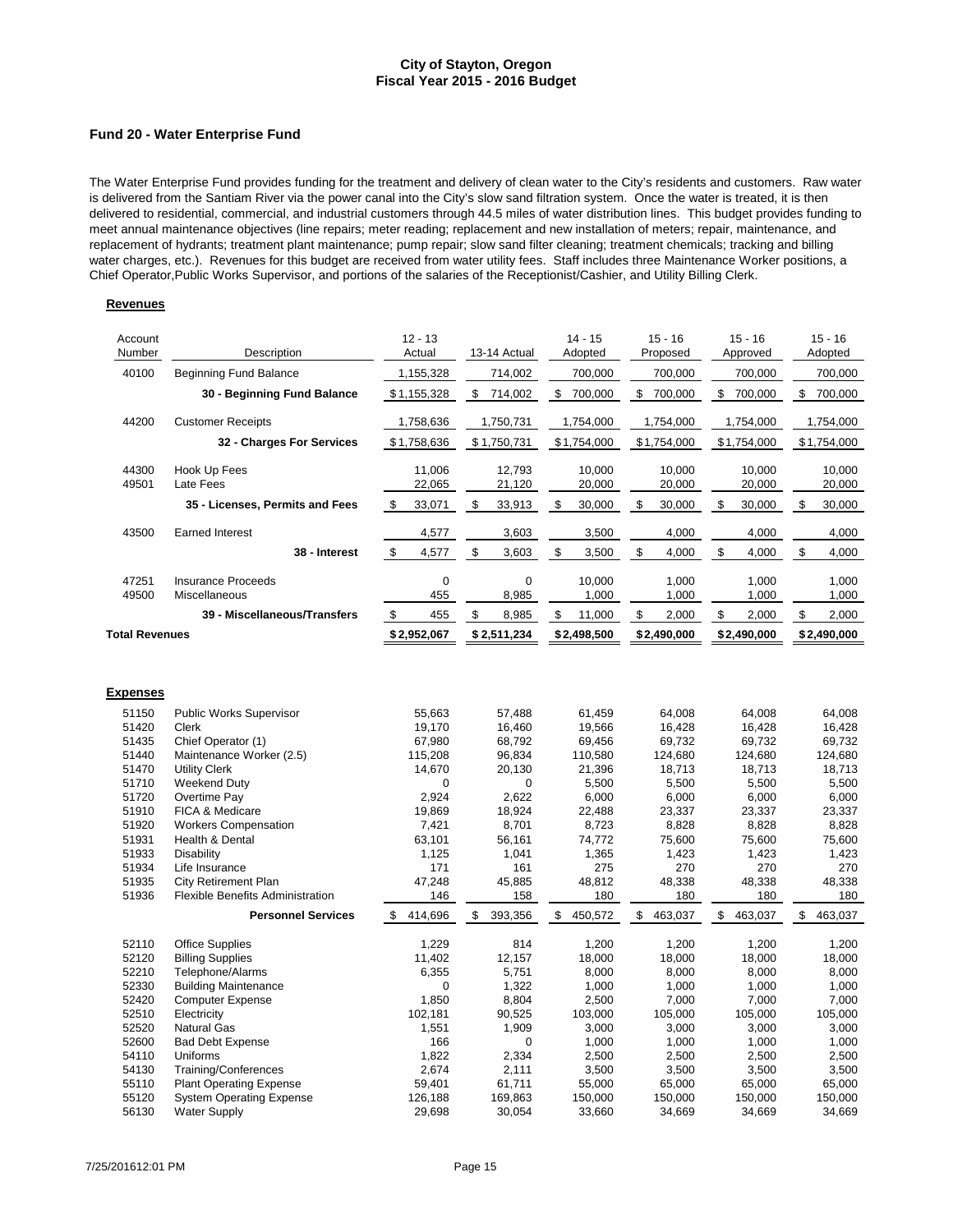| Account<br>Number                                          | Description                                   | $12 - 13$<br>Actual        | 13-14 Actual               | $14 - 15$<br>Adopted       | $15 - 16$<br>Proposed      | $15 - 16$<br>Approved      | $15 - 16$<br>Adopted       |
|------------------------------------------------------------|-----------------------------------------------|----------------------------|----------------------------|----------------------------|----------------------------|----------------------------|----------------------------|
| 58110                                                      | <b>Gasoline &amp; Diesel</b>                  | 17,620                     | 14.672                     | 18.000                     | 18.000                     | 18.000                     | 18,000                     |
| 58120                                                      | Vehicle Maintenance/Repair                    | 10,525                     | 18,526                     | 16,000                     | 16,000                     | 16,000                     | 16,000                     |
| 62010                                                      | Contract Services - IT                        | 5,995                      | 6,171                      | 7,500                      | 7,500                      | 7,500                      | 7,500                      |
| 62013                                                      | Website Maintenance                           | $\mathbf 0$                | $\Omega$                   | 1,500                      | 1,500                      | 1,500                      | 1,500                      |
| 62120                                                      | <b>Contract Services</b>                      | 14,457                     | 7,821                      | 2,500                      | 25,000                     | 25,000                     | 25,000                     |
| 62170                                                      | <b>Contract Engineer</b>                      | 29,268                     | 9,960                      | 25,000                     | 22,000                     | 22,000                     | 22,000                     |
| 63110                                                      | Audit                                         | 4,652                      | 4,324                      | 7,500                      | 7,500                      | 7,500                      | 7,500                      |
| 63120                                                      | Insurance                                     | 23,796                     | 29,540                     | 36,884                     | 36,884                     | 36,884                     | 36,884                     |
|                                                            | <b>Materials and Services</b>                 | 450,832<br>\$              | 478,366<br>\$              | 497,244<br>\$              | 534,253<br>\$              | \$<br>534,253              | 534,253<br>\$              |
| 71200                                                      | Equipment                                     | 0                          | 3.164                      | 35,000                     | 10.000                     | 10.000                     | 10,000                     |
| 74115                                                      | <b>Insurance Repairs</b>                      | $\Omega$                   | 38,596                     | 10,000                     | 10,000                     | 10.000                     | 10,000                     |
| 74110                                                      | <b>Plant Improvements</b>                     | 17,946                     | $\Omega$                   | 25,000                     | 25,000                     | 25,000                     | 25,000                     |
| 74120                                                      | System Improvements                           | 215,135                    | 117,776                    | 150,000                    | 300,000                    | 300,000                    | 300,000                    |
|                                                            | <b>Capital Outlay</b>                         | 233,081<br>\$              | 159,535<br>\$              | 220,000<br>\$              | 345,000<br>\$              | 345,000<br>\$              | 345,000<br>\$              |
|                                                            |                                               |                            |                            |                            |                            |                            |                            |
| 81140<br>81240                                             | OEDD Principal (1993)<br>OEDD Interest (1993) | 39,861<br>4,245            | 41,930<br>2,176            | 0<br>$\Omega$              | 0<br>$\Omega$              | 0<br>$\Omega$              | 0                          |
| 81320                                                      | OECD Principal (2011)                         |                            | 190,268                    | 196,738                    | 203,427                    | 203,427                    |                            |
| 81340                                                      | OECD Interest (2011)                          | 181,572<br>525,462         | 168,542                    | 162,073                    | 155,384                    | 155,384                    | 203,427<br>155,384         |
|                                                            |                                               |                            |                            |                            |                            |                            |                            |
|                                                            | <b>Debt Service</b>                           | 751,140<br>\$              | 402,916<br>\$              | 358,811<br>\$              | 358,811<br>\$              | 358,811<br>\$              | 358,811<br>\$              |
| 90110                                                      | <b>Transfer To General Fund</b>               | 144,560                    | 147,500                    | 147,500                    | 151,925                    | 151,925                    | 151,925                    |
| 90115                                                      | Transfer To Public Works Admin Fund           | 174,000                    | 174,000                    | 174,000                    | 179,220                    | 179,220                    | 179,220                    |
| 90150                                                      | Transfer To Facilities Development Fund       | 22,419                     | 22,419                     | 22,419                     | 22,419                     | 22,419                     | 22,419                     |
| 90155                                                      | Transfer To Vehicle Replacement Fund          | 47,338                     | 47,338                     | 55,000                     | 55,000                     | 55,000                     | 55,000                     |
|                                                            | <b>Transfers</b>                              | 388,317<br>\$              | \$<br>391,257              | \$<br>398,919              | \$<br>408,564              | \$<br>408,564              | \$<br>408,564              |
| 95110                                                      | Contingency                                   | 0                          | 0                          | 372,954                    | 190,335                    | 190,335                    | 190,335                    |
| 99100                                                      | <b>Unappropriated Balance</b>                 | 714,002                    | 685,804                    | 200,000                    | 190,000                    | 190,000                    | 190,000                    |
|                                                            | Contingency/Unappropriated                    | 714,002<br>\$              | 685,804<br>\$              | 572,954<br>\$              | 380,335<br>\$              | 380,335<br>\$              | \$<br>380,335              |
| <b>Total Expenses</b>                                      |                                               | \$2,952,067                | \$2,511,234                | \$2,498,500                | \$2,490,000                | \$2,490,000                | \$2,490,000                |
|                                                            |                                               |                            |                            |                            |                            |                            |                            |
| <b>Total Water Revenues</b><br><b>Total Water Expenses</b> |                                               | \$2,952,067<br>\$2,952,067 | \$2,511,234<br>\$2,511,234 | \$2,498,500<br>\$2,498,500 | \$2,490,000<br>\$2,490,000 | \$2,490,000<br>\$2,490,000 | \$2,490,000<br>\$2,490,000 |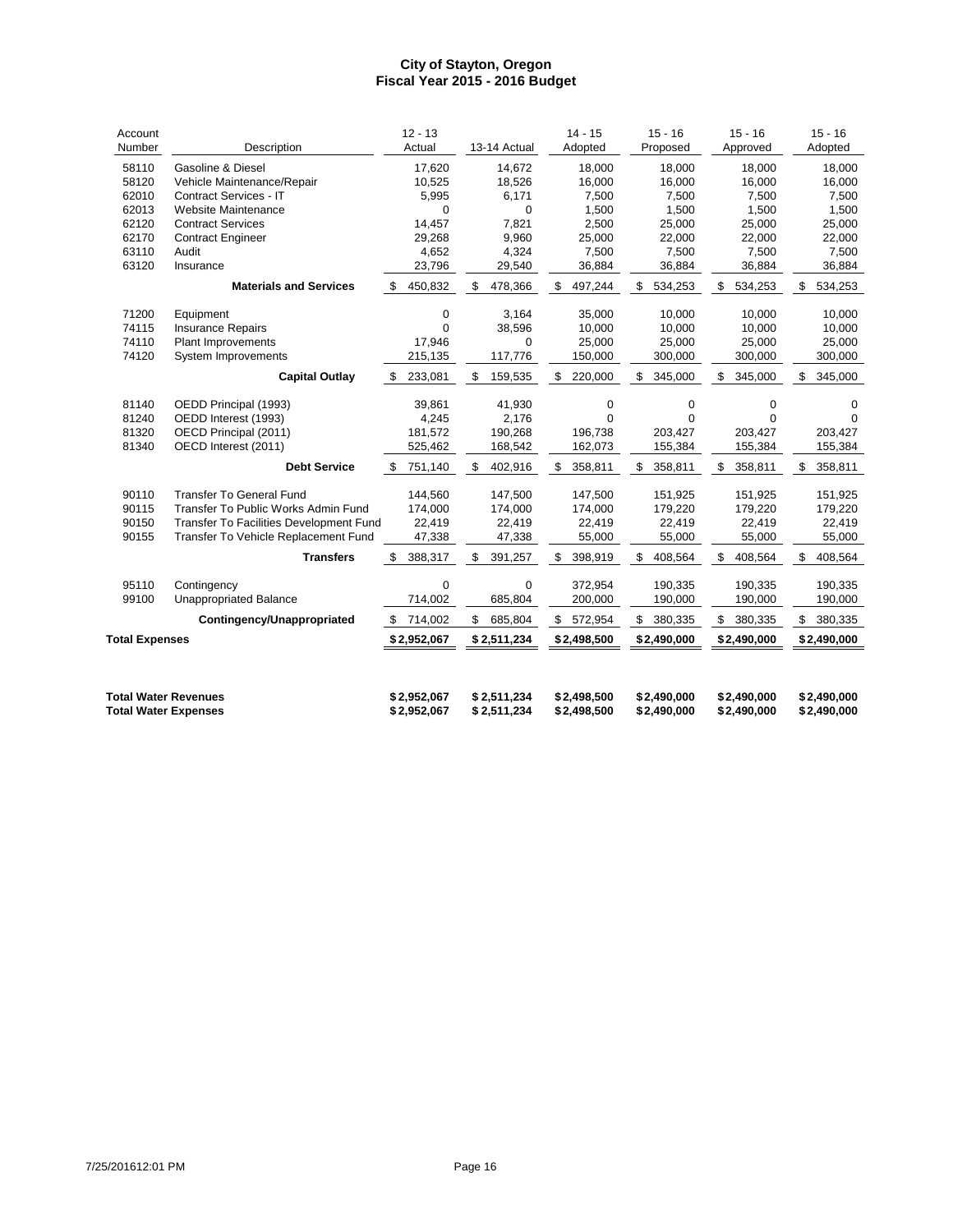### **Fund 25 - Storm Water Enterprise Fund**

The Storm Water Enterprise Fund provides funding to transport raw storm water for residential, commercial, and industrial customers in Stayton. Annual maintenance objectives include storm basin and storm line cleaning, repair, replacement, tracking and billing storm charges, etc. Revenues for this fund are received from Stayton storm user fees. Current staffing includes one Collection System Operator.

| Account<br>Number            | Description                                                       | $12 - 13$<br>Actual            | 13-14 Actual                   | $14 - 15$<br>Adopted | $15 - 16$<br>Proposed | $15 - 16$<br>Approved | $15 - 16$<br>Adopted |
|------------------------------|-------------------------------------------------------------------|--------------------------------|--------------------------------|----------------------|-----------------------|-----------------------|----------------------|
| 40100                        | <b>Beginning Fund Balance</b>                                     | 0                              | 0                              | 0                    | 95,000                | 95,000                | 95,000               |
|                              | 30 - Beginning Fund Balance                                       | \$<br>$\blacksquare$           | \$<br>$\blacksquare$           | \$                   | \$<br>95,000          | \$<br>95,000          | \$<br>95,000         |
| 44200                        | <b>Customer Receipts</b>                                          | 0                              | 0                              | 237,000              | 260,000               | 260,000               | 260,000              |
|                              | 32- Charges for Services                                          | \$                             | \$<br>$\overline{\phantom{a}}$ | \$<br>237,000        | \$<br>260,000         | \$<br>260,000         | \$<br>260,000        |
| 43500                        | <b>Earned Interest</b>                                            | 0                              | 0                              | 200                  | 200                   | 200                   | 200                  |
|                              | 38 - Interest                                                     | \$<br>$\blacksquare$           | \$<br>$\blacksquare$           | \$<br>200            | \$<br>200             | \$<br>200             | \$<br>200            |
| 47251                        | <b>Insurance Proceeds</b>                                         | $\mathbf 0$                    | $\pmb{0}$                      | 10,000               | 10,000                | 10,000                | 10.000               |
| 47107<br>48200               | <b>Transfer from Sewer Fund</b><br>Transfer from Storm SDC Fund   | $\mathbf 0$<br>0               | 0<br>0                         | 38,000<br>230,000    | 0<br>230,000          | 0<br>230,000          | 230,000              |
| 49500                        | Miscellaneous                                                     | 0                              | 0                              | 0                    |                       |                       |                      |
|                              | 39 - Miscellaneous/Transfers                                      | \$<br>$\blacksquare$           | \$<br>$\overline{\phantom{a}}$ | \$<br>278,000        | \$240,000             | \$<br>240,000         | \$<br>240,000        |
| <b>Total Revenues</b>        |                                                                   | \$                             | \$                             | \$<br>515,200        | \$<br>595,200         | \$<br>595,200         | \$<br>595,200        |
|                              |                                                                   |                                |                                |                      |                       |                       |                      |
| <b>Expenditures</b><br>51430 | <b>Collection System Utility Worker</b>                           | 0                              | 0                              | 20,706               | 21,560                | 21,560                | 21,560               |
| 51720                        | Overtime Pay                                                      | $\Omega$                       | 0                              | 500                  | 500                   | 500                   | 500                  |
| 51910                        | FICA & Medicare                                                   | 0                              | 0                              | 1,622                | 1,688                 | 1,688                 | 1,688                |
| 51920                        | <b>Workers Compensation</b>                                       | 0                              | 0                              | 651                  | 700                   | 700                   | 700                  |
| 51931                        | Health & Dental                                                   | 0                              | 0                              | 9,420                | 9,846                 | 9,846                 | 9,846                |
| 51933                        | Disability                                                        | 0                              | 0                              | 105                  | 109                   | 109                   | 109                  |
| 51934                        | Life Insurance                                                    | 0                              | 0                              | 45                   | 45                    | 45                    | 45                   |
| 91935                        | <b>City Retirement Plan</b>                                       | $\mathbf 0$                    | $\mathbf 0$                    | 3,748                | 3,903                 | 3,903                 | 3,903                |
| 51936                        | <b>Flexable Benefits Administration</b>                           | 0                              | 0                              | 24                   | 24                    | 24                    | 24                   |
|                              | <b>Personnel Services</b>                                         | \$<br>$\blacksquare$           | \$<br>$\blacksquare$           | \$<br>36,821         | \$<br>38,374          | \$<br>38,374          | \$<br>38,374         |
| 52110                        | <b>Office Supplies</b>                                            | $\pmb{0}$                      | $\mathbf 0$                    | 100                  | 100                   | 100                   | 100                  |
| 52120                        | <b>Billing Supplies</b>                                           | 0                              | 0                              | 2,500                | 2,500                 | 2,500                 | 2,500                |
| 52210                        | Telephone/Alarms                                                  | 0                              | 0                              | 504                  | 500                   | 500                   | 500                  |
| 52420                        | <b>Computer Expenses</b>                                          | 0                              | 0                              | 500                  | 500                   | 500                   | 500                  |
| 54110                        | Uniforms                                                          | 0                              | 0                              | 250                  | 250                   | 250                   | 250                  |
| 54130                        | Training/Conferences                                              | 0                              | 0                              | 1,500                | 1,500                 | 1,500                 | 1,500                |
| 55110                        | System Maint. & Operation Expense                                 | 0                              | 0                              | 30,000               | 35,000                | 35,000                | 35,000               |
| 58110                        | <b>Gasoline &amp; Diesel</b>                                      | $\overline{0}$                 | 0                              | 1,775                | 1,775                 | 1,775                 | 1,775                |
| 58120                        | Vehicle Manintenance/Repair                                       | $\mathbf 0$                    | 0                              | 2,500                | 2,500                 | 2,500                 | 2,500                |
| 62120                        | <b>Contract Services</b>                                          | 0                              | 0                              | 2,000                | 2,000                 | 2,000                 | 2,000                |
| 62135                        | <b>Contract Stormwater Master Plan</b>                            | $\mathbf 0$                    | $\mathbf 0$                    | 7,500                | 2,500                 | 2,500                 | 2,500                |
| 62150                        | Contract Legal                                                    | 0                              | 0                              | 2,500                | 2,500                 | 2,500                 | 2,500                |
| 62170                        | <b>Contract Engineer</b>                                          | 0                              | 0                              | 20,000               | 20,000                | 20,000                | 20,000               |
| 63120                        | Insurance                                                         | $\Omega$                       | 0                              | 11,300               | 11,300                | 11,300                | 11,300               |
|                              | <b>Materials and Services</b>                                     | \$                             | \$                             | \$<br>82,929         | \$<br>82,925          | \$<br>82,925          | \$<br>82,925         |
| 74110                        | <b>Capital Projects</b>                                           | $\pmb{0}$                      | 0                              | 230,000              | 230,000               | 230,000               | 230,000              |
| 74115                        | <b>Insurance Repairs</b>                                          | 0                              | 0                              | 10,000               | 10,000                | 10,000                | 10,000               |
| 74130                        | Storm System Improvements                                         | 0                              | 0                              | 10,000               | 10,000                | 10,000                | 10,000               |
|                              | <b>Capital Outlay</b>                                             | \$<br>$\overline{\phantom{a}}$ | \$<br>$\overline{\phantom{a}}$ | \$<br>250,000        | \$<br>250,000         | \$<br>250,000         | \$<br>250,000        |
| 90110<br>90115               | <b>Transfer to General Fund</b><br>Transfer to Public Works Admin | $\pmb{0}$<br>$\mathbf 0$       | 0<br>$\mathsf 0$               | 14,180<br>50,000     | 14,605<br>51,500      | 14,605<br>51,500      | 14,605<br>51,500     |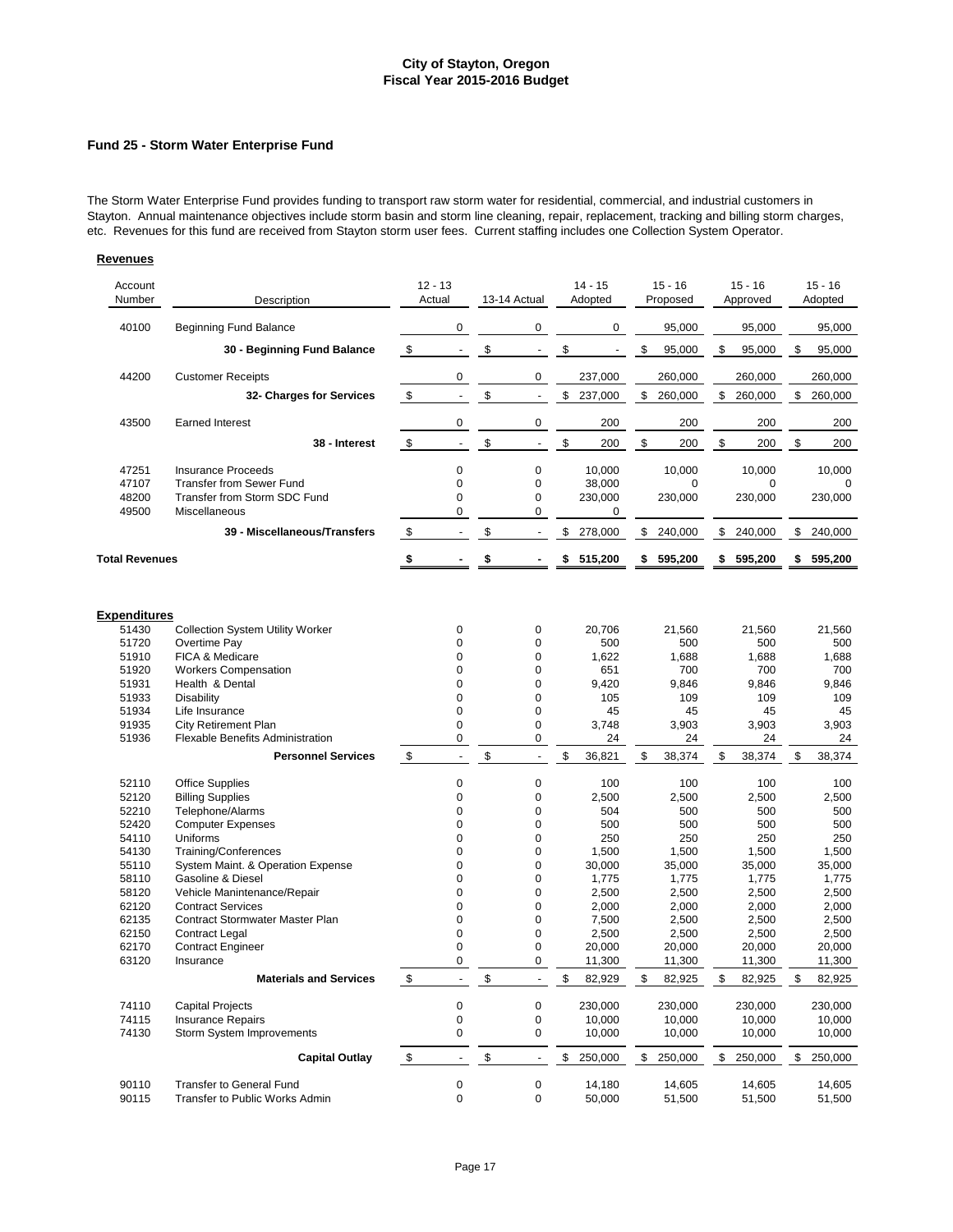| 90155                     | Transfer To Vehicle Replacement Fund       | $\Omega$ | 0       |    | 9,800   |    | 9,800   |     | 9,800   |     | 9,800   |
|---------------------------|--------------------------------------------|----------|---------|----|---------|----|---------|-----|---------|-----|---------|
| 90173                     | <b>Transfer to Sewer SDC</b>               | 0        | 0       |    |         |    | 0       |     | 0       |     | 0       |
|                           | <b>Transfers</b>                           | \$       | \$      | S  | 73,980  | S  | 75,905  | S   | 75,905  | \$. | 75,905  |
| 95110                     | Contingency                                | $\Omega$ | 0       |    | 50,000  |    | 98,086  |     | 98,086  |     | 98,086  |
| 99100                     | Unappropriated Balance                     |          | 0       |    | 21,470  |    | 49,910  |     | 49,910  |     | 49,910  |
|                           | Contingency/Unappropriated                 | \$       | \$<br>٠ | S  | 71,470  | S  | 147,996 | \$  | 147,996 | S.  | 147,996 |
| <b>Total Expenditures</b> |                                            |          |         | \$ | 515,200 | s  | 595,200 | \$  | 595,200 | s.  | 595,200 |
|                           |                                            |          |         |    |         |    |         |     |         |     |         |
|                           | Total Storm Water Fund Revenues            |          | ٠       | S  | 515.200 | S  | 595.200 | \$. | 595.200 |     | 595,200 |
|                           | <b>Total Storm Water Fund Expenditures</b> | ٠.       | ٠       | \$ | 515,200 | s. | 595,200 | S.  | 595,200 |     | 595,200 |
| <b>Difference</b>         |                                            | \$       | ٠       | \$ | (0)     | \$ | (0)     | \$  | (0)     | \$  | (0)     |
|                           |                                            |          |         |    |         |    |         |     |         |     |         |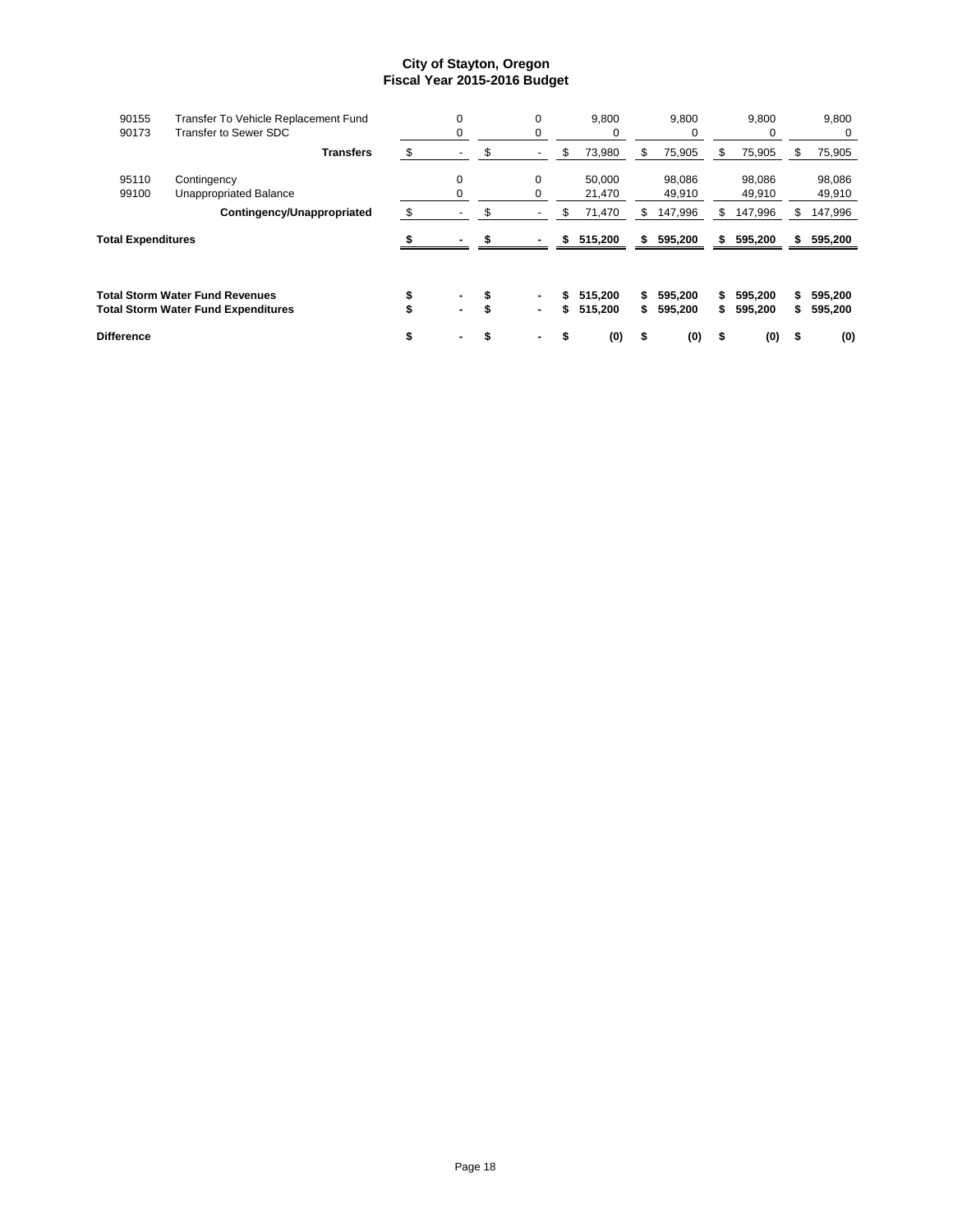#### **Fund 30 - Sewer Enterprise Fund**

The Sewer Enterprise Fund provides funding to transport and treat raw sewerage for residential, commercial, and industrial customers in Stayton and Sublimity. Sewerage is delivered to the Wastewater Treatment Plant via 33 miles of sanitary sewer collection lines and 5 sanitary sewer lift stations in Stayton. Annual maintenance objectives include sewer line cleaning, televising, repair, replacement, lift station maintenance, treatment plant maintenance, pump maintenance, sludge disposal, tracking and billing sewer charges, etc. Revenues for this fund are received from Stayton sewer user fees as well as monthly flow-related fees from the City of Sublimity. Current staffing includes the Wastewater Supervisor, Chief Operator, 4.5 Maintenance Worker positions, and portions of the salaries of the Receptionist/Cashier and Utility Billing Clerk.

| Account<br>Number     | Description                             | $12 - 13$<br>Actual | 13-14 Actual  | $14 - 15$<br>Adopted | $15 - 16$<br>Proposed | $15 - 16$<br>Approved | $15 - 16$<br>Adopted |
|-----------------------|-----------------------------------------|---------------------|---------------|----------------------|-----------------------|-----------------------|----------------------|
| 40100                 | <b>Beginning Fund Balance</b>           | 2,501,740           | 2,689,919     | 2,450,000            | 2,650,000             | 2,650,000             | 2,650,000            |
|                       | 30 - Beginning Fund Balance             | \$2,501,740         | \$2,689,919   | \$2,450,000          | \$2,650,000           | \$2,650,000           | \$2,650,000          |
|                       |                                         |                     |               |                      |                       |                       |                      |
| 44100                 | <b>Sublimity Contract</b>               | 262,201             | 296,057       | 321,000              | 300,000               | 300,000               | 300,000              |
| 44101                 | Sublimity Loan Repayment                | 194,554             | 197,713       | 200,680              | 199,948               | 199,948               | 199,948              |
| 44200                 | <b>Customer Receipts</b>                | 2,258,269           | 2,467,161     | 2,497,550            | 2,497,550             | 2,497,550             | 2,497,550            |
|                       | 32 - Charges For Services               | \$2,715,025         | \$2,960,931   | \$3,019,230          | \$2,997,498           | \$2,997,498           | \$2,997,498          |
| 43500                 | <b>Earned Interest</b>                  | 13,066              | 11,382        | 12,500               | 12,500                | 12,500                | 12,500               |
|                       | 38 - Interest                           | \$<br>13,066        | \$<br>11,382  | \$<br>12,500         | \$<br>12,500          | \$<br>12,500          | \$<br>12,500         |
| 45230                 | Developer Reimbursements                | $\pmb{0}$           | 0             | $\mathbf 0$          | $\mathbf 0$           | $\mathbf 0$           | $\mathbf 0$          |
| 47251                 | <b>Insurance Proceeds</b>               | $\mathbf 0$         | 4,063         | 10,000               | 10,000                | 10,000                | 10,000               |
| 49500                 | Miscellaneous                           | 55,033              | 2,482         | 2,500                | 2,500                 | 2,500                 | 2,500                |
|                       | 39 - Miscellaneous/Transfers            | \$<br>55,033        | \$<br>6,545   | \$<br>12,500         | \$<br>12,500          | \$<br>12,500          | \$<br>12,500         |
|                       |                                         |                     |               |                      |                       |                       |                      |
| <b>Total Revenues</b> |                                         | \$5,284,864         | \$5,668,777   | \$5,494,230          | \$5,672,498           | \$5,672,498           | \$5,672,498          |
|                       |                                         |                     |               |                      |                       |                       |                      |
| <b>Expenses</b>       |                                         |                     |               |                      |                       |                       |                      |
| 51155                 | <b>Wastewater Supervisor</b>            | 65,703              | 67,229        | 67,860               | 68,136                | 68,136                | 68,136               |
| 51390                 | Seasonal and Part-Time Staff            | 0                   | 0             | 7,500                | 7,500                 | 7,500                 | 7,500                |
| 51420                 | Clerk                                   | 19,170              | 16,460        | 19,566               | 16,428                | 16,428                | 16,428               |
| 51425                 | <b>Chief Operator</b>                   | $\Omega$            | 0             | 62,961               | 63,214                | 63,214                | 63,214               |
| 51430                 | Plant Operator (4.5)                    | 217,250             | 210,478       | 224,589              | 221,984               | 221,984               | 221,984              |
| 51440                 | Maintenance Worker                      | 19,904              | 0             | 2,800                | $\Omega$              | $\mathbf 0$           | $\Omega$             |
| 51445                 | <b>Collection System Operator</b>       | 36,525              | 41,104        | 20,706               | 20,280                | 20,280                | 20,280               |
| 51470                 | <b>Utility Clerk</b>                    | 14,670              | 20,130        | 21,396               | 18,713                | 18,713                | 18,713               |
| 51720                 | Overtime Pay                            | 71                  | 558           | 10,000               | 10,000                | 10,000                | 10,000               |
| 51730                 | <b>Holiday Pay</b>                      | $\mathbf 0$         | $\mathbf 0$   | $\mathbf 0$          |                       |                       |                      |
| 51910                 | FICA & Medicare                         | 27,272              | 25,960        | 31,875               | 31,057                | 31,057                | 31,057               |
| 51920                 | <b>Workers Compensation</b>             | 9,507               | 10,495        | 12,008               | 12,917                | 12,917                | 12,917               |
| 51931                 | Health & Dental                         | 88,917              | 87,808        | 108,768              | 132,300               | 132,300               | 132,300              |
| 51933                 | Disability                              | 1,460               | 1,335         | 1,981                | 2,042                 | 2,042                 | 2,042                |
| 51934                 | Life Insurance                          | 238                 | 222           | 359                  | 360                   | 360                   | 360                  |
| 51935                 | <b>City Retirement Plan</b>             | 61,586              | 55,372        | 65,419               | 73,010                | 73,010                | 73,010               |
| 51936                 | <b>Flexible Benefits Administration</b> | 127                 | 157           | 180                  | 180                   | 180                   | 180                  |
|                       | <b>Personnel Services</b>               | \$<br>562,399       | \$<br>537,308 | \$<br>657,968        | \$<br>678,121         | \$<br>678,121         | \$<br>678,121        |
| 52110                 | <b>Office Supplies</b>                  | 1,265               | 500           | 1,400                | 1,200                 | 1,200                 | 1,200                |
| 52120                 | <b>Billing Supplies</b>                 | 11,402              | 12,157        | 14,000               | 14,000                | 14,000                | 14,000               |
| 52210                 | Telephone/Alarms                        | 8,332               | 8,399         | 6,500                | 8,500                 | 8,500                 | 8,500                |
| 52330                 | <b>Building Maintenance</b>             | $\mathbf 0$         | 0             | $\mathbf 0$          | 10,000                | 10,000                | 10,000               |
| 52420                 | <b>Computer Expense</b>                 | 14,833              | 6,270         | 15,500               | 15,600                | 15,600                | 15,600               |
| 52510                 | Electricity                             | 207,092             | 212,968       | 210,000              | 215,000               | 215,000               | 215,000              |
| 52520                 | <b>Natural Gas</b>                      | 41,692              | 35,895        | 150,000              | 120,000               | 120,000               | 120,000              |
| 52600                 | <b>Bad Debt Expense</b>                 | 281                 | 81            | 1,000                | 1,000                 | 1,000                 | 1,000                |
| 54110                 | Uniforms                                | 2,317               | 2,860         | 2,500                | 3,200                 | 3,200                 | 3,200                |
| 54120                 | Memberships                             | 820                 | 895           | 1,935                | 2,010                 | 2,010                 | 2,010                |
| 54130                 | Training/Conferences                    | 2,466               | 3,753         | 5,000                | 5,000                 | 5,000                 | 5,000                |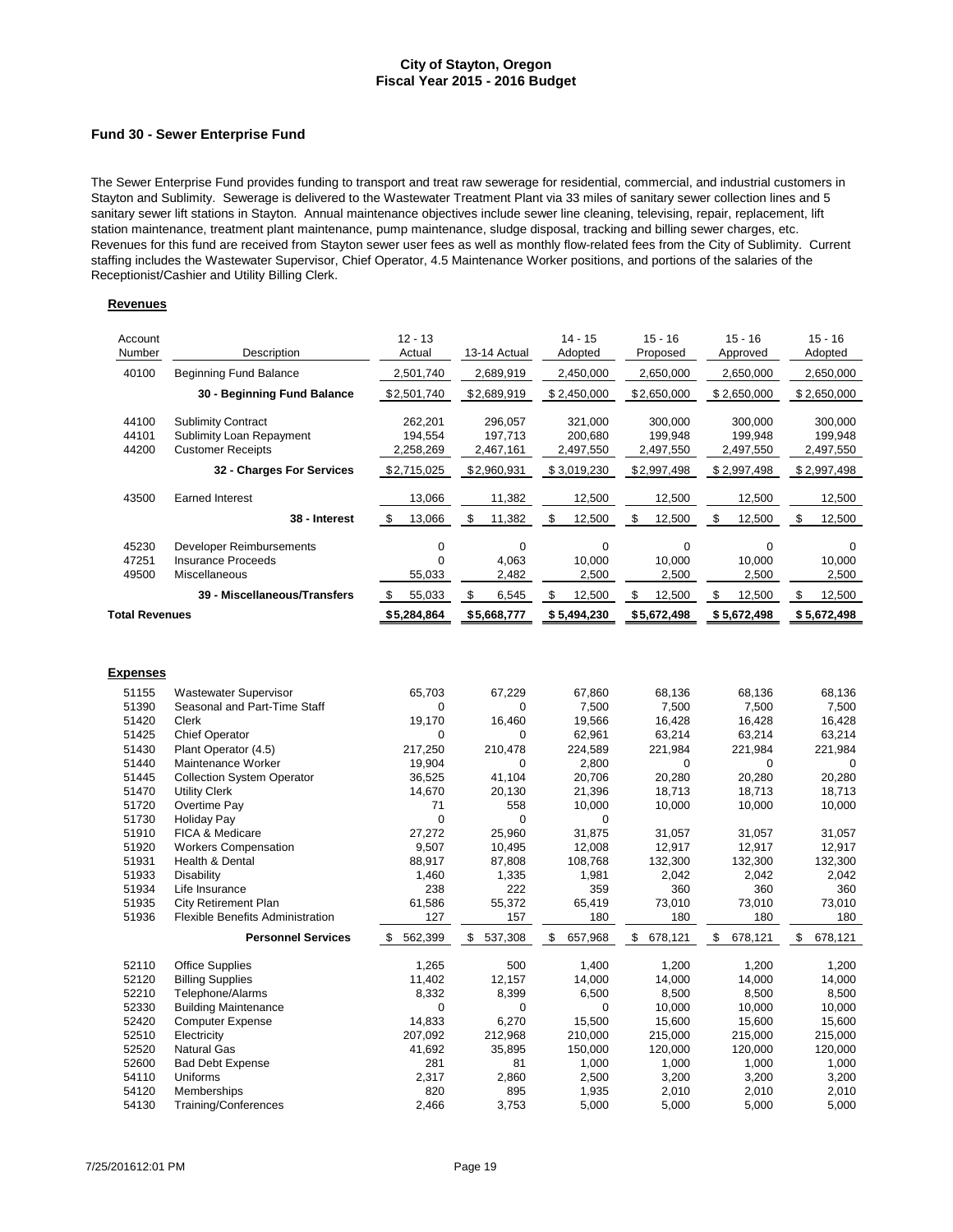| Account<br>Number     | Description                                                | $12 - 13$<br>Actual        | 13-14 Actual               | $14 - 15$<br>Adopted       | $15 - 16$<br>Proposed      | $15 - 16$<br>Approved      | $15 - 16$<br>Adopted       |
|-----------------------|------------------------------------------------------------|----------------------------|----------------------------|----------------------------|----------------------------|----------------------------|----------------------------|
| 55110                 | <b>Plant Operating Expense</b>                             | 159,213                    | 151,775                    | 150,000                    | 175,000                    | 175,000                    | 175,000                    |
| 55115                 | Permit - NPDES                                             | 6,965                      | 6,969                      | 15,000                     | 15,000                     | 15,000                     | 15,000                     |
| 55120                 | <b>System Operating Expense</b>                            | 133,408                    | 165,824                    | 180,000                    | 180,000                    | 180,000                    | 180,000                    |
| 55121                 | Mill Creek Sewer Maintenance                               | 11,140                     | 23,910                     | 10,000                     | 30,000                     | 30,000                     | 30,000                     |
| 55124                 | Storm System Operating Expense                             | 17,979                     | 9,541                      | $\mathbf 0$                | 0                          | $\Omega$                   | 0                          |
| 56110                 | Sludge Disposal                                            | 56,376                     | 74,676                     | 65,000                     | 60.000                     | 60,000                     | 60.000                     |
| 58110                 | Gasoline & Diesel                                          | 8,868                      | 7,946                      | 8,750                      | 10,000                     | 10,000                     | 10,000                     |
| 58120                 | Vehicle Maintenance/Repair                                 | 5,607                      | 5,625                      | 10,000                     | 10,000                     | 10,000                     | 10,000                     |
| 62010                 | Contract Services - IT                                     | 5,995                      | 6,171                      | 7,500                      | 7,500                      | 7,500                      | 7,500                      |
| 62120                 | <b>Contract Services</b>                                   | 37,711                     | 8,199                      | 12,500                     | 12,500                     | 12,500                     | 12,500                     |
| 62135                 | <b>Contract Stormwater</b>                                 | 52,433                     | 58,555                     | 20,500                     | $\mathbf 0$                | $\Omega$                   | $\Omega$                   |
| 62150                 | <b>Contract Legal</b>                                      | 116,276                    | 173,307                    | 50.000                     | 20.000                     | 20,000                     | 20,000                     |
| 62170                 | <b>Contract Engineer</b>                                   | 32,975                     | 32,897                     | 20,500                     | 35,000                     | 35,000                     | 35,000                     |
| 62180                 | <b>Contract I&amp;I Evaluation</b>                         | $\mathbf 0$                | $\mathbf 0$                | 20,000                     | 20,000                     | 20,000                     | 20,000                     |
| 63110                 | Audit                                                      | 8,995                      | 8,359                      | 14,500                     | 14,500                     | 14,500                     | 14,500                     |
| 63120                 | Insurance                                                  | 32,704                     | 45,896                     | 48,707                     | 48,707                     | 48,707                     | 48,707                     |
| 65110                 | <b>Bond Registrar Fees</b>                                 | 0                          | 450                        | 750                        | 750                        | 750                        | 750                        |
|                       | <b>Materials and Services</b>                              | 977,143<br>\$              | \$1,063,876                | \$1,041,542                | \$1,034,467                | \$1,034,467                | \$1,034,467                |
| 74110                 | <b>Plant Improvements</b>                                  | 83,623                     | 114,870                    | 400,000                    | 400,000                    | 400,000                    | 400,000                    |
| 74115                 | <b>Insurance Repair</b>                                    | $\mathbf 0$                | $\mathbf 0$                | 10,000                     | 10,000                     | 10,000                     | 10,000                     |
| 74120                 | System Improvements                                        | $\mathbf 0$                | 52,254                     | 275,000                    | 450,000                    | 450,000                    | 450,000                    |
| 74130                 | Storm System Improvements                                  | 3,188                      | 20,708                     | 0                          | 0                          | 0                          | 0                          |
|                       | <b>Capital Outlay</b>                                      | \$<br>86,810               | \$<br>187,832              | \$<br>685,000              | \$<br>860,000              | \$<br>860,000              | \$<br>860,000              |
| 81150                 | State Revolving Loan Fund Principal                        | 94,771                     |                            | $\mathbf 0$                | $\mathbf 0$                | $\mathbf 0$                | $\mathbf 0$                |
| 81250                 | State Revolving Loan Fund Interest                         | 53,759                     |                            | 0                          | $\mathbf 0$                | $\mathbf 0$                | $\mathbf 0$                |
| 81260                 | State Revolving Service Fee                                | 18,411                     |                            | $\Omega$                   | $\Omega$                   | $\Omega$                   | 0                          |
| 81310                 | Refunding Bond - Principal                                 | 250,000                    | 319,999                    | 325,000                    | 330,000                    | 330,000                    | 330,000                    |
| 81320                 | Refunding Bond - Interest                                  | 69,745                     | 164,641                    | 158,250                    | 151,750                    | 151,750                    | 151,750                    |
| 81410                 | <b>RD Bond Principal</b>                                   | $\mathbf 0$                | 116,757                    | 119,968                    | 123,267                    | 123,267                    | 123,267                    |
| 81420                 | <b>RD Bond Interest</b>                                    | 0                          | 228,690                    | 225,479                    | 222,180                    | 222,180                    | 222,180                    |
|                       | <b>Debt Service</b>                                        | \$<br>486,686              | 830,086<br>\$              | 828,697<br>\$              | 827,197<br>\$              | 827,197<br>\$              | \$<br>827,197              |
|                       |                                                            |                            |                            |                            |                            |                            |                            |
| 90110                 | <b>Transfer To General Fund</b>                            | 176,800                    | 180,350                    | 166,170                    | 171,155                    | 171,155                    | 171,155                    |
| 90115                 | Transfer To Public Works Admin Fund                        | 174,000                    | 174,000                    | 124,000                    | 127,720                    | 127,720                    | 127,720                    |
| 90125                 | Transfer to Storm Water Fund                               | $\Omega$                   | 0                          | 38,000                     | $\Omega$                   | $\Omega$                   | $\Omega$                   |
| 90150                 | Transfer to Facilities Development Fund                    | 13,168                     | 13,168                     | 13,168                     | 13,168                     | 13,168                     | 13,168                     |
| 90155                 | Transfer To Vehicle Replacement Fund                       | 92,728                     | 92,728                     | 73,128                     | 73,128                     | 73,128                     | 73,128                     |
| 90183                 | Transfer to Sewer Construction Fund                        | 25,210                     | 0                          | 0                          | 0                          | $\pmb{0}$                  | 0                          |
|                       | <b>Transfers</b>                                           | 481,906<br>\$              | 460,246<br>\$              | 414,466<br>\$              | \$385,171                  | 385,171<br>\$              | \$<br>385,171              |
| 95110                 | Contingency                                                | $\pmb{0}$                  |                            | 1,324,900                  | 1,316,095                  | 1,316,095                  | 1,316,095                  |
| 95140                 | Debt Reserve Fund                                          | $\mathbf 0$                |                            | 431,447                    | 431,447                    | 431,447                    | 431,447                    |
| 99100                 | <b>Unappropriated Balance</b>                              | 2,689,919                  | 2,589,427                  | 110,210                    | 140,000                    | 140,000                    | 140,000                    |
|                       | Contingency/Unappropriated                                 | \$2,689,919                | \$2,589,427                | \$1,866,557                | \$1,887,542                | \$1,887,542                | \$1,887,542                |
| <b>Total Expenses</b> |                                                            | \$5,284,864                | \$5,668,777                | \$5,494,230                | \$5,672,498                | \$5,672,498                | \$5,672,498                |
|                       | <b>Total Sewer Revenues</b><br><b>Total Sewer Expenses</b> | \$5,284,864<br>\$5,284,864 | \$5,668,777<br>\$5,668,777 | \$5,494,230<br>\$5,494,230 | \$5,672,498<br>\$5,672,498 | \$5,672,498<br>\$5,672,498 | \$5,672,498<br>\$5,672,498 |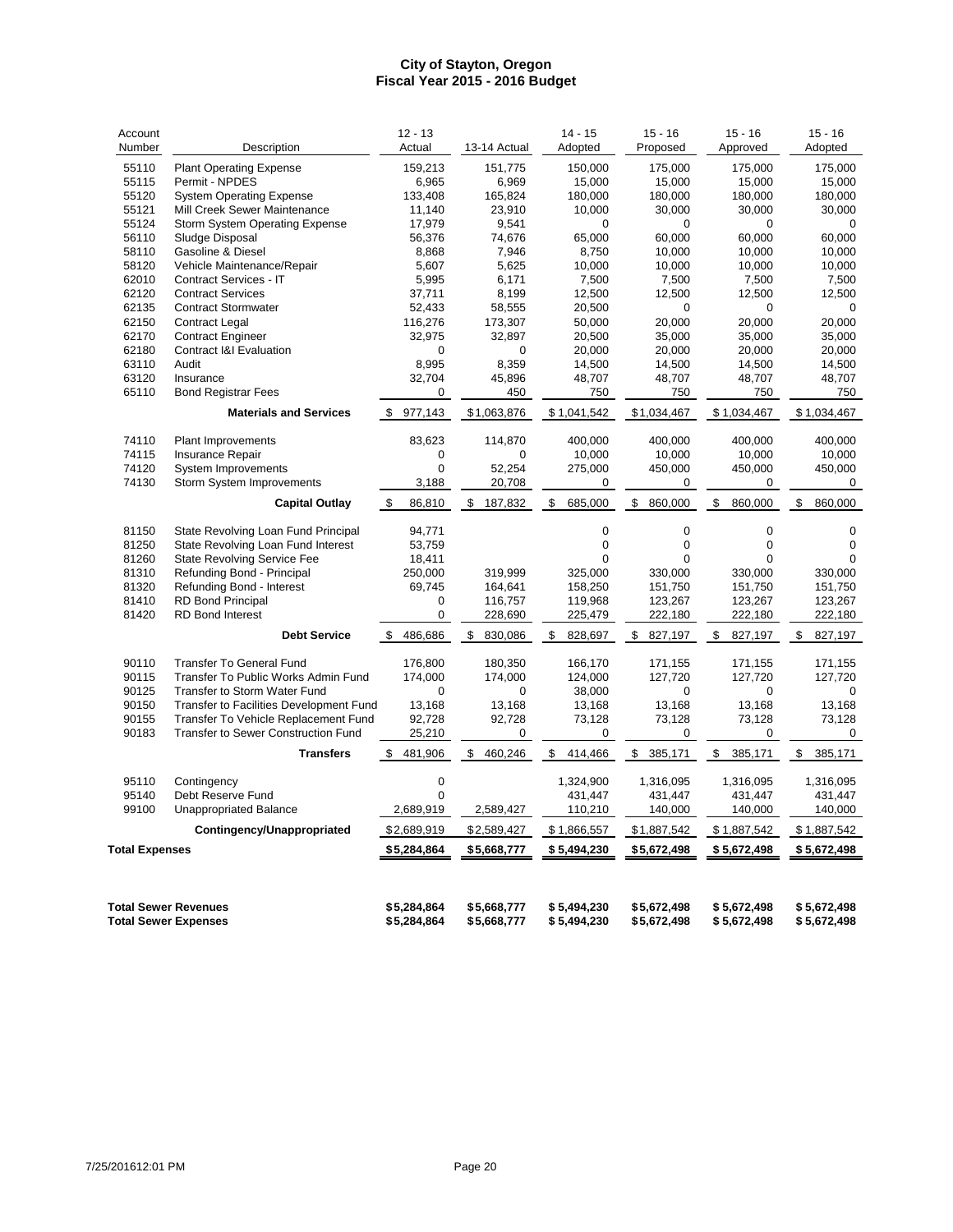#### **Fund 40 - Street Fund**

The Street Fund provides funding to maintain 34.6 curb miles of improved streets (striping, sweeping, patching, overlays, slurry seals, etc.) and limited maintenance on 14.4 miles of unimproved streets (dust control, limited pothole patching, etc.). This budget also provides funding to meet annual maintenance objectives (directional and regulatory signage, signal electrical costs, striping, dust control, leaf cleanup, storm drainage, bike path, traffic control, pavement management, and engineering, etc.). Revenues for this fund are received primarily from the state gas tax as well as surface transportation funds, developer fees, assessments, and other miscellaneous fees. One full-time Maintenance Worker position is funded by the Street Fund.

| Account<br>Number                | Description                                                                                                               | $12 - 13$<br>Actual | $13 - 14$<br>Actual                                                                      | $14 - 15$<br>Adopted         | $15 - 16$<br>Proposed                  | $15 - 16$<br>Approved               | $15 - 16$<br>Adopted         |
|----------------------------------|---------------------------------------------------------------------------------------------------------------------------|---------------------|------------------------------------------------------------------------------------------|------------------------------|----------------------------------------|-------------------------------------|------------------------------|
| 40100                            | <b>Beginning Fund Balance</b>                                                                                             | 10,503              | 161,850                                                                                  | 200,000                      | 400,000                                | 400,000                             | 400,000                      |
|                                  | 30 - Beginning Fund Balance                                                                                               | \$<br>10,503        | \$161,850                                                                                | \$<br>200,000                | \$<br>400,000                          | \$<br>400,000                       | \$<br>400,000                |
| 44200                            | <b>Street Maintenance Fee</b>                                                                                             | 85,932              | 85,760                                                                                   | 84,000                       | 84,000                                 | 84,000                              | 84,000                       |
|                                  | 32 - Charges For Services                                                                                                 | \$<br>85,932        | \$<br>85,760                                                                             | \$<br>84,000                 | \$<br>84,000                           | \$<br>84,000                        | \$<br>84,000                 |
| 41300<br>43870                   | State Gas Tax<br><b>ODOT/STP Grant</b>                                                                                    | 418,389<br>344,043  | 440,752<br>90,301                                                                        | 435,000<br>81,876            | 430,000<br>81,876                      | 430,000<br>81,876                   | 430,000<br>81,876            |
|                                  | 37 - Intergovernmental                                                                                                    | \$762,432           | \$531,053                                                                                | \$<br>516,876                | \$<br>511,876                          | \$<br>511,876                       | \$<br>511,876                |
| 43500                            | <b>Earned Interest</b>                                                                                                    | 586                 | 936                                                                                      | 900                          | 900                                    | 900                                 | 900                          |
|                                  | 38 - Interest                                                                                                             | \$<br>586           | \$<br>936                                                                                | \$<br>900                    | \$<br>900                              | \$<br>900                           | \$<br>900                    |
| 43100<br>43200<br>45230<br>47251 | Sidewalk Maintenance Reimbursement<br><b>Assessment Principal</b><br>Developer Reimbursement<br><b>Insurance Proceeds</b> |                     | $\mathbf 0$<br>36,135<br>0<br>0<br>$\mathbf 0$<br>$\mathbf 0$<br>$\mathbf 0$<br>$\Omega$ | 40,000<br>250<br>0<br>10,000 | 40,000<br>250<br>$\mathbf 0$<br>10,000 | 40,000<br>250<br>$\Omega$<br>10,000 | 40,000<br>250<br>0<br>10,000 |
| 49500                            | Miscellaneous                                                                                                             | 14                  | 249                                                                                      | 0                            | 0                                      | 0                                   | 0                            |
|                                  | 39 - Miscellaneous/Transfers                                                                                              | \$<br>14            | \$<br>36,384                                                                             | \$<br>50,250                 | \$<br>50,250                           | \$<br>50,250                        | \$<br>50,250                 |
| <b>Total Revenues</b>            |                                                                                                                           | \$859,466           | \$815,983                                                                                | \$<br>852,026                | \$1,047,026                            | \$1,047,026                         | \$1,047,026                  |
| <b>Expenditures</b>              |                                                                                                                           |                     |                                                                                          |                              |                                        |                                     |                              |
| 51440                            | Maintenance Worker<br>Overtime                                                                                            | 48.242              | 48.777                                                                                   | 48.900                       | 49.092                                 | 49.092<br>2,500                     | 49.092                       |
| 51720<br>51910                   | FICA & Medicare                                                                                                           | 851<br>3,455        | 1,815<br>3,560                                                                           | 2,500<br>3,932               | 2,500<br>3,947                         | 3,947                               | 2,500<br>3,947               |
| 51920                            | <b>Workers Compensation</b>                                                                                               | 2,549               | 3,115                                                                                    | 3,332                        | 3,345                                  | 3,345                               | 3,345                        |
| 51931                            | Health & Dental                                                                                                           | 17,422              | 16,502                                                                                   | 16,608                       | 17,352                                 | 17,352                              | 17,352                       |
| 51933                            | <b>Disability</b>                                                                                                         | 200                 | 203                                                                                      | 247                          | 248                                    | 248                                 | 248                          |
| 51934                            | Life Insurance                                                                                                            | 35                  | 35                                                                                       | 55                           | 45                                     | 45                                  | 45                           |
| 51935                            | <b>City Retirement Plan</b>                                                                                               | 8,351               | 8,677                                                                                    | 8,851                        | 8,886                                  | 8,886                               | 8,886                        |
| 51936                            | <b>Flexible Benefits Administration</b>                                                                                   | 45                  | 45                                                                                       | 45                           | 45                                     | 45                                  | 45                           |
|                                  | <b>Personnel Services</b>                                                                                                 | 81,150<br>\$        | 82,728<br>\$                                                                             | \$<br>84,470                 | \$<br>85,460                           | \$<br>85,460                        | \$<br>85,460                 |
| 52110                            | <b>Office Supplies</b>                                                                                                    | 86                  | 100                                                                                      | 100                          | 100                                    | 100                                 | 100                          |
| 52510                            | Electricity                                                                                                               | 2,482               | 3,462                                                                                    | 3,000                        | 3,000                                  | 3,000                               | 3,000                        |
| 52600                            | <b>Bad Debt Expense</b>                                                                                                   | 14                  | $\mathbf{1}$                                                                             | 0                            | $\mathbf 0$                            | $\mathbf 0$                         | $\mathbf 0$                  |
| 54110                            | Uniforms                                                                                                                  | 455                 | 432                                                                                      | 500                          | 500                                    | 500                                 | 500                          |
| 54120                            | Memberships                                                                                                               |                     | $\mathbf 0$<br>$\mathbf 0$                                                               | 100                          | 100                                    | 100                                 | 100                          |
| 54130<br>55170                   | Training/Conferences<br>Storm Drain Maintenance / Repair                                                                  | 50                  | 1,220<br>0<br>1,006                                                                      | 1,750<br>0                   | 1,750<br>$\mathbf 0$                   | 1,750<br>$\mathbf 0$                | 1,750<br>0                   |
| 55180                            | <b>Street Tree Maintenance</b>                                                                                            | 3,399               | 7,685                                                                                    | 0                            | $\mathbf 0$                            | $\mathbf 0$                         | $\mathbf 0$                  |
| 55190                            | Street Maintenance/Repair                                                                                                 | 81,494              | 123,423                                                                                  | 135,000                      | 135,000                                | 135,000                             | 135,000                      |
| 56120                            | Sidewalk/Bikeway Mainten                                                                                                  | 54,233              | 68,282                                                                                   | 60,000                       | 60,000                                 | 60,000                              | 60,000                       |
| 58110                            | Gasoline & Diesel                                                                                                         | 6,878               | 7,601                                                                                    | 7,500                        | 7,500                                  | 7,500                               | 7,500                        |
| 58120                            | Vehicle Maintenance/Repair                                                                                                | 6,603               | 6,296                                                                                    | 10,000                       | 10,000                                 | 10,000                              | 10,000                       |
| 62170                            | <b>Contract Engineer</b>                                                                                                  | 14,070              | 3,997                                                                                    | 10,000                       | 10,000                                 | 10,000                              | 10,000                       |
| 63110                            | Audit                                                                                                                     | 962                 | 894                                                                                      | 1,550                        | 1,550                                  | 1,550                               | 1,550                        |
| 63120                            | Insurance                                                                                                                 | 1,749               | 3,205                                                                                    | 3,280                        | 3,280                                  | 3,280                               | 3,280                        |
|                                  | <b>Materials and Services</b>                                                                                             | \$172,474           | \$227,606                                                                                | \$<br>232,780                | \$ 232,780                             | \$<br>232,780                       | \$<br>232,780                |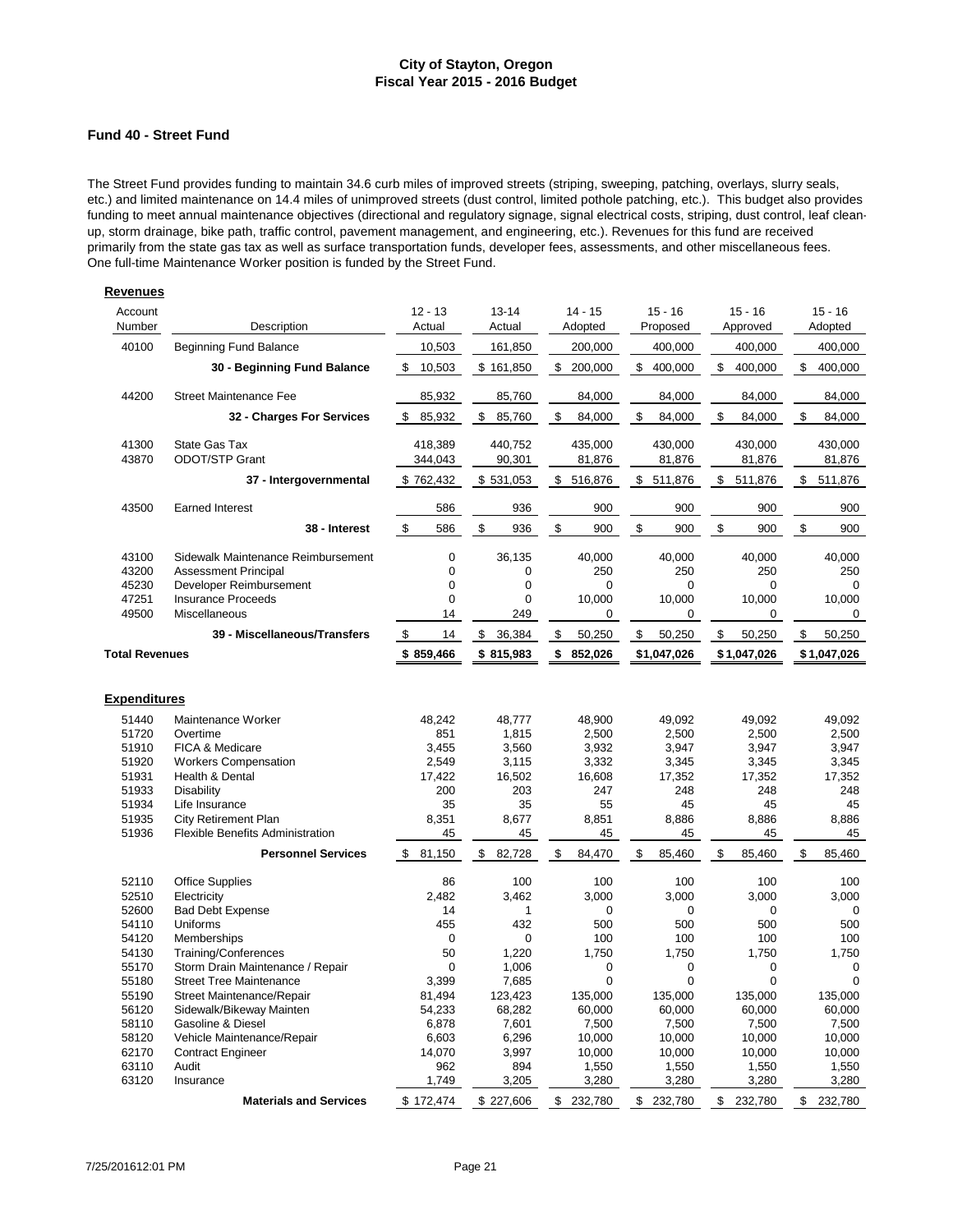| Account<br>Number                           | Description                                                                                                                                                                            | $12 - 13$<br>Actual                                 | $13 - 14$<br>Actual                            | $14 - 15$<br>Adopted                                          | $15 - 16$<br>Proposed                                             | $15 - 16$<br>Approved                                             | $15 - 16$<br>Adopted                                              |
|---------------------------------------------|----------------------------------------------------------------------------------------------------------------------------------------------------------------------------------------|-----------------------------------------------------|------------------------------------------------|---------------------------------------------------------------|-------------------------------------------------------------------|-------------------------------------------------------------------|-------------------------------------------------------------------|
| 74115<br>75400<br>75410                     | <b>Insurance Repairs</b><br><b>Street Reconstruction</b><br><b>Street Overlays</b><br><b>Capital Outlay</b>                                                                            | 0<br>13,909<br>85,493<br>99,402<br>S.               | $\Omega$<br>111,838<br>7,906<br>\$119,744      | 10,000<br>175,000<br>175,000<br>360,000<br>\$                 | 10.000<br>250,000<br>175,000<br>\$<br>435,000                     | 10.000<br>250,000<br>175,000<br>\$<br>435,000                     | 10,000<br>250,000<br>175,000<br>\$<br>435,000                     |
| 90110<br>90115<br>90083<br>90150<br>90155   | <b>Transfer To General Fund</b><br>Transfer To Public Works Admin Fund<br>Transfer To 10th Ave Fund<br><b>Transfer To Facility Maintenance</b><br>Transfer To Vehicle Replacement Fund | 13,900<br>65,000<br>225,933<br>4,922<br>34,835      | 14,180<br>65,000<br>0<br>4,922<br>38,835       | 14,180<br>65,000<br>0<br>4.922<br>38,835                      | 14,605<br>66,950<br>0<br>4.922<br>38,835                          | 14,605<br>66,950<br>$\Omega$<br>4.922<br>38,835                   | 14,605<br>66,950<br>0<br>4,922<br>38,835                          |
| 95110<br>99100<br><b>Total Expenditures</b> | <b>Transfers</b><br>Contingency<br><b>Unappropriated Funds</b><br>Contingency/Unappropriated                                                                                           | \$344,590<br>0<br>161,850<br>\$161,850<br>\$859,466 | \$122,937<br>262,968<br>\$262,968<br>\$815,983 | 122,937<br>\$<br>51,839<br>0<br>\$<br>51,839<br>852,026<br>\$ | \$<br>125,312<br>93,474<br>75,000<br>\$<br>168,474<br>\$1,047,026 | \$<br>125,312<br>93.474<br>75,000<br>168,474<br>\$<br>\$1,047,026 | 125,312<br>\$<br>93,474<br>75,000<br>168,474<br>\$<br>\$1,047,026 |
|                                             | <b>Total Street Revenues</b><br><b>Total Street Expenditures</b>                                                                                                                       | \$859,466<br>\$859,466                              | \$815,983<br>\$815,983                         | 852,026<br>S<br>\$<br>852,026<br>\$<br>(0)                    | \$1.047.026<br>\$1,047,026<br>0<br>S                              | \$1.047.026<br>\$1,047,026                                        | \$1,047,026<br>\$1,047,026                                        |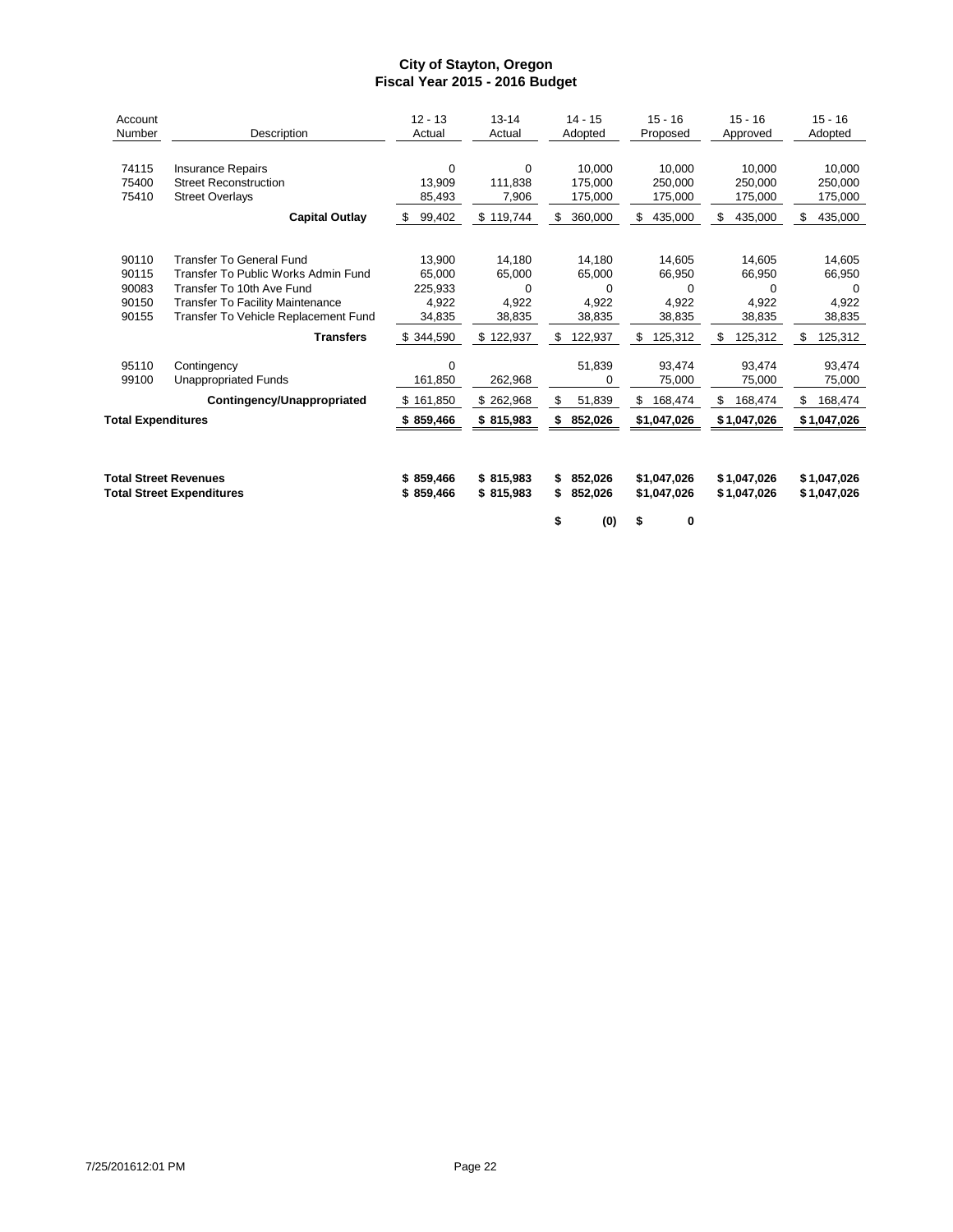# **Fund 50 - Facilities Development & Maintenance Fund**

This fund generally was created to fund land purchases for City facilities and to maintain city facilities.

| <b>Revenues</b>                                                                               |                                                                                                                                                                                                                                                                                  |                                                                                                               |                                                                                                            |                                                                                                  |                                                                                                      |                                                                                                      |                                                                                                      |
|-----------------------------------------------------------------------------------------------|----------------------------------------------------------------------------------------------------------------------------------------------------------------------------------------------------------------------------------------------------------------------------------|---------------------------------------------------------------------------------------------------------------|------------------------------------------------------------------------------------------------------------|--------------------------------------------------------------------------------------------------|------------------------------------------------------------------------------------------------------|------------------------------------------------------------------------------------------------------|------------------------------------------------------------------------------------------------------|
| Account<br>Number                                                                             | Description                                                                                                                                                                                                                                                                      | $12 - 13$<br>Actual                                                                                           | 13-14 Actual                                                                                               | $14 - 15$<br>Adopted                                                                             | $15 - 16$<br>Proposed                                                                                | $15 - 16$<br>Approved                                                                                | $15 - 16$<br>Adopted                                                                                 |
| 40100                                                                                         | <b>Beginning Fund Balance</b>                                                                                                                                                                                                                                                    | 451,822                                                                                                       | 494,323                                                                                                    | 321,000                                                                                          | 350,000                                                                                              | 350,000                                                                                              | 350,000                                                                                              |
|                                                                                               | 30 - Beginning Fund Balance                                                                                                                                                                                                                                                      | \$451,822                                                                                                     | \$<br>494,323                                                                                              | \$321,000                                                                                        | \$ 350,000                                                                                           | \$350,000                                                                                            | \$ 350,000                                                                                           |
| 43500                                                                                         | <b>Interest Earned</b>                                                                                                                                                                                                                                                           | 2,353                                                                                                         | 2,301                                                                                                      | 2,400                                                                                            | 2,400                                                                                                | 2,400                                                                                                | 2,400                                                                                                |
|                                                                                               | 38 - Interest                                                                                                                                                                                                                                                                    | $\boldsymbol{\mathsf{S}}$<br>2,353                                                                            | $\sqrt[6]{\frac{1}{2}}$<br>2,301                                                                           | \$<br>2,400                                                                                      | \$<br>2,400                                                                                          | \$<br>2,400                                                                                          | \$<br>2,400                                                                                          |
| 46100<br>46110<br>47110<br>47120<br>47130<br>47140<br>47251<br>49500<br><b>Total Revenues</b> | <b>Building Rent</b><br><b>Rent - Wireless Site</b><br><b>Transfer From General Fund</b><br><b>Transfer From Water Fund</b><br><b>Transfer From Sewer Fund</b><br><b>Transfer From Street Fund</b><br><b>Insurance Proceeds</b><br>Miscellaneous<br>39 - Miscellaneous/Transfers | 18,829<br>26,668<br>45,000<br>22,419<br>13,168<br>4,922<br>0<br>$\mathbf 0$<br>131,006<br>\$<br>585,181<br>\$ | 7,490<br>29,450<br>45,000<br>22,419<br>13,168<br>4,922<br>0<br>$\pmb{0}$<br>\$<br>122,450<br>\$<br>619,074 | 21,000<br>24,546<br>45,000<br>22,419<br>13,168<br>4,922<br>10,000<br>0<br>\$141,055<br>\$464,455 | 9,600<br>28,824<br>45,000<br>22,419<br>13,168<br>4,922<br>10,000<br>12,136<br>\$146,069<br>\$498,469 | 9,600<br>28,824<br>45,000<br>22,419<br>13,168<br>4,922<br>10,000<br>12,136<br>\$146,069<br>\$498,469 | 9,600<br>28,824<br>45,000<br>22,419<br>13,168<br>4,922<br>10,000<br>12,136<br>\$146,069<br>\$498,469 |
| <b>Expenditures</b>                                                                           |                                                                                                                                                                                                                                                                                  |                                                                                                               |                                                                                                            |                                                                                                  |                                                                                                      |                                                                                                      |                                                                                                      |
| 52330<br>62174                                                                                | <b>Building Maintenance</b><br><b>Preliminary Design</b>                                                                                                                                                                                                                         | 90,858<br>0                                                                                                   | 44,680<br>3,518                                                                                            | 100,000<br>10,000                                                                                | 50,000<br>10,000                                                                                     | 50,000<br>10,000                                                                                     | 50,000<br>10,000                                                                                     |
|                                                                                               | <b>Materials and Services</b>                                                                                                                                                                                                                                                    | \$<br>90,858                                                                                                  | \$<br>48,198                                                                                               | \$110,000                                                                                        | \$<br>60,000                                                                                         | \$<br>60,000                                                                                         | \$<br>60,000                                                                                         |
| 74120<br>73110                                                                                | <b>System Improvements</b><br><b>Land Acquisition</b><br>Capital Outlay                                                                                                                                                                                                          | $\pmb{0}$<br>$\mathbf 0$<br>\$<br>$\overline{\phantom{a}}$                                                    | 164,727<br>27,820<br>\$<br>192,547                                                                         | 60,000<br>200,000<br>\$ 260,000                                                                  | 150,000<br>200,000<br>\$ 350,000                                                                     | 150,000<br>200,000<br>\$ 350,000                                                                     | 150,000<br>200,000<br>\$ 350,000                                                                     |
| 95110<br>99100                                                                                | Contingency<br><b>Unappropriated Funds</b>                                                                                                                                                                                                                                       | 0<br>494,323                                                                                                  | $\mathbf 0$<br>378,329                                                                                     | 67,000<br>27,455                                                                                 | 65,000<br>23,469                                                                                     | 65,000<br>23,469                                                                                     | 65,000<br>23,469                                                                                     |
|                                                                                               | Contingency/Unappropriated                                                                                                                                                                                                                                                       | 494,323<br>\$                                                                                                 | \$<br>378,329                                                                                              | \$<br>94,455                                                                                     | \$<br>88,469                                                                                         | \$<br>88,469                                                                                         | \$<br>88,469                                                                                         |
| <b>Total Expenditures</b>                                                                     |                                                                                                                                                                                                                                                                                  | 585,181<br>\$                                                                                                 | \$ 619,074                                                                                                 | \$464,455                                                                                        | \$498,469                                                                                            | \$498,469                                                                                            | \$498,469                                                                                            |
|                                                                                               | <b>Total Facilities Development Revenues</b><br><b>Total Facilities Development Expenditures</b>                                                                                                                                                                                 | 585,181<br>\$<br>585,181<br>\$                                                                                | 619,074<br>\$<br>\$<br>619,074                                                                             | \$464,455<br>\$464,455                                                                           | \$498,469<br>\$498,469                                                                               | \$498,469<br>\$498,469                                                                               | \$498,469<br>\$498,469                                                                               |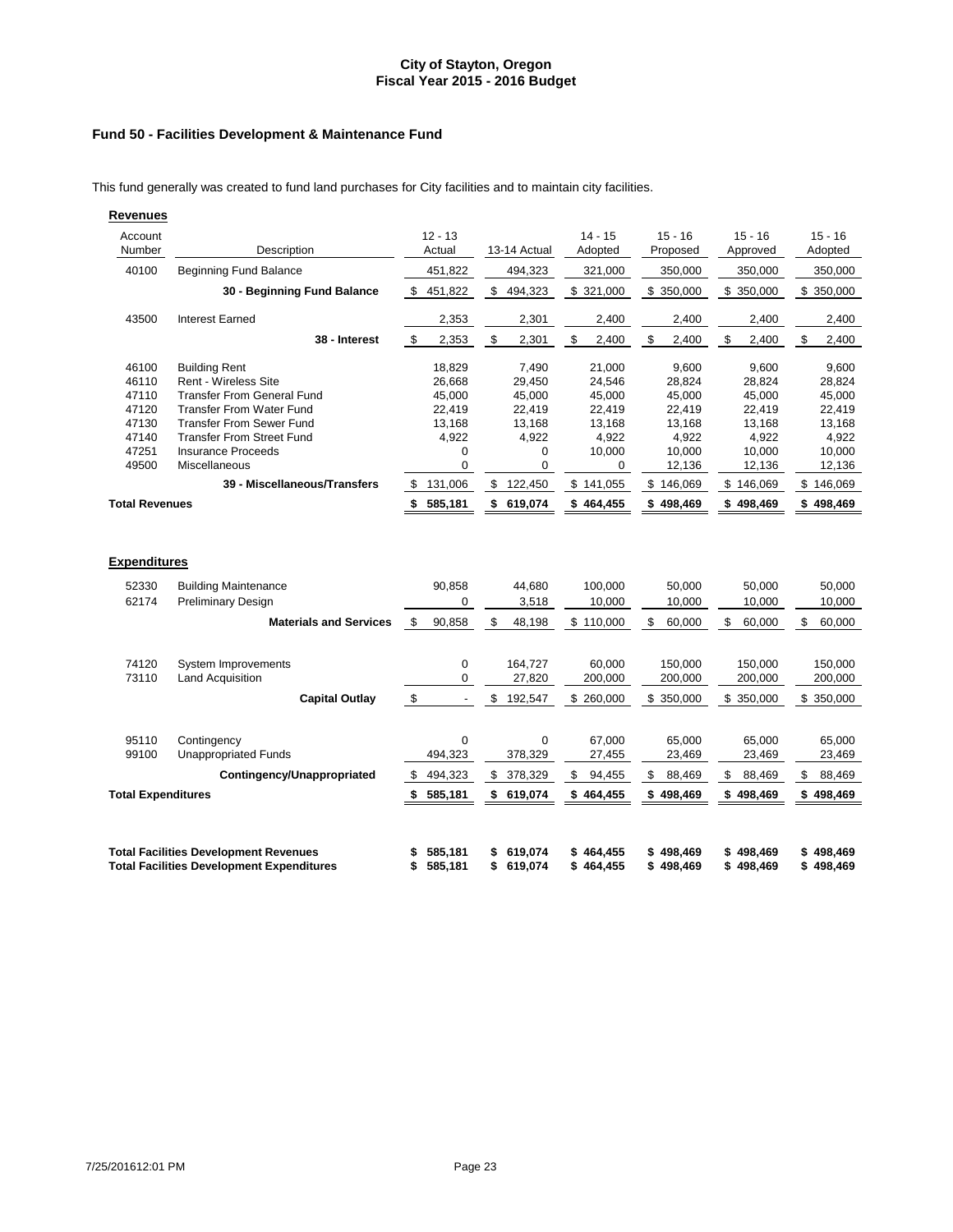#### **Fund 55 - Vehicle Replacement Fund**

The Vehicle Replacement Fund provides funds to replace water, sewer, street, parks, and police department and other equipment used by the City on an established life-cycle basis. Basing equipment replacement on a life-cycle ensures timely replacement of the equipment. In addition, long-term replacement schedules, setting funds aside on a regular basis eliminates the financial spike that occurs from attempting to secure funding at the very end of the life-cycle.

| Revenues                     |                                                                                            |         |                             |               |                        |                              |                              |         |                        |                            |
|------------------------------|--------------------------------------------------------------------------------------------|---------|-----------------------------|---------------|------------------------|------------------------------|------------------------------|---------|------------------------|----------------------------|
| Account<br>Number            | Description                                                                                |         | 12 - 13 Actual              |               | 13-14 Actual           | $14 - 15$<br>Adopted         | $15 - 16$<br>Proposed        |         | $15 - 16$<br>Approved  | $15 - 16$<br>Adopted       |
| 40100                        | Beginning fund Balance                                                                     |         | 1,011,705                   |               | 981,138                | 901,556                      | 1,048,000                    |         | 1,048,000              | 1,048,000                  |
|                              | 30 - Beginning Fund Balance                                                                | \$      | 1,011,705                   | \$            | 981,138                | \$<br>901,556                | \$<br>1,048,000              | \$      | 1,048,000              | \$1,048,000                |
| 43500                        | Interest                                                                                   |         | 6,138                       |               | 3,642                  | 5,000                        | 5,000                        |         | 5,000                  | 5,000                      |
|                              | 38 - Interest                                                                              | \$      | 6,138                       | \$            | 3,642                  | \$<br>5,000                  | \$<br>5,000                  | \$      | 5,000                  | \$<br>5,000                |
| 43620                        | Interfund Loan Principal                                                                   |         | 21.837                      |               |                        | 0                            | 0                            |         | $\mathbf 0$            | 0                          |
| 43640                        | <b>Debt Proceeds</b>                                                                       |         | 0                           |               | 30,000                 | $\Omega$                     | $\Omega$                     |         | $\Omega$               | $\Omega$                   |
| 45100                        | <b>Citation Assessment</b>                                                                 |         | $\mathbf 0$                 |               | $\Omega$               | 5,000                        | $\Omega$                     |         | $\Omega$               | $\Omega$                   |
| 47100                        | <b>Transfer from General Fund</b>                                                          |         | 10,500                      |               | 55,500                 | 55,500                       | 20,500                       |         | 20,500                 | 20,500                     |
| 47160                        | <b>Transfer from Sewer Fund</b>                                                            |         | 92,728                      |               | 92,728                 | 73,128                       | 73,128                       |         | 73,128                 | 73,128                     |
| 47163                        | <b>Transfer From Storm Water Fund</b>                                                      |         | $\Omega$                    |               | $\Omega$               | 9,800                        | 9,800                        |         | 9,800                  | 9,800                      |
| 47165                        | <b>Transfer from Water Fund</b>                                                            |         | 47,338                      |               | 47,338                 | 55,000                       | 55,000                       |         | 55,000                 | 55,000                     |
| 47170                        | <b>Transfer from Street Fund</b>                                                           |         | 34,835                      |               | 38,835                 | 38,835                       | 38,835                       |         | 38,835                 | 38,835                     |
| 47251                        | <b>Insurance Proceeds</b>                                                                  |         | 0                           |               | $\mathbf 0$            | 10,000                       | 10,000                       |         | 10,000                 | 10,000                     |
| 47200                        | <b>Asset Liquidation</b>                                                                   |         | 0                           |               | $\mathbf 0$            | $\mathbf 0$                  | 0                            |         | 0                      | $\mathbf 0$                |
|                              | 39 - Miscellaneous/Transfers                                                               | S.      | 207,238                     | \$            | 264,401                | \$<br>247,263                | \$<br>207,263                | \$      | 207,263                | \$<br>207,263              |
| <b>Total Revenues</b>        |                                                                                            |         | 1,225,081                   | \$            | 1,249,181              | \$<br>1,153,819              | \$<br>1,260,263              | \$      | 1,260,263              | \$1,260,263                |
| <b>Expenditures</b><br>58120 | Vehicle Maintenance / Repair                                                               |         | 0                           |               | $\mathbf{0}$           | 5,000                        | 0                            |         | 0                      | 0                          |
|                              |                                                                                            |         |                             |               |                        |                              |                              |         |                        |                            |
|                              | <b>Materials and Services</b>                                                              | \$      | $\mathcal{L}^{\mathcal{A}}$ | $\mathfrak s$ |                        | \$<br>5,000                  | \$                           | \$      |                        | \$                         |
| 74115<br>71100               | Insurance Repair<br>Vehicles                                                               |         | 0<br>243,943                |               | $\Omega$<br>389,162    | 10,000<br>75,000             | 10,000<br>250,000            |         | 10,000<br>250,000      | 10,000<br>250,000          |
|                              | <b>Capital Outlay</b>                                                                      | \$      | 243,943                     | \$            | 389,162                | \$<br>85,000                 | \$<br>260,000                | \$      | 260,000                | \$<br>260,000              |
| 95110<br>99100               | Contingency<br><b>Unappropriated Funds</b>                                                 |         | $\mathbf 0$<br>981,138      |               | $\Omega$<br>860,019    | 740,000<br>323,819           | 750,000<br>250,263           |         | 750,000<br>250,263     | 750,000<br>250,263         |
|                              | Contingency/Unappropriated                                                                 | \$      | 981,138                     | \$            | 860.019                | \$<br>1,063,819              | \$<br>1,000,263              | \$      | 1,000,263              | \$1,000,263                |
| <b>Total Expenditures</b>    |                                                                                            | \$      | 1,225,081                   | \$            | 1,249,181              | 1,153,819                    | \$<br>1,260,263              | \$      | 1,260,263              | \$1,260,263                |
|                              |                                                                                            |         |                             |               |                        |                              |                              |         |                        |                            |
|                              | <b>Total Vehicle Replacement Revenues</b><br><b>Total Vehicle Replacement Expenditures</b> | S<br>\$ | 1.225.081<br>1,225,081      | \$            | 1,249,181<br>1,249,181 | \$<br>1.153.819<br>1,153,819 | \$<br>1.260.263<br>1,260,263 | S<br>\$ | 1.260.263<br>1,260,263 | \$1.260.263<br>\$1,260,263 |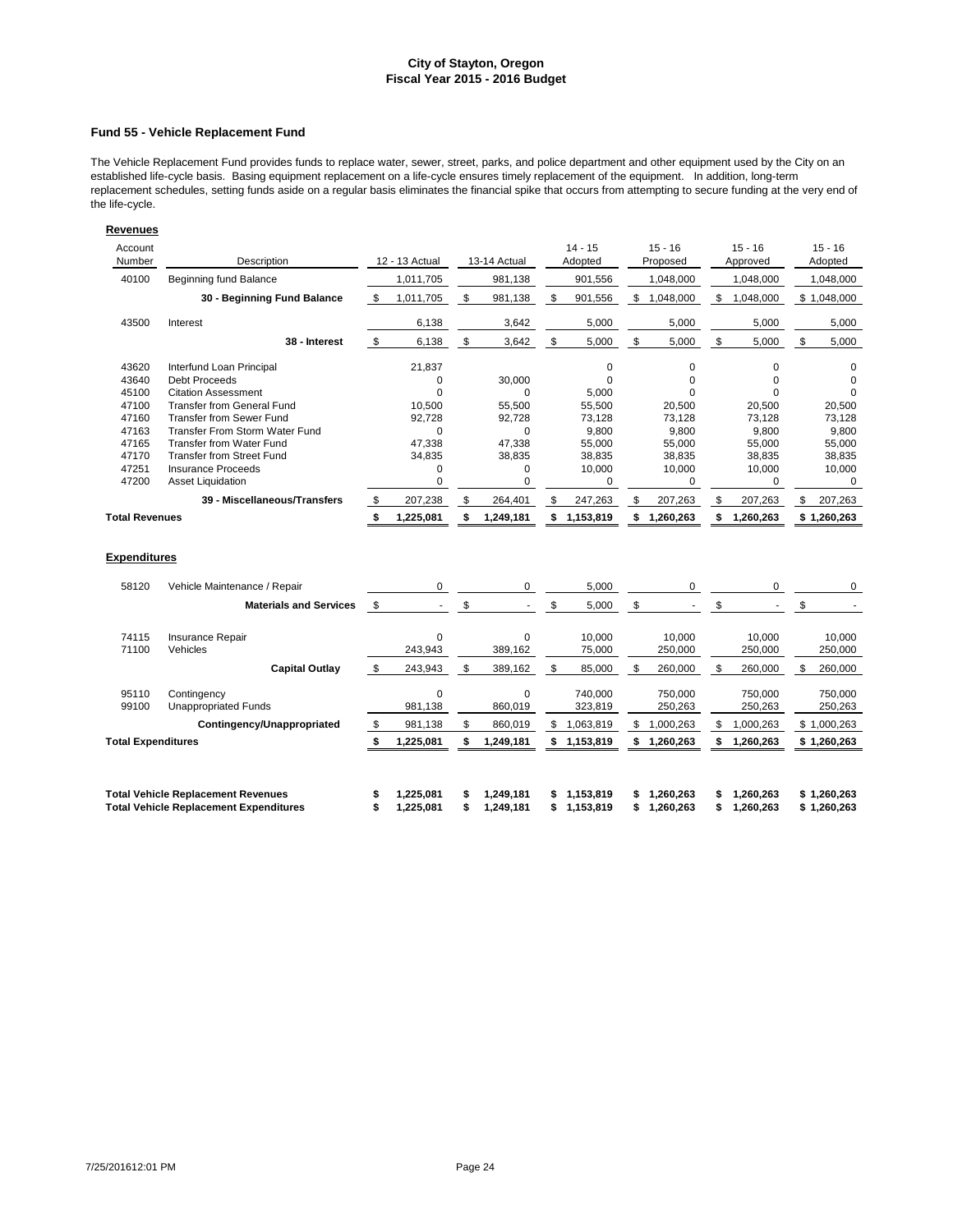### **Fund 58 - Sublimity/RD Reserve Fund**

This fund accounts for payments from the City of Sublimity to be used for debt service reserve accounts in connection with the construction of the Waste Water Treatment Plant.

| Account<br>Number         | Description                                                                                  | $12 - 13$<br>Actual |         | $13 - 14$<br>Actual |    | $14 - 15$<br>Adopted |          | $15 - 16$<br>Proposed |          | $15 - 16$<br>Approved |    | $15 - 16$<br>Adopted |
|---------------------------|----------------------------------------------------------------------------------------------|---------------------|---------|---------------------|----|----------------------|----------|-----------------------|----------|-----------------------|----|----------------------|
| 40100                     | <b>Beginning Fund Balance</b>                                                                | 94,484              |         | 94,970              |    | 96,000               |          | 96,000                |          | 96,000                |    | 96,000               |
|                           | 30 - Beginning Fund Balance                                                                  | \$<br>94,484        | \$      | 94,970              | \$ | 96,000               | \$       | 96,000                | \$       | 96,000                | \$ | 96,000               |
| 43500                     | Interest                                                                                     | 486                 |         | 448                 |    | 500                  |          | 500                   |          | 500                   |    | 500                  |
|                           | 38 - Interest                                                                                | \$<br>486           | \$      | 448                 | \$ | 500                  | \$       | 500                   | \$       | 500                   | \$ | 500                  |
| 44100<br>44150            | <b>Sublimity Payment</b><br>Transfer From Future Reserve Fund                                | 0<br>0              |         | 0<br>0              |    | 0<br>0               |          | 0<br>0                |          | 0<br>0                |    | $\Omega$<br>0        |
|                           | 39 - Miscellaneous/Transfers                                                                 | \$                  | \$      |                     | \$ |                      | \$       |                       | \$       |                       |    |                      |
| <b>Total Revenues</b>     |                                                                                              | 94,970              | \$      | 95,418              | \$ | 96,500               | \$       | 96,500                | \$       | 96,500                |    | 96,500               |
| <b>Expenditures</b>       |                                                                                              |                     |         |                     |    |                      |          |                       |          |                       |    |                      |
| 99100                     | Unappropriated Fund Balance                                                                  | 94,970              |         | 95,418              |    | 96,500               |          | 96,500                |          | 96,500                |    | 96,500               |
| <b>Total Expenditures</b> |                                                                                              | 94,970              | S       | 95,418              | S  | 96,500               | S        | 96,500                | S        | 96,500                | S  | 96,500               |
|                           | <b>Total Sublimity/RD Reserve Revenues</b><br><b>Total Sublimity/RD Reserve Expenditures</b> | 94,970<br>94,970    | \$<br>S | 95,418<br>95,418    |    | 96,500<br>96,500     | \$<br>\$ | 96,500<br>96,500      | \$<br>\$ | 96,500<br>96,500      |    | 96,500<br>96,500     |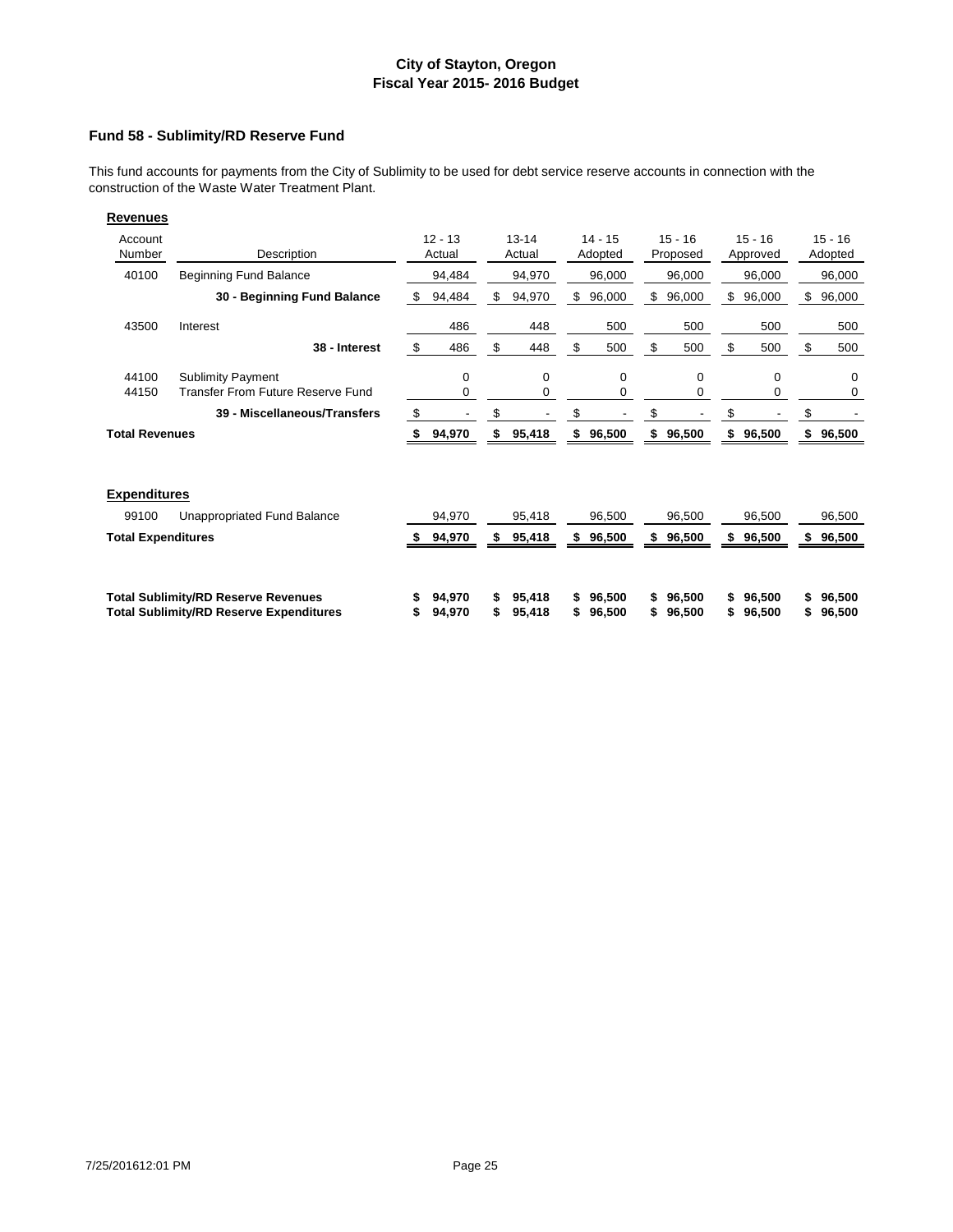### **Fund 59 - Block Grant Pass Through Fund**

This is a "pass through" fund for budget purposes only to account for a grant for GROW Santiam. Although, by definition this is a pass through grant the funds will be deposited in The City of Stayton checking account and a check issued to GROW Santiam from the Community Development Block Grant. The City will be responsible for an annual report regarding these grant funds.

| Revenues                           |                                                                                      |                     |              |                      |          |                       |                       |         |           |
|------------------------------------|--------------------------------------------------------------------------------------|---------------------|--------------|----------------------|----------|-----------------------|-----------------------|---------|-----------|
| Account<br>Number                  | Description                                                                          | $12 - 13$<br>Actual | 13-14 Actual | $14 - 15$<br>Adopted |          | $15 - 16$<br>Proposed | $15 - 16$<br>Approved | Adopted | $15 - 16$ |
| 41700                              | <b>Community Development Block Grant</b>                                             |                     | 0            | 100,000              |          | 0                     | 0                     |         | 0         |
| <b>Total Revenues</b>              |                                                                                      |                     |              | 100,000              |          |                       |                       |         |           |
| <b>Expenditures</b>                |                                                                                      |                     |              |                      |          |                       |                       |         |           |
| 57350<br><b>Total Expenditures</b> | Payment to Grant recipient                                                           |                     | 0            | 100,000<br>100,000   |          | $\Omega$              | 0                     |         | 0         |
|                                    | <b>Total Block Grant Fund Revenues</b><br><b>Total Block Grant Fund Expenditures</b> | ۰                   | ٠            | 100,000<br>100,000   | \$<br>\$ | $\blacksquare$        | ۰.                    | \$      | ٠         |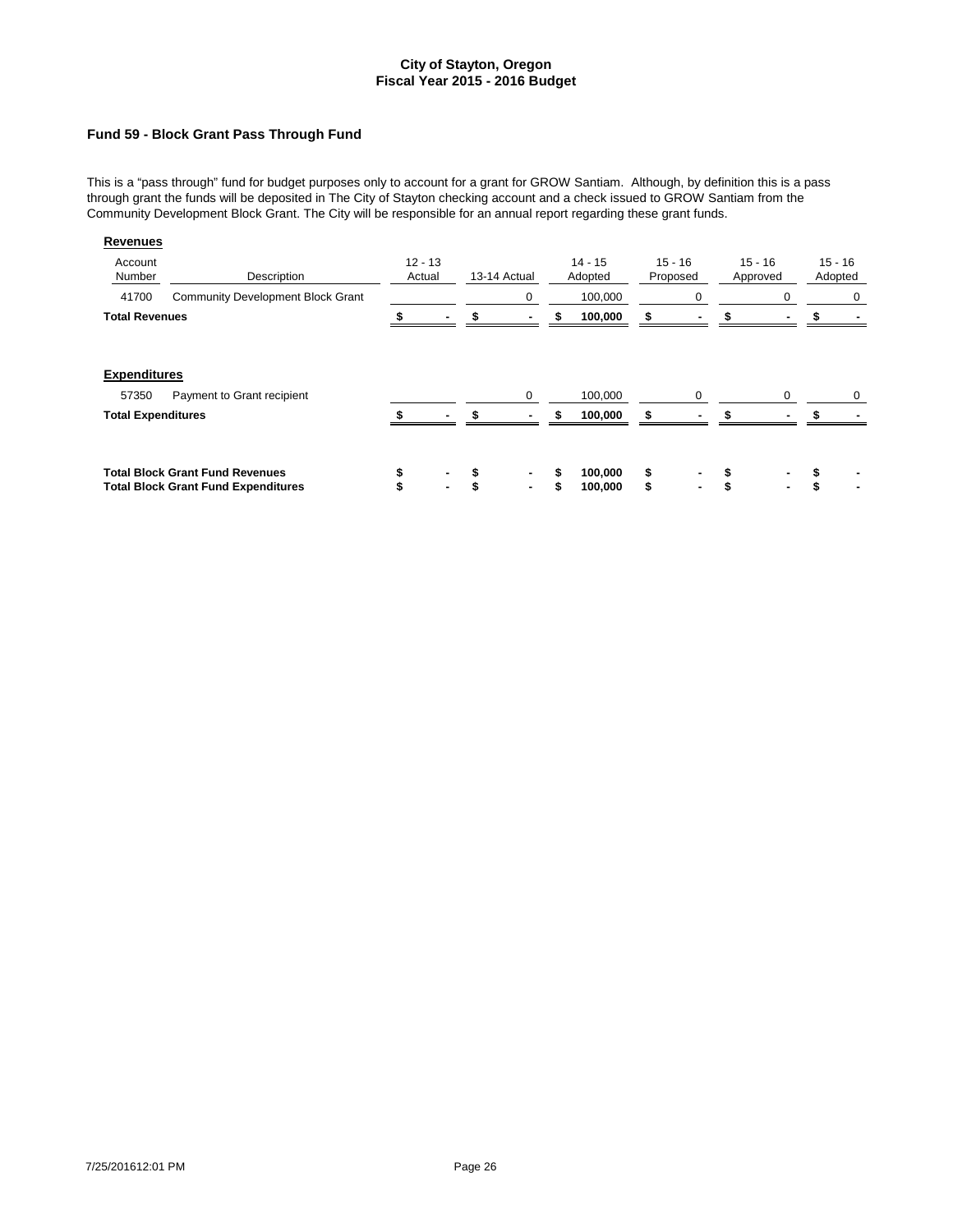# **Fund 60 - 9-1-1 Fund**

Oregon Budget Law required that the City reflect the 911 funds in its budget, for transparency purposes. In 2014 this law was changed and the reporting of these pass through funds is no longer required.

| <b>Revenues</b>              |                                                                          |          |                     |              |                     |                      |          |                       |                       |          |                      |
|------------------------------|--------------------------------------------------------------------------|----------|---------------------|--------------|---------------------|----------------------|----------|-----------------------|-----------------------|----------|----------------------|
| Account<br>Number            | Description                                                              |          | $12 - 13$<br>Actual | 13-14 Actual |                     | $14 - 15$<br>Adopted |          | $15 - 16$<br>Proposed | $15 - 16$<br>Approved |          | $15 - 16$<br>Adopted |
| 41700                        | 9-1-1 Telephone Tax                                                      |          | 37,654              |              |                     |                      |          | 0                     | 0                     |          | 0                    |
| <b>Total Revenues</b>        |                                                                          | S.       | 37,654              |              |                     |                      |          |                       |                       |          |                      |
| <b>Expenditures</b><br>57350 | Payment To P.S.A.P.                                                      |          | 37,654              |              |                     |                      |          | 0                     | 0                     |          | 0                    |
| <b>Total Expenditures</b>    |                                                                          |          | 37,654              |              |                     |                      | ፍ        |                       |                       |          |                      |
|                              |                                                                          |          |                     |              |                     |                      |          |                       |                       |          |                      |
|                              | <b>Total 9-1-1 Fund Revenues</b><br><b>Total 9-1-1 Fund Expenditures</b> | \$<br>\$ | 37,654<br>37,654    | \$<br>\$     | ٠<br>$\blacksquare$ | \$<br>\$             | \$<br>\$ | $\blacksquare$        | \$<br>$\blacksquare$  | \$<br>\$ |                      |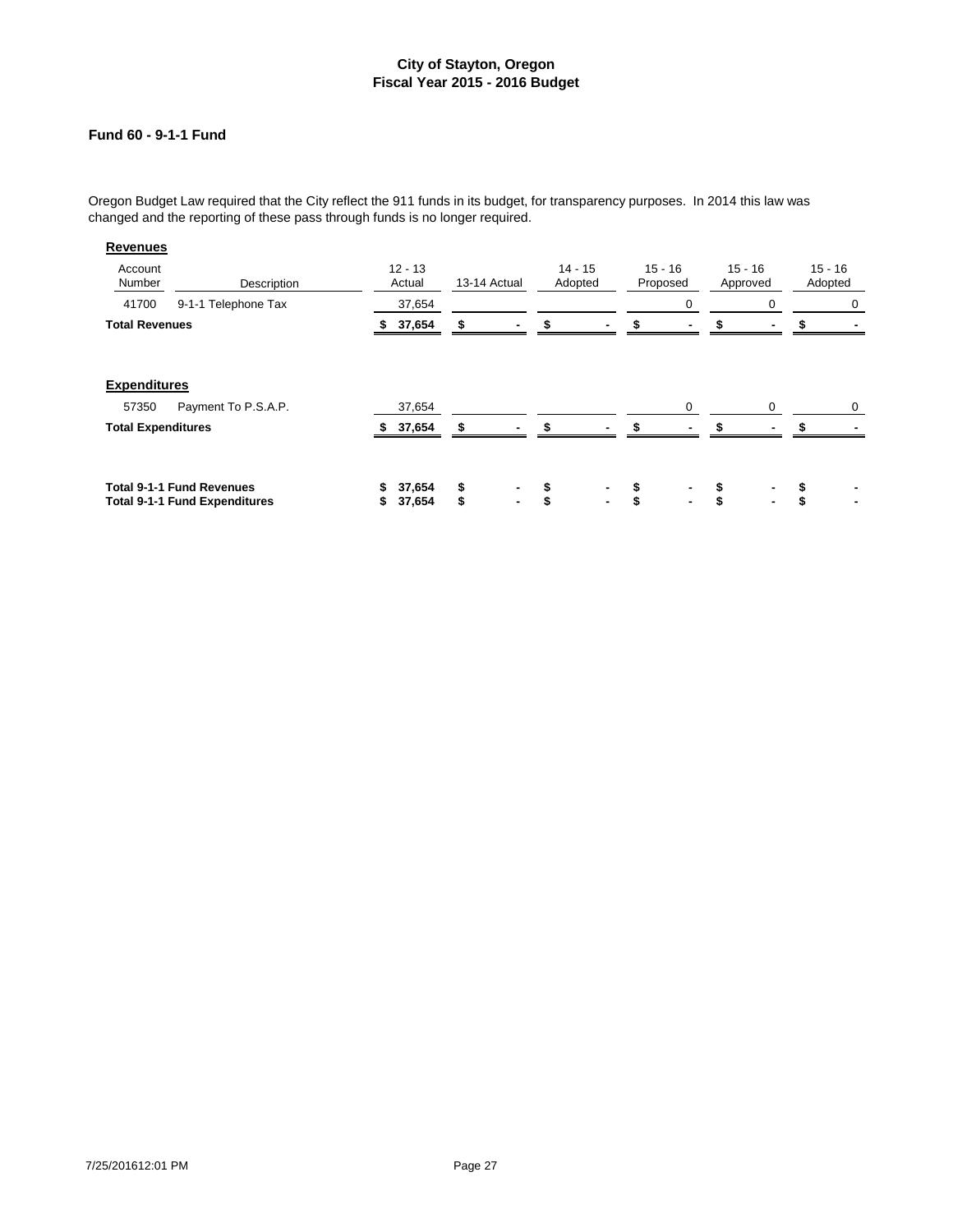#### **Fund 62 - Grant Fund**

**Revenues**

This Fund accounts for Federal, State and Local grants. The purpose of this fund is to track the revenues and expenditures related to grants and to allow for more accurate reporting, as required for most grant programs. Examples of grants to be reported in this fund include the State Library's Ready-to-Read Grant and the Local Law Enforcement Block Grant. The City continues to review grant opportunities on an on-going basis for programs to benefit the City of Stayton.

| Account<br>Number                                  | Description                                                                                                                                                                 |            | $12 - 13$<br>Actual                                  |      | 13-14 Actual                          | $14 - 15$<br>Adopted                                    | $15 - 16$<br>Proposed                                   | $15 - 16$<br>Approved                                   | $15 - 16$<br>Adopted                                    |
|----------------------------------------------------|-----------------------------------------------------------------------------------------------------------------------------------------------------------------------------|------------|------------------------------------------------------|------|---------------------------------------|---------------------------------------------------------|---------------------------------------------------------|---------------------------------------------------------|---------------------------------------------------------|
| 40100                                              | <b>Beginning Fund Balance</b>                                                                                                                                               |            | (84)                                                 |      | 2,529                                 | 100                                                     | 100                                                     | 100                                                     | 100                                                     |
|                                                    | 30 - Beginning Fund Balance                                                                                                                                                 | \$         | (84)                                                 | \$   | 2,529                                 | \$<br>100                                               | \$<br>100                                               | \$<br>100                                               | \$<br>100                                               |
| 43899<br>46465                                     | Miscellaneous Grants<br>Donations                                                                                                                                           |            | 22,158<br>0                                          |      | 15,600<br>2,000                       | 100,000<br>8,000                                        | 100,000<br>7,500                                        | 100,000<br>7,500                                        | 100,000<br>7,500                                        |
|                                                    | 33 - Grants and Contributions                                                                                                                                               | \$         | 22,158                                               | \$   | 17,600                                | \$108,000                                               | \$107,500                                               | \$107,500                                               | \$107,500                                               |
| 43650<br>43811<br>43846                            | <b>State Grants</b><br><b>Federal Grants</b><br><b>Library State Grants</b>                                                                                                 |            | 400<br>7,490<br>20,817                               |      | 1,261<br>25,082<br>22,108             | 150,000<br>150,000<br>24,000                            | 175,000<br>150,000<br>24,000                            | 175,000<br>150,000<br>24,000                            | 175,000<br>150,000<br>24,000                            |
|                                                    | 37 - Intergovernmental                                                                                                                                                      | \$         | 28,707                                               |      | 48,451                                | \$324,000                                               | \$349,000                                               | \$349,000                                               | \$349,000                                               |
| 47100<br>47200                                     | <b>Transfer from General Fund</b><br><b>Transfer from Library Fund</b>                                                                                                      |            | 0                                                    |      | 0                                     | 40,500<br>2,000                                         | 45,000<br>2,500                                         | 45,000<br>2,500                                         | 45,000<br>2,500                                         |
|                                                    | 39 - Miscellaneous/Transfers                                                                                                                                                | \$         | $\overline{\phantom{a}}$                             | \$   | $\blacksquare$                        | \$<br>42,500                                            | \$47,500                                                | \$47,500                                                | \$47,500                                                |
| <b>Total Revenues</b>                              |                                                                                                                                                                             | \$         | 50,781                                               | \$   | 68,580                                | \$474,600                                               | \$504,100                                               | \$504,100                                               | \$504,100                                               |
| <b>Expenditures</b>                                |                                                                                                                                                                             |            |                                                      |      |                                       |                                                         |                                                         |                                                         |                                                         |
| 51340                                              | Library Assistant                                                                                                                                                           |            | 16,746                                               |      | 17,996                                | 24,000                                                  | 24,000                                                  | 24,000                                                  | 24,000                                                  |
| 51425                                              | Swim Lesson Instructor                                                                                                                                                      |            | 8,547                                                |      | 453                                   | 0                                                       | $\mathbf 0$                                             | 0                                                       | 0                                                       |
| 51720                                              | Overtime                                                                                                                                                                    |            | 6,080                                                |      | 0                                     | 70,000                                                  | 70,000                                                  | 70,000                                                  | 70,000                                                  |
| 51910<br>51920                                     | FICA & Medicare<br><b>Worker's Compensation</b>                                                                                                                             |            | 1,926<br>26                                          |      | 1,377<br>17                           | 1,500<br>1,500                                          | 1,500<br>1,000                                          | 1,500<br>1,000                                          | 1,500<br>1,000                                          |
|                                                    | <b>Personnel Services</b>                                                                                                                                                   | \$         | 33,325                                               | \$   | 19,843                                | \$97,000                                                | \$96,500                                                | \$96,500                                                | \$96,500                                                |
| 52330<br>53110<br>54130<br>54140<br>62115<br>62120 | <b>Building Maintenance</b><br><b>Operating Supplies</b><br><b>Travel/Conferences</b><br>IT Maintenance/Support<br><b>Professional Services</b><br><b>Contract Services</b> |            | 9,873<br>2,192<br>631<br>2,231<br>0<br>0             |      | 0<br>4,401<br>730<br>22,300<br>0<br>0 | 80.000<br>88,000<br>1,500<br>20,000<br>25,000<br>40,000 | 50.000<br>48,000<br>1,500<br>20,000<br>10,000<br>38,000 | 50.000<br>48,000<br>1,500<br>20,000<br>10,000<br>38,000 | 50.000<br>48,000<br>1,500<br>20,000<br>10,000<br>38,000 |
|                                                    | <b>Materials and Services</b>                                                                                                                                               | \$         | 14,927                                               | \$   | 27,430                                | \$254,500                                               | \$167,500                                               | \$167,500                                               | \$167,500                                               |
| 71200<br>72110<br>72145                            | Equipment<br>Pedestrian Bridge Replacement<br>Children's Programming<br><b>Capital Outlay</b>                                                                               | $\,$       | $\overline{0}$<br>$\mathbf 0$<br>0<br>$\overline{a}$ | $\,$ | 0<br>0<br>0<br>$\omega$               | 111,000<br>0<br>0<br>\$111,000                          | 80,000<br>120,000<br>20,000<br>\$220,000                | 80,000<br>120,000<br>20,000<br>\$220,000                | 80,000<br>120,000<br>20,000<br>\$220,000                |
| 99100                                              | Unappropriated Fund Balance                                                                                                                                                 |            | 2,529                                                |      | 21,307                                | 12,100                                                  | 20,100                                                  | 20,100                                                  | 20,100                                                  |
|                                                    | Contingency/Unappropriated                                                                                                                                                  | $\sqrt{3}$ | 2,529                                                | \$   | 21,307                                | \$12,100                                                | \$20,100                                                | \$20,100                                                | \$20,100                                                |
| <b>Total Expenditures</b>                          |                                                                                                                                                                             | \$         | 50,781                                               | \$   | 68,580                                | \$474,600                                               | \$504,100                                               | \$504,100                                               | \$504,100                                               |
|                                                    |                                                                                                                                                                             |            |                                                      |      |                                       |                                                         |                                                         |                                                         |                                                         |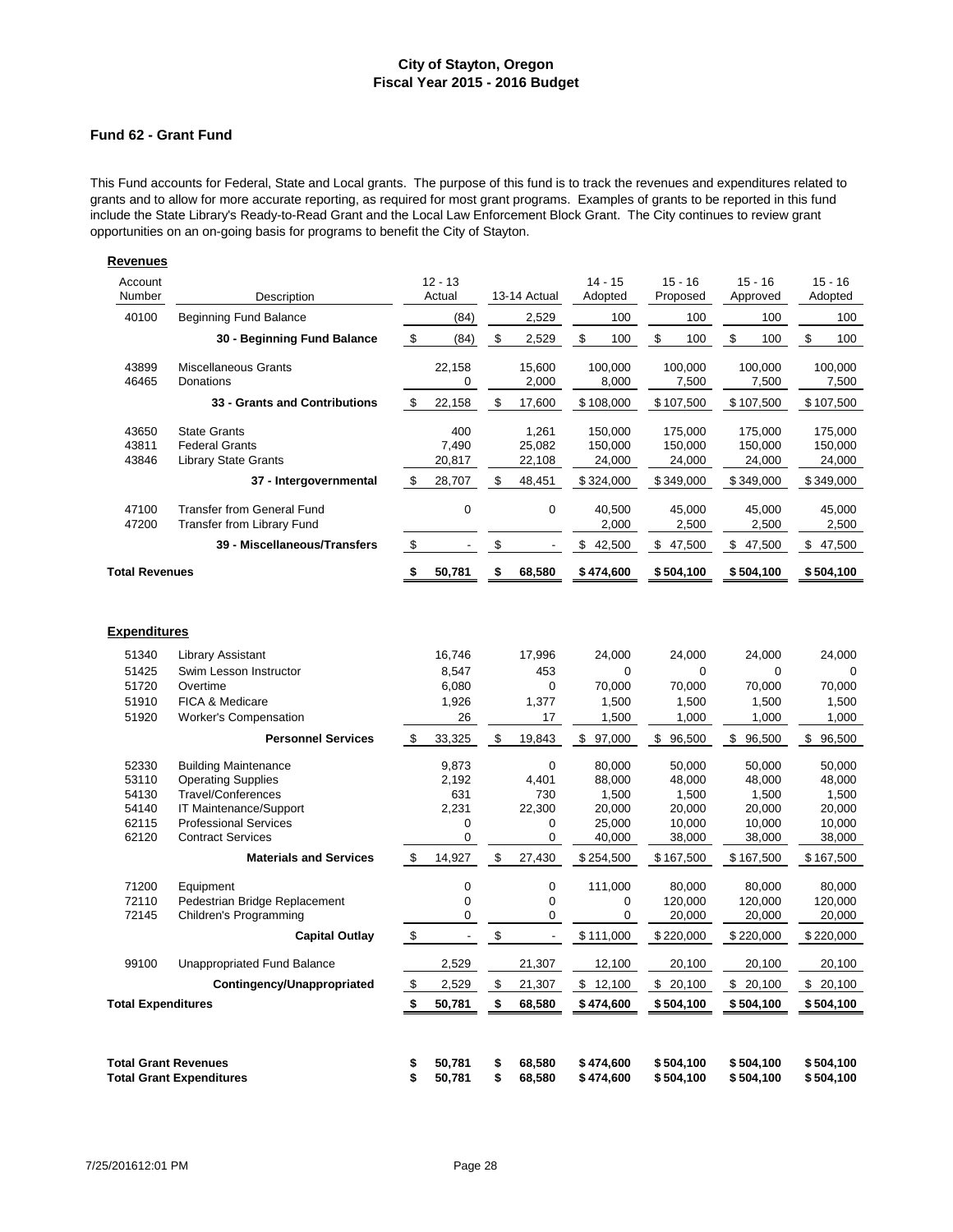### **Fund 63 - Trust and Agency Fund**

This fund accounts for assets held and revenues received by the City in a fiduciary capacity to be used for certain specified purposes. Monies are received and held until certain conditions are met and then "passed through" to the appropriate entity.

| <b>Revenues</b>              |                                                                                                |                           |                               |                               |                        |                            |                            |
|------------------------------|------------------------------------------------------------------------------------------------|---------------------------|-------------------------------|-------------------------------|------------------------|----------------------------|----------------------------|
| Account<br>Number            | Description                                                                                    | $12 - 13$<br>Actual       | 13-14 Actual                  | $14 - 15$<br>Adopted          | $15 - 16$<br>Proposed  | $15 - 16$<br>Approved      | $15 - 16$<br>Adopted       |
| 40100                        | <b>Beginning Fund Balance</b>                                                                  | 112,049                   | 118,621                       | 150,000                       | 150,000                | 150,000                    | 150,000                    |
|                              | 30 - Beginning Fund Balance                                                                    | 112,049<br>\$             | \$<br>118,621                 | 150,000<br>\$                 | \$150,000              | \$150,000                  | \$150,000                  |
| 49500                        | Miscellaneous Revenue                                                                          | 167,211                   | 147,625                       | 350,000                       | 350,000                | 350,000                    | 350,000                    |
|                              | 33 - Miscellaneous Revenue                                                                     | 167,211<br>-\$            | 147,625<br>\$                 | \$<br>350,000                 | \$350,000              | \$350,000                  | \$350,000                  |
| <b>Total Revenues</b>        |                                                                                                | \$279,260                 | \$266,246                     | \$500,000                     | \$500,000              | \$500,000                  | \$500,000                  |
| <b>Expenditures</b><br>59999 | Miscellaneous Expenditures                                                                     | 160,639                   | 118,439                       | 350,000                       | 350,000                | 350,000                    | 350,000                    |
| <b>Total Expenditures</b>    |                                                                                                | 160,639<br>S              | \$<br>118,439                 | \$<br>350,000                 | \$350,000              | \$350,000                  | \$<br>350,000              |
| 99100                        | Unappropriated Fund Balance<br>Contingency/Unappropriated                                      | 118,621<br>118,621<br>-\$ | 147,808<br>\$<br>147,808      | 150,000<br>\$<br>150,000      | 150,000<br>\$150,000   | 150.000<br>\$150,000       | 150,000<br>\$150,000       |
| <b>Total Expenditures</b>    |                                                                                                | 279,260<br>S              | \$<br>266,246                 | \$<br>500,000                 | \$500,000              | \$500,000                  | \$500,000                  |
|                              |                                                                                                |                           |                               |                               |                        |                            |                            |
|                              | <b>Total Trust and Agency Fund Revenues</b><br><b>Total Trust and Agency Fund Expenditures</b> | 279,260<br>279,260<br>S   | 266,246<br>S<br>266,246<br>\$ | \$<br>500,000<br>500,000<br>S | \$500,000<br>\$500,000 | \$500,000<br>500,000<br>S. | \$500,000<br>500,000<br>\$ |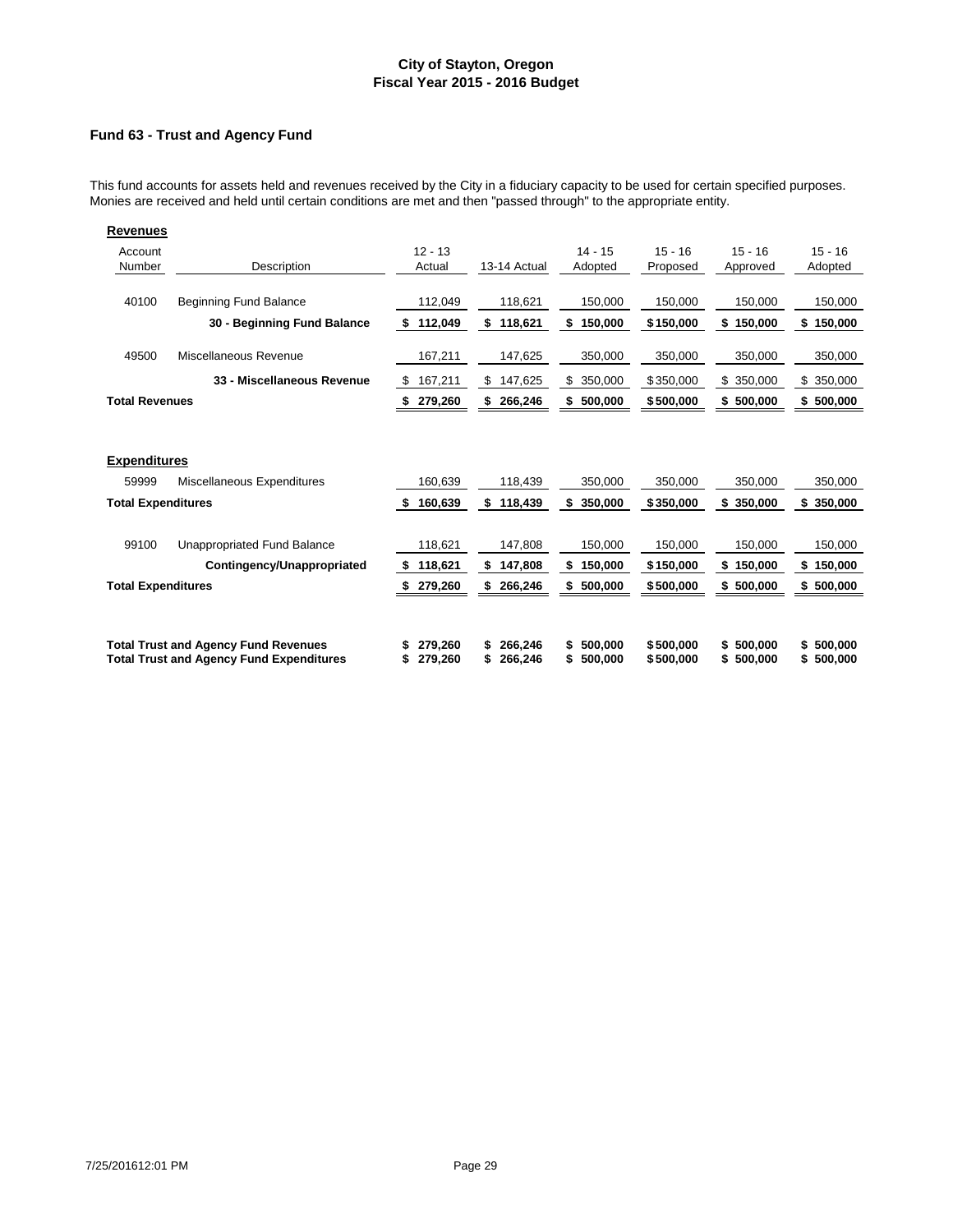### **Fund 65 - Swimming Pool Fund**

The Swimming Pool Fund provides funding to maintain and operate Stayton's covered swimming pool located at 400 W. Virginia Street. The pool budget is designed to provide annual operation and maintenance objectives (chemicals, pump repair, supplies, electrical, gas expenses, etc.) Revenues for this fund are received from a combination of local option tax levy funds, General Fund subsidy. The YMCA manages the day to day operations and programs for the pool.

| Account<br>$12 - 13$<br>$13 - 14$<br>$14 - 15$<br>$15 - 16$<br>$15 - 16$<br>Number<br>Actual<br>Adopted<br>Description<br>Actual<br>Proposed<br>Approved<br>40100<br><b>Beginning Fund Balance</b><br>65,827<br>117,352<br>35,000<br>125,000<br>35,000<br>\$117,352<br>\$<br>\$<br>30 - Beginning Fund Balance<br>\$<br>65,827<br>\$125,000<br>\$35,000<br>35,000<br>5,539<br>9,414<br>4,000<br>41110<br><b>Previously Levied Taxes</b><br>4,000<br>4,000<br>41121<br>Local Option Tax Levy<br>151,234<br>145,248<br>150,000<br>155,750<br>155,750<br>\$154,662<br>\$154,000<br>\$<br>\$<br>31 - Property Taxes<br>\$156,773<br>\$159,750<br>159,750<br>46410<br><b>Swimming Lessons</b><br>17,027<br>0<br>0<br>0<br>0<br>46430<br>27,763<br>$\mathbf 0$<br>Pool Daily Receipts<br>0<br>0<br>$\mathbf 0$<br>46440<br>Pool-Rental<br>13,298<br>290<br>0<br>0<br>$\mathbf 0$<br>0<br>0<br>0<br>46460<br>Memberships<br>53,559<br>0<br>\$<br>\$<br>\$<br>\$<br>290<br>\$<br>32 - Charges For Services<br>\$111,647<br>$\overline{\phantom{a}}$<br>$\overline{\phantom{a}}$<br>$\overline{\phantom{a}}$<br>45,000<br>30,000<br>25,000<br>10,000<br>10,000<br>43850<br><b>Endowment Contribution</b><br>46465<br>Donations<br>16<br>0<br>0<br>0<br>0<br>\$<br>30,000<br>\$25,000<br>\$<br>10,000<br>\$<br>10,000<br>33 - Grants and Contributions<br>\$45,016<br>\$<br><b>Earned Interest</b><br>43500<br>395<br>481<br>250<br>250<br>250<br>$\,$<br>\$<br>$\sqrt[6]{\frac{1}{2}}$<br>\$<br>$\mathfrak s$<br>\$<br>395<br>481<br>250<br>250<br>250<br>38 - Interest<br>$\pmb{0}$<br>0<br>46410<br><b>Lifequard Training</b><br>1,575<br>0<br>0<br>46420<br>90<br>$\mathbf 0$<br>0<br>0<br>$\Omega$<br>Pool-Coupon Books<br>$\mathbf 0$<br>46450<br>Pool Concessions<br>1,263<br>0<br>0<br>$\mathbf 0$<br>46470<br>Other<br>5<br>0<br>0<br>$\mathbf 0$<br>$\mathbf 0$<br>47100<br>73,500<br>15,000<br>15,000<br>15,000<br>15,000<br><b>Transfer From General Fund</b><br>49600<br>Cash Over/(Short)<br>0<br>0<br>0<br>0<br>(41)<br>\$<br>\$<br>15,000<br>\$<br>39 - Miscellaneous/Transfers<br>76,392<br>15,000<br>\$15,000<br>\$15,000<br><b>Total Revenues</b><br>\$456,050<br>\$220,000<br>\$317,785<br>\$319,250<br>\$220,000<br><b>Expenditures</b><br>51420<br>Swimming Pool Manager<br>43,981<br>0<br>0<br>0<br>0<br>51425<br>Part-Time and Seasonal Pool Staff<br>125,224<br>0<br>0<br>0<br>0<br>51910<br>0<br>0<br>$\mathbf 0$<br>$\mathbf 0$<br><b>FICA &amp; Medicare</b><br>12,889<br>51920<br><b>Workers Compensation</b><br>3,667<br>0<br>0<br>0<br>0<br>51931<br>Health & Dental<br>200<br>0<br>0<br>0<br>$\mathbf 0$<br>51933<br>$\mathbf 0$<br>0<br>0<br>0<br>Disability<br>144<br>19<br>$\mathbf 0$<br>0<br>0<br>0<br>51934<br>Life Insurance<br>0<br>51935<br><b>City Retirement Plan</b><br>6,530<br>0<br>0<br>0<br>0<br>51936<br><b>Flexible Benefits Administration</b><br>0<br>0<br>0<br>$\mathbf 0$<br>\$<br>\$<br>\$<br>\$<br><b>Personnel Services</b><br>\$<br>\$192,655<br>0<br>0<br>52110<br><b>Office Supplies</b><br>1,668<br>0<br>0<br>52115<br><b>Concession Supplies</b><br>0<br>0<br>$\mathbf 0$<br>$\mathbf 0$<br>1,157<br>52210<br>Telephone/Alarm<br>3,000<br>3,000<br>3,000<br>2,854 |                                                                               |  |  |       |  | <b>Revenues</b> |
|-----------------------------------------------------------------------------------------------------------------------------------------------------------------------------------------------------------------------------------------------------------------------------------------------------------------------------------------------------------------------------------------------------------------------------------------------------------------------------------------------------------------------------------------------------------------------------------------------------------------------------------------------------------------------------------------------------------------------------------------------------------------------------------------------------------------------------------------------------------------------------------------------------------------------------------------------------------------------------------------------------------------------------------------------------------------------------------------------------------------------------------------------------------------------------------------------------------------------------------------------------------------------------------------------------------------------------------------------------------------------------------------------------------------------------------------------------------------------------------------------------------------------------------------------------------------------------------------------------------------------------------------------------------------------------------------------------------------------------------------------------------------------------------------------------------------------------------------------------------------------------------------------------------------------------------------------------------------------------------------------------------------------------------------------------------------------------------------------------------------------------------------------------------------------------------------------------------------------------------------------------------------------------------------------------------------------------------------------------------------------------------------------------------------------------------------------------------------------------------------------------------------------------------------------------------------------------------------------------------------------------------------------------------------------------------------------------------------------------------------------------------------------------------------------------------------------------------------------------------------------------------------------------------------------------------------------------------------------------------------------------------------------------------------------------------------------------------------------------------------------------------------------------------------------------------------------------------------------|-------------------------------------------------------------------------------|--|--|-------|--|-----------------|
|                                                                                                                                                                                                                                                                                                                                                                                                                                                                                                                                                                                                                                                                                                                                                                                                                                                                                                                                                                                                                                                                                                                                                                                                                                                                                                                                                                                                                                                                                                                                                                                                                                                                                                                                                                                                                                                                                                                                                                                                                                                                                                                                                                                                                                                                                                                                                                                                                                                                                                                                                                                                                                                                                                                                                                                                                                                                                                                                                                                                                                                                                                                                                                                                                       | $15 - 16$<br>Adopted                                                          |  |  |       |  |                 |
|                                                                                                                                                                                                                                                                                                                                                                                                                                                                                                                                                                                                                                                                                                                                                                                                                                                                                                                                                                                                                                                                                                                                                                                                                                                                                                                                                                                                                                                                                                                                                                                                                                                                                                                                                                                                                                                                                                                                                                                                                                                                                                                                                                                                                                                                                                                                                                                                                                                                                                                                                                                                                                                                                                                                                                                                                                                                                                                                                                                                                                                                                                                                                                                                                       | 35,000                                                                        |  |  |       |  |                 |
|                                                                                                                                                                                                                                                                                                                                                                                                                                                                                                                                                                                                                                                                                                                                                                                                                                                                                                                                                                                                                                                                                                                                                                                                                                                                                                                                                                                                                                                                                                                                                                                                                                                                                                                                                                                                                                                                                                                                                                                                                                                                                                                                                                                                                                                                                                                                                                                                                                                                                                                                                                                                                                                                                                                                                                                                                                                                                                                                                                                                                                                                                                                                                                                                                       | 35,000                                                                        |  |  |       |  |                 |
|                                                                                                                                                                                                                                                                                                                                                                                                                                                                                                                                                                                                                                                                                                                                                                                                                                                                                                                                                                                                                                                                                                                                                                                                                                                                                                                                                                                                                                                                                                                                                                                                                                                                                                                                                                                                                                                                                                                                                                                                                                                                                                                                                                                                                                                                                                                                                                                                                                                                                                                                                                                                                                                                                                                                                                                                                                                                                                                                                                                                                                                                                                                                                                                                                       | 4,000<br>155,750                                                              |  |  |       |  |                 |
|                                                                                                                                                                                                                                                                                                                                                                                                                                                                                                                                                                                                                                                                                                                                                                                                                                                                                                                                                                                                                                                                                                                                                                                                                                                                                                                                                                                                                                                                                                                                                                                                                                                                                                                                                                                                                                                                                                                                                                                                                                                                                                                                                                                                                                                                                                                                                                                                                                                                                                                                                                                                                                                                                                                                                                                                                                                                                                                                                                                                                                                                                                                                                                                                                       | 159,750                                                                       |  |  |       |  |                 |
|                                                                                                                                                                                                                                                                                                                                                                                                                                                                                                                                                                                                                                                                                                                                                                                                                                                                                                                                                                                                                                                                                                                                                                                                                                                                                                                                                                                                                                                                                                                                                                                                                                                                                                                                                                                                                                                                                                                                                                                                                                                                                                                                                                                                                                                                                                                                                                                                                                                                                                                                                                                                                                                                                                                                                                                                                                                                                                                                                                                                                                                                                                                                                                                                                       | 0<br>0<br>0<br>$\mathbf 0$                                                    |  |  |       |  |                 |
|                                                                                                                                                                                                                                                                                                                                                                                                                                                                                                                                                                                                                                                                                                                                                                                                                                                                                                                                                                                                                                                                                                                                                                                                                                                                                                                                                                                                                                                                                                                                                                                                                                                                                                                                                                                                                                                                                                                                                                                                                                                                                                                                                                                                                                                                                                                                                                                                                                                                                                                                                                                                                                                                                                                                                                                                                                                                                                                                                                                                                                                                                                                                                                                                                       | 10,000<br>0                                                                   |  |  |       |  |                 |
|                                                                                                                                                                                                                                                                                                                                                                                                                                                                                                                                                                                                                                                                                                                                                                                                                                                                                                                                                                                                                                                                                                                                                                                                                                                                                                                                                                                                                                                                                                                                                                                                                                                                                                                                                                                                                                                                                                                                                                                                                                                                                                                                                                                                                                                                                                                                                                                                                                                                                                                                                                                                                                                                                                                                                                                                                                                                                                                                                                                                                                                                                                                                                                                                                       | 10,000                                                                        |  |  |       |  |                 |
|                                                                                                                                                                                                                                                                                                                                                                                                                                                                                                                                                                                                                                                                                                                                                                                                                                                                                                                                                                                                                                                                                                                                                                                                                                                                                                                                                                                                                                                                                                                                                                                                                                                                                                                                                                                                                                                                                                                                                                                                                                                                                                                                                                                                                                                                                                                                                                                                                                                                                                                                                                                                                                                                                                                                                                                                                                                                                                                                                                                                                                                                                                                                                                                                                       | 250                                                                           |  |  |       |  |                 |
|                                                                                                                                                                                                                                                                                                                                                                                                                                                                                                                                                                                                                                                                                                                                                                                                                                                                                                                                                                                                                                                                                                                                                                                                                                                                                                                                                                                                                                                                                                                                                                                                                                                                                                                                                                                                                                                                                                                                                                                                                                                                                                                                                                                                                                                                                                                                                                                                                                                                                                                                                                                                                                                                                                                                                                                                                                                                                                                                                                                                                                                                                                                                                                                                                       | 250                                                                           |  |  |       |  |                 |
|                                                                                                                                                                                                                                                                                                                                                                                                                                                                                                                                                                                                                                                                                                                                                                                                                                                                                                                                                                                                                                                                                                                                                                                                                                                                                                                                                                                                                                                                                                                                                                                                                                                                                                                                                                                                                                                                                                                                                                                                                                                                                                                                                                                                                                                                                                                                                                                                                                                                                                                                                                                                                                                                                                                                                                                                                                                                                                                                                                                                                                                                                                                                                                                                                       | 0<br>0<br>0<br>0<br>15,000<br>0                                               |  |  |       |  |                 |
|                                                                                                                                                                                                                                                                                                                                                                                                                                                                                                                                                                                                                                                                                                                                                                                                                                                                                                                                                                                                                                                                                                                                                                                                                                                                                                                                                                                                                                                                                                                                                                                                                                                                                                                                                                                                                                                                                                                                                                                                                                                                                                                                                                                                                                                                                                                                                                                                                                                                                                                                                                                                                                                                                                                                                                                                                                                                                                                                                                                                                                                                                                                                                                                                                       | 15,000                                                                        |  |  |       |  |                 |
|                                                                                                                                                                                                                                                                                                                                                                                                                                                                                                                                                                                                                                                                                                                                                                                                                                                                                                                                                                                                                                                                                                                                                                                                                                                                                                                                                                                                                                                                                                                                                                                                                                                                                                                                                                                                                                                                                                                                                                                                                                                                                                                                                                                                                                                                                                                                                                                                                                                                                                                                                                                                                                                                                                                                                                                                                                                                                                                                                                                                                                                                                                                                                                                                                       | \$220,000                                                                     |  |  |       |  |                 |
|                                                                                                                                                                                                                                                                                                                                                                                                                                                                                                                                                                                                                                                                                                                                                                                                                                                                                                                                                                                                                                                                                                                                                                                                                                                                                                                                                                                                                                                                                                                                                                                                                                                                                                                                                                                                                                                                                                                                                                                                                                                                                                                                                                                                                                                                                                                                                                                                                                                                                                                                                                                                                                                                                                                                                                                                                                                                                                                                                                                                                                                                                                                                                                                                                       |                                                                               |  |  |       |  |                 |
|                                                                                                                                                                                                                                                                                                                                                                                                                                                                                                                                                                                                                                                                                                                                                                                                                                                                                                                                                                                                                                                                                                                                                                                                                                                                                                                                                                                                                                                                                                                                                                                                                                                                                                                                                                                                                                                                                                                                                                                                                                                                                                                                                                                                                                                                                                                                                                                                                                                                                                                                                                                                                                                                                                                                                                                                                                                                                                                                                                                                                                                                                                                                                                                                                       | 0<br>0<br>$\mathbf 0$<br>$\pmb{0}$<br>0<br>$\mathbf 0$<br>$\pmb{0}$<br>0<br>0 |  |  |       |  |                 |
|                                                                                                                                                                                                                                                                                                                                                                                                                                                                                                                                                                                                                                                                                                                                                                                                                                                                                                                                                                                                                                                                                                                                                                                                                                                                                                                                                                                                                                                                                                                                                                                                                                                                                                                                                                                                                                                                                                                                                                                                                                                                                                                                                                                                                                                                                                                                                                                                                                                                                                                                                                                                                                                                                                                                                                                                                                                                                                                                                                                                                                                                                                                                                                                                                       |                                                                               |  |  |       |  |                 |
| 52220<br><b>Custodial Supplies</b><br>2,780<br>0<br>0<br>0<br>0                                                                                                                                                                                                                                                                                                                                                                                                                                                                                                                                                                                                                                                                                                                                                                                                                                                                                                                                                                                                                                                                                                                                                                                                                                                                                                                                                                                                                                                                                                                                                                                                                                                                                                                                                                                                                                                                                                                                                                                                                                                                                                                                                                                                                                                                                                                                                                                                                                                                                                                                                                                                                                                                                                                                                                                                                                                                                                                                                                                                                                                                                                                                                       | 0<br>$\mathbf 0$<br>3,000<br>$\Omega$                                         |  |  | 1,722 |  |                 |
| 52330<br><b>Building Maintenance</b><br>21,187<br>8,132<br>16,000<br>16,000<br>16,000<br>52510<br>Electricity<br>22,568<br>26,272<br>26,500<br>26,500<br>26,500<br>52520<br>Natural Gas<br>34,334<br>32,024<br>40,000<br>40,000<br>40,000<br>54110<br>Uniforms<br>1,200<br>0<br>0<br>0<br>0<br>Membership Program Licensing<br>54115<br>708<br>$\mathbf 0$<br>0<br>0<br>$\mathsf 0$<br>$\mathbf 0$<br>$\overline{0}$<br>$\overline{0}$<br>$\mathbf 0$<br><b>Red Cross Certification</b><br>545<br>54120                                                                                                                                                                                                                                                                                                                                                                                                                                                                                                                                                                                                                                                                                                                                                                                                                                                                                                                                                                                                                                                                                                                                                                                                                                                                                                                                                                                                                                                                                                                                                                                                                                                                                                                                                                                                                                                                                                                                                                                                                                                                                                                                                                                                                                                                                                                                                                                                                                                                                                                                                                                                                                                                                                               | 16,000<br>26,500<br>40,000<br>0<br>$\mathsf 0$<br>$\mathbf 0$                 |  |  |       |  |                 |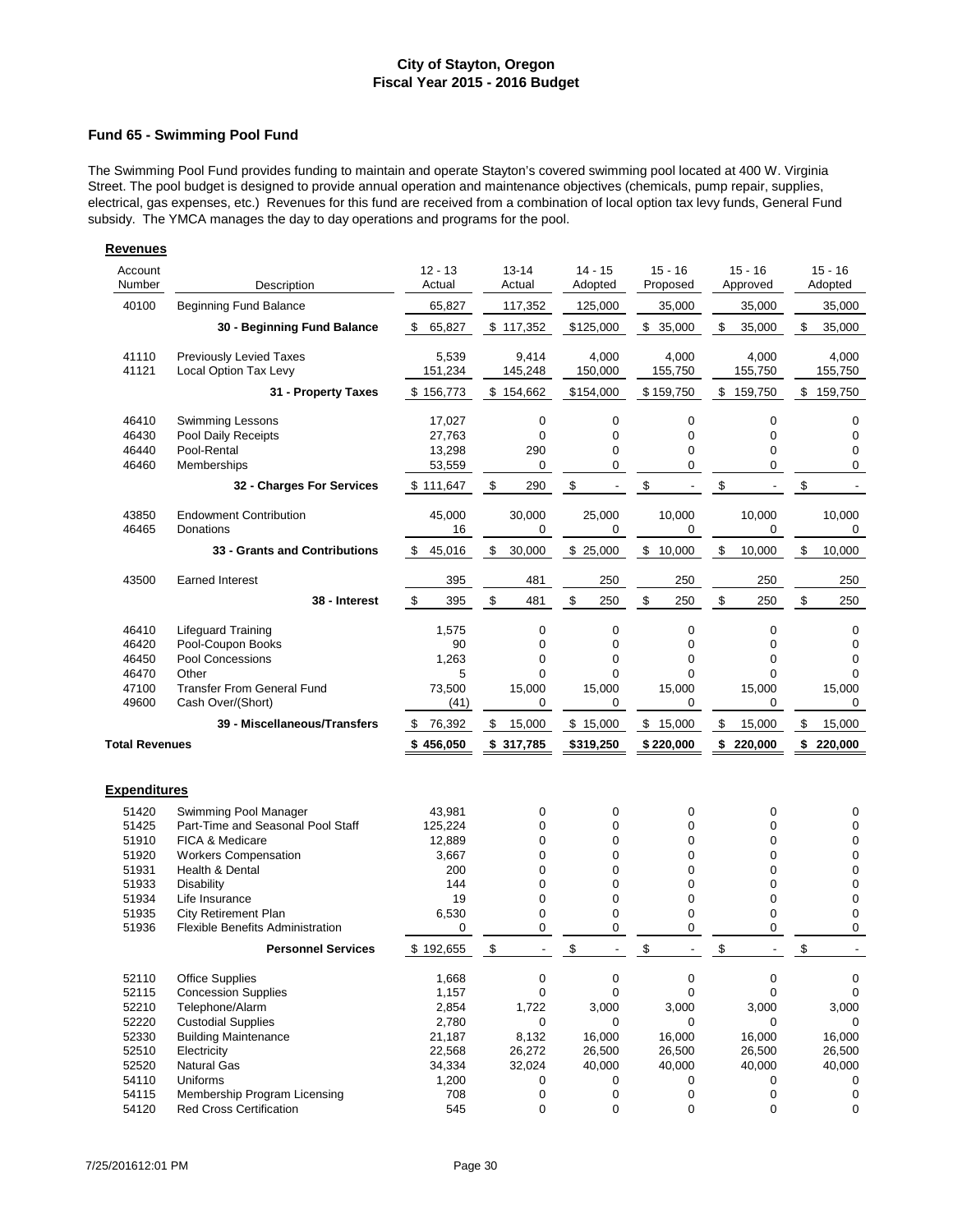| Account<br>Number         | Description                             | $12 - 13$<br>Actual            | $13 - 14$<br>Actual  | $14 - 15$<br>Adopted | $15 - 16$<br>Proposed | $15 - 16$<br>Approved | $15 - 16$<br>Adopted |
|---------------------------|-----------------------------------------|--------------------------------|----------------------|----------------------|-----------------------|-----------------------|----------------------|
| 54130                     | Training/Conferences                    | 1,271                          | $\Omega$             | $\Omega$             | $\Omega$              | $\Omega$              | 0                    |
| 57131                     | <b>Employee Drug Testing</b>            | 300                            | $\Omega$             | 0                    | 0                     | 0                     | $\Omega$             |
| 57200                     | <b>YMCA Support</b>                     | 0                              | 68,742               | 65.000               | 65,000                | 65,000                | 65,000               |
| 63110                     | Audit                                   | 930                            | 865                  | 1,500                | 1.500                 | 1.500                 | 1,500                |
| 63120                     | Insurance                               | 3,788                          | 4,827                | 5,928                | 5,928                 | 5,928                 | 5,928                |
|                           | <b>Materials and Services</b>           | 95,291<br>-\$                  | \$<br>142,584        | \$157,928            | \$157,928             | 157,928<br>\$         | 157,928<br>\$        |
| 71200                     | Equipment                               | 27,104                         | 48,125               | 30.000               | 30.000                | 30.000                | 30,000               |
| 71210                     | Levy Funded Equipment                   | 0                              | 0                    | 125,000              | 18,000                | 18,000                | 18,000               |
|                           | <b>Capital Outlay</b>                   | 27,104<br>\$                   | \$<br>48,125         | \$155,000            | 48,000<br>S           | \$<br>48,000          | \$<br>48,000         |
| 81100                     | Inter Fund Loan Principal               | 21,837                         | $\mathbf 0$          | $\mathbf 0$          | $\mathbf 0$           | $\mathbf 0$           | 0                    |
| 81420                     | Interfund Loan Interest                 | 1,800                          | 0                    | 0                    | 0                     | 0                     | 0                    |
|                           | <b>Debt Service</b>                     | \$<br>23,637                   | \$                   | \$                   | \$                    | \$                    | \$                   |
| 90150                     | Transfer to Facilities Development Fund | 0                              | 0                    | 0                    | 0                     | 0                     | 0                    |
|                           | <b>Transfers</b>                        | \$<br>$\overline{\phantom{a}}$ | \$<br>$\blacksquare$ | \$                   | \$                    | \$                    | \$                   |
| 95110                     | Contingency                             | 0                              | $\Omega$             | 6,322                | 14,072                | 14,072                | 14,072               |
| 99100                     | Unappropriated Fund Balance             | 117,352                        | 127,076              | 0                    | 0                     | 0                     | 0                    |
|                           | Contingency/Unappropriated              | \$117,352                      | 127,076<br>\$        | \$<br>6,322          | \$<br>14,072          | \$<br>14,072          | \$<br>14,072         |
| <b>Total Expenditures</b> |                                         | 456,040                        | 317,785<br>\$        | \$319,250            | \$220,000             | 220,000<br>\$         | 220,000              |
|                           |                                         |                                |                      |                      |                       |                       |                      |
|                           | <b>Total Swimming Pool Revenues</b>     | \$456,050                      | \$317,785            | \$319,250            | \$220,000             | 220,000               | 220,000              |
|                           | <b>Total Swimming Pool Expenditures</b> | \$456,040                      | \$<br>317,785        | \$319,250            | \$220,000             | 220,000<br>\$         | 220,000              |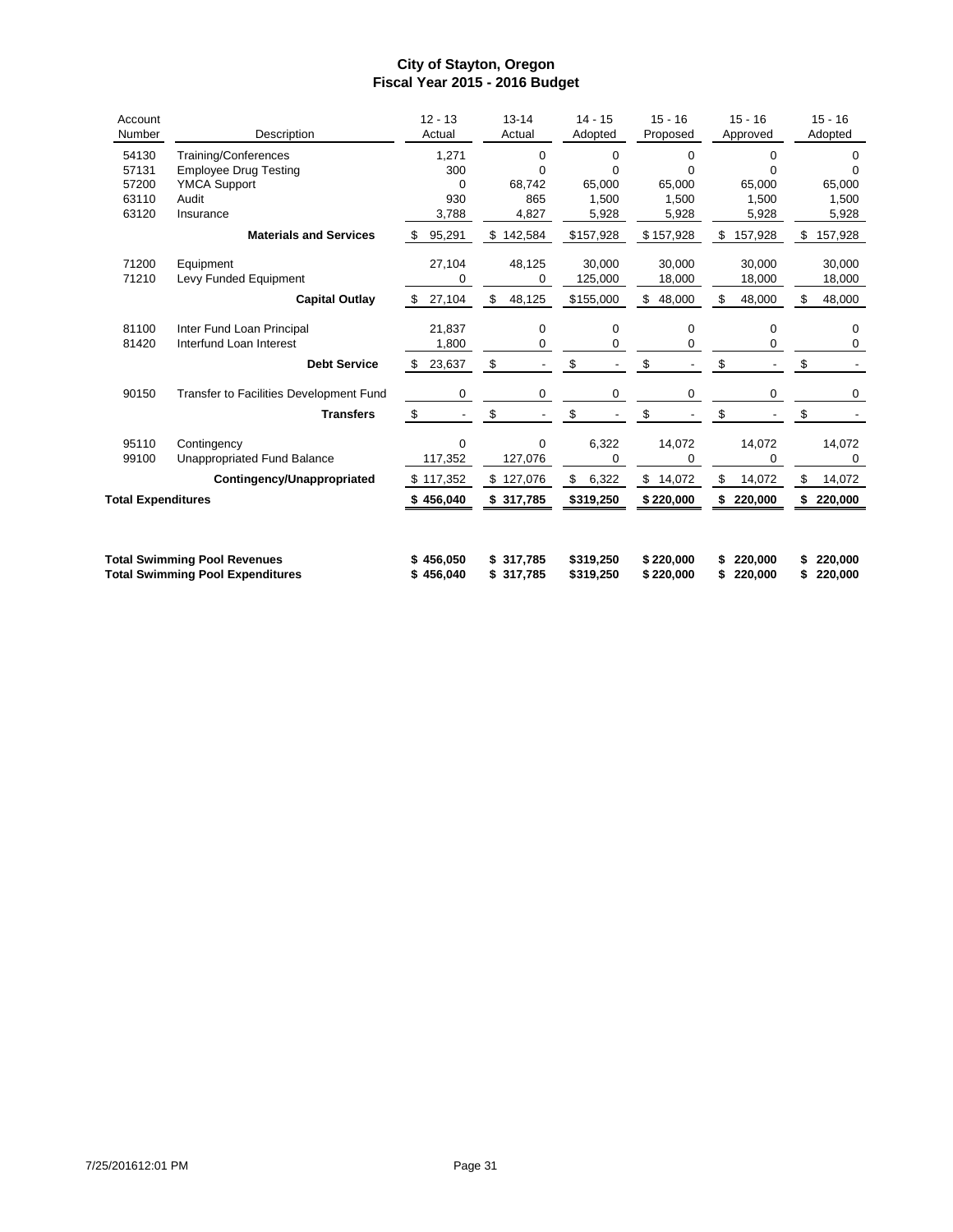# **Fund 72 - Water SDC Fund**

The Water System Development Fund receives revenues from water System Development Charges (SDC), as outlined in Chapter 13.12 of the Stayton Municipal Code. Developers pay a Water SDC based on the adopted Water System Master Plan.

| <b>Revenues</b>       |                                                         |                     |                 |                      |                       |                       |                      |
|-----------------------|---------------------------------------------------------|---------------------|-----------------|----------------------|-----------------------|-----------------------|----------------------|
| Account<br>Number     | Description                                             | $12 - 13$<br>Actual | 13-14 Actual    | $14 - 15$<br>Adopted | $15 - 16$<br>Proposed | $15 - 16$<br>Approved | $15 - 16$<br>Adopted |
| 40100                 | <b>Beginning Fund Balance</b>                           | 105,110             | 139,599         | 158,000              | 200,680               | 200,680               | 200,680              |
|                       | 30 - Beginning Fund Balance                             | 105,110<br>\$       | 139,599<br>\$   | \$<br>158,000        | 200,680<br>\$         | \$<br>200,680         | 200,680<br>\$        |
| 43100                 | <b>System Development Fees</b>                          | 34,710              | 24,030          | 21,360               | 21,360                | 21,360                | 21,360               |
|                       | 35 - Licenses, Permits and Fees                         | \$<br>34,710        | \$<br>24,030    | 21,360<br>\$         | \$<br>21,360          | \$<br>21,360          | 21,360<br>\$         |
| 43500                 | <b>Interest Earned</b>                                  | 650                 | 728             | 700                  | 700                   | 700                   | 700                  |
|                       | 38 - Interest                                           | \$<br>650           | \$<br>728       | \$<br>700            | 700<br>S              | 700<br>\$             | 700<br>\$.           |
| <b>Total Revenues</b> |                                                         | 140,470             | 164,357<br>S.   | 180,060<br>S.        | 222,740<br>\$         | 222,740<br>s.         | 222,740              |
| <b>Expenditures</b>   |                                                         |                     |                 |                      |                       |                       |                      |
| 62130<br>00171        | Water Master Plan<br><b>The sales of the collection</b> | 0<br>$\sim$         | 0<br>$\sqrt{2}$ | 0<br>0.000           | 0<br>0.000            | 0<br>o ooo            | 0<br>0.000           |

| 62171                     | Engineering                         |           |     | 588     |     | 2,000    |    | 2,000   | 2,000         |     | 2,000   |
|---------------------------|-------------------------------------|-----------|-----|---------|-----|----------|----|---------|---------------|-----|---------|
| 62190                     | Contract-Facilities/Rate            |           |     | 0       |     | 5,000    |    | 5,000   | 5,000         |     | 5,000   |
| 64200                     | Developer Reimbursements            |           |     | 0       |     | 60,000   |    | 100,000 | 100,000       |     | 100,000 |
|                           | <b>Materials and Services</b>       | \$        | \$  | 588     | \$  | 67,000   | \$ | 107,000 | \$<br>107,000 | \$  | 107,000 |
| 74110                     | <b>Plant Improvements</b>           | 0         |     | 0       |     | $\Omega$ |    | 0       | $\Omega$      |     | U       |
| 74120                     | System Improvements                 |           |     | 0       |     | 100,000  |    | 100,000 | 100,000       |     | 100,000 |
|                           | <b>Capital Outlay</b>               | \$        | \$  |         | \$  | 100,000  | \$ | 100,000 | \$<br>100,000 | \$  | 100,000 |
| 90110                     | Transfer To General Fund            | 870       |     | 870     |     | 870      |    | 870     | 870           |     | 870     |
| 90120                     | Transfer To Water Fund              |           |     | 0       |     | 0        |    | 0       | 0             |     | 0       |
| 90185                     | Transfer To Water Construction Fund | 0         |     | 0       |     | 0        |    | 0       | 0             |     | 0       |
|                           | <b>Transfers</b>                    | \$<br>870 | \$  | 870     | \$. | 870      | \$ | 870     | \$<br>870     | \$. | 870     |
| 99100                     | <b>Unappropriated Balance</b>       | 139,599   |     | 162,899 |     | 12,190   |    | 14,870  | 14,870        |     | 14,870  |
|                           | Contingency/Unappropriated          | 139,599   | \$  | 162,899 | S   | 12,190   | \$ | 14,870  | \$<br>14,870  | \$  | 14,870  |
| <b>Total Expenditures</b> |                                     | 140,469   |     | 164,358 | \$  | 180,060  | \$ | 222,740 | \$222,740     | \$  | 222,740 |
|                           |                                     |           |     |         |     |          |    |         |               |     |         |
|                           | <b>Total Water SDC Revenues</b>     | 140,470   | \$. | 164,357 | \$  | 180,060  | S  | 222,740 | \$222,740     | \$  | 222,740 |
|                           | <b>Total Water SDC Expenditures</b> | 140,469   |     | 164,358 |     | 180,060  |    | 222,740 | 222,740       |     | 222,740 |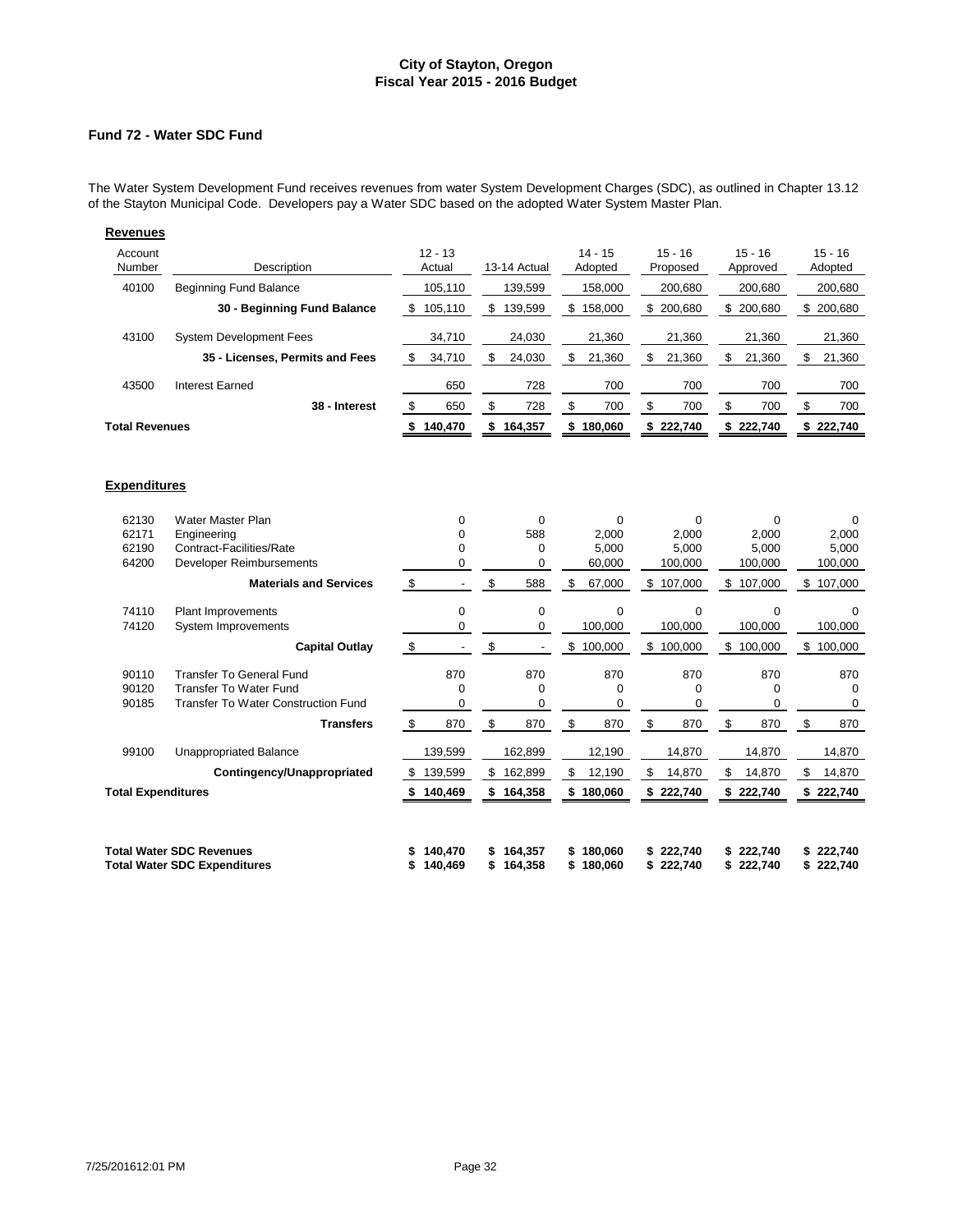### **Fund 73 - Sewer SDC Fund**

This fund will lend the Storm Water Fund \$230,000 that will be paid back over a ten year period first payment due in year fiscal year 2016-17.

| Account<br>Number         | Description                                                            | $12 - 13$<br>Actual                          | $13 - 14$<br>Actual        | $14 - 15$<br>Adopted   | $15 - 16$<br>Proposed  | $15 - 16$<br>Approved  | $15 - 16$<br>Adopted   |
|---------------------------|------------------------------------------------------------------------|----------------------------------------------|----------------------------|------------------------|------------------------|------------------------|------------------------|
| 40100                     | <b>Beginning Fund Balance</b>                                          | 342,491                                      | 359,866                    | 385,000                | 396,000                | 396,000                | 396,000                |
|                           | 30 - Beginning Fund Balance                                            | \$342,491                                    | \$359,866                  | \$385,000              | \$396,000              | \$396,000              | \$396,000              |
| 43100                     | <b>System Development Fees</b>                                         | 45,864                                       | 33,092                     | 42,336                 | 42,336                 | 42,336                 | 42,336                 |
|                           | 35 - Licenses, Permits and Fees                                        | \$<br>45,864                                 | \$<br>33,092               | \$42,336               | \$42,336               | \$<br>42,336           | \$<br>42,336           |
| 43500                     | <b>Interest Earned</b>                                                 | 1,750                                        | 1,790                      | 1,500                  | 1,500                  | 1,500                  | 1,500                  |
|                           | 38 - Interest                                                          | \$<br>1,750                                  | \$<br>1,790                | \$<br>1,500            | \$<br>1,500            | \$<br>1,500            | \$<br>1,500            |
| 49500                     | Miscellaneous                                                          | 0                                            | 0                          | 0                      | $\mathbf 0$            | $\mathbf 0$            | 0                      |
|                           | 39 - Miscellaneous/Transfers                                           | $\,$<br>$\blacksquare$                       | \$<br>$\blacksquare$       | \$<br>$\blacksquare$   | \$<br>$\blacksquare$   | \$                     | \$                     |
| <b>Total Revenues</b>     |                                                                        | \$390,105                                    | \$394,748                  | \$428,836              | \$439,836              | \$439,836              | \$439,836              |
|                           |                                                                        |                                              |                            |                        |                        |                        |                        |
| <b>Expenditures</b>       |                                                                        |                                              |                            |                        |                        |                        |                        |
| 62145                     | Sewer Master Plan                                                      | 0                                            | 0                          | 20,000                 | 10,000                 | 10,000                 | 10,000                 |
| 62190<br>62171            | Contract-Facilities/Rate                                               | 0<br>$\Omega$                                | 987                        | 5,000                  | 5,000                  | 5,000                  | 5,000                  |
| 64200                     | Engineering<br>Developer Reimbursements                                | 28,324                                       | 0<br>0                     | $\Omega$<br>65,000     | 0<br>90,000            | $\Omega$<br>90,000     | 0<br>90,000            |
|                           | <b>Materials and Services</b>                                          | \$<br>28,324                                 | \$<br>987                  | \$<br>90,000           | \$105,000              | \$105,000              | \$105,000              |
| 74120                     | <b>System Improvements</b>                                             | $\mathbf 0$                                  | 0                          | 100,000                | 100,000                | 100,000                | 100,000                |
| 74110                     | <b>Plant Improvements</b>                                              | 0                                            | 0                          | $\mathbf 0$            | 0                      | 0                      | 0                      |
|                           | <b>Capital Outlay</b>                                                  | $\boldsymbol{\mathsf{\$}}$<br>$\overline{a}$ | \$<br>$\blacksquare$       | \$100,000              | \$100,000              | \$100,000              | \$100,000              |
| 90110                     | <b>Transfer To General Fund</b>                                        | 1,915                                        | 1,915                      | 1,915                  | 1,915                  | 1,915                  | 1,915                  |
| 90125                     | <b>Transfer to Storm Water Fund</b>                                    | 0                                            | 0                          | 230,000                | 230,000                | 230,000                | 230,000                |
|                           | <b>Transfers</b>                                                       | \$<br>1,915                                  | \$<br>1,915                | \$231,915              | \$231,915              | \$231,915              | \$231,915              |
| 99100                     | Unappropriated Balance                                                 | 359,866                                      | 391,847                    | 6,921                  | 2,921                  | 2,921                  | 2,921                  |
|                           | Contingency/Unappropriated                                             | \$ 359,866                                   | \$ 391,847                 | \$<br>6,921            | \$<br>2,921            | \$<br>2,921            | \$<br>2,921            |
| <b>Total Expenditures</b> |                                                                        | \$<br>390,105                                | \$ 394,748                 | \$428,836              | \$439,836              | \$439,836              | \$439,836              |
|                           |                                                                        |                                              |                            |                        |                        |                        |                        |
|                           | <b>Total Sewer SDC Revenues</b><br><b>Total Sewer SDC Expenditures</b> | 390,105<br>390,105<br>\$                     | 394,748<br>\$<br>\$394,748 | \$428,836<br>\$428,836 | \$439,836<br>\$439,836 | \$439,836<br>\$439,836 | \$439,836<br>\$439,836 |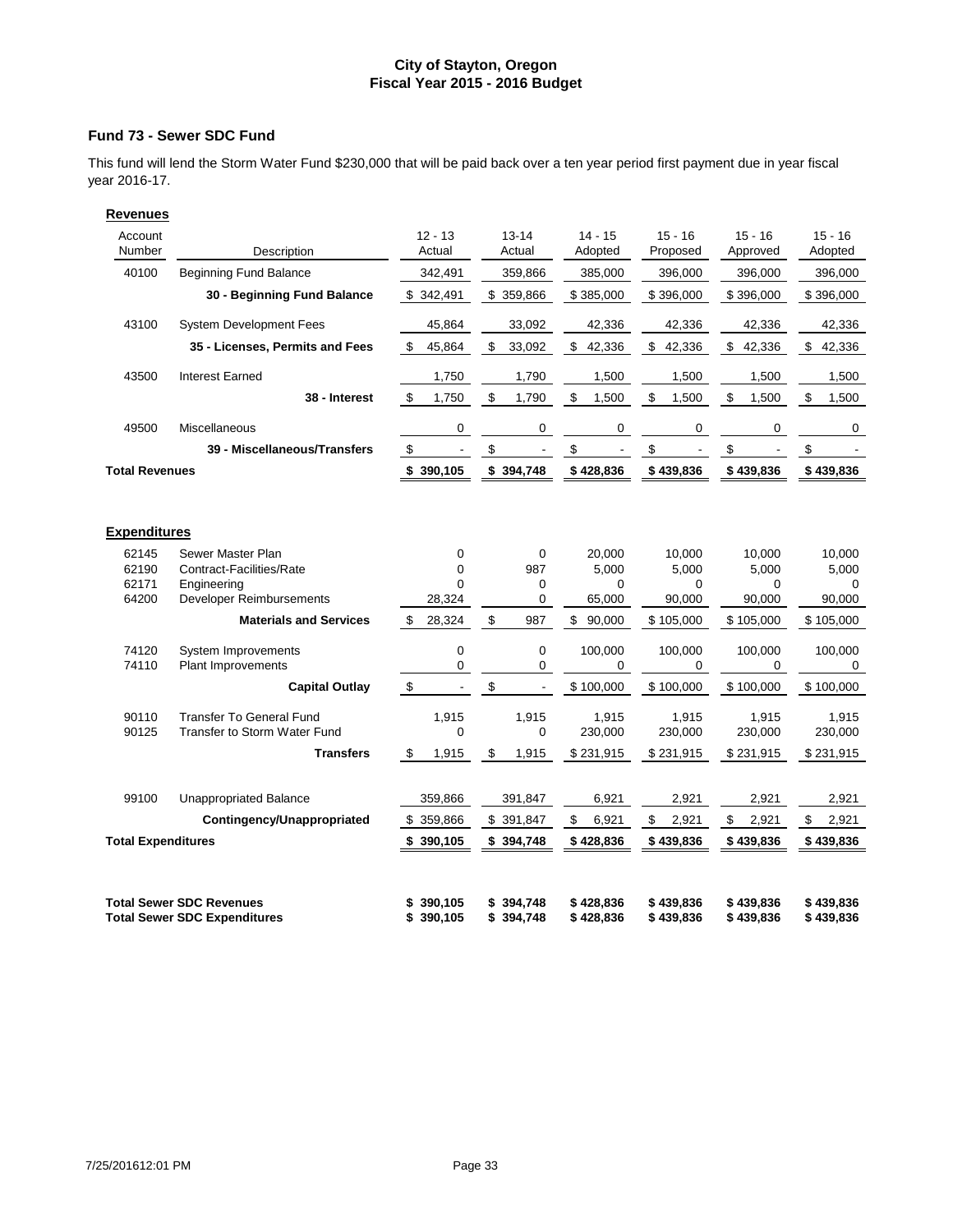# **Fund 74 - Street SDC Fund**

The Street System Development Fund receives revenues from transportation System Development Charges (SDC), as outlined in Chapter 13.12 of the Stayton Municipal Code. Developers pay a Street SDC based on the adopted Transportation System Master Plan.

| Revenues                  |                                                                          |                                       |                                                     |                         |                        |                        |                         |
|---------------------------|--------------------------------------------------------------------------|---------------------------------------|-----------------------------------------------------|-------------------------|------------------------|------------------------|-------------------------|
| Account                   |                                                                          | $12 - 13$                             | $13 - 14$                                           | $14 - 15$               | $15 - 16$              | $15 - 16$              | $15 - 16$               |
| Number                    | Description                                                              | Actual                                | Actual                                              | Adopted                 | Proposed               | Approved               | Adopted                 |
| 40100                     | <b>Beginning Fund Balance</b>                                            | 244.356                               | 312,349                                             | 327.000                 | 389.000                | 389,000                | 389,000                 |
|                           | 30 - Beginning Fund Balance                                              | \$244,356                             | \$312,349                                           | \$327,000               | \$389,000              | \$389,000              | \$389,000               |
| 43100                     | <b>System Development Fees</b>                                           | 68,524                                | 48,035                                              | 83,000                  | 83,000                 | 83,000                 | 83.000                  |
|                           | 35 - Licenses, Permits and Fees                                          | \$68,524                              | \$48,035                                            | \$<br>83,000            | \$<br>83,000           | \$<br>83,000           | $\frac{2}{3}$<br>83,000 |
| 43500                     | Interest Earned                                                          | 1,589                                 | 1,550                                               | 1,200                   | 1,200                  | 1,200                  | 1,200                   |
|                           | 38 - Interest                                                            | \$<br>1,589                           | \$<br>1,550                                         | \$<br>1,200             | \$<br>1,200            | \$<br>1,200            | \$<br>1,200             |
| 45230                     | Developer Reimbursement                                                  | 0                                     | 0                                                   | 0                       | $\mathbf 0$            | $\mathbf 0$            | 0                       |
|                           | 39 - Miscellaneous/Transfers                                             | \$<br>$\overline{\phantom{a}}$        | \$<br>$\overline{\phantom{a}}$                      | \$<br>$\frac{1}{2}$     | \$                     | \$                     | \$                      |
| <b>Total Revenues</b>     |                                                                          | \$314,469                             | \$361,934                                           | \$411,200               | \$473,200              | \$473,200              | \$473,200               |
| <b>Expenditures</b>       |                                                                          |                                       |                                                     |                         |                        |                        |                         |
|                           |                                                                          |                                       |                                                     |                         |                        |                        |                         |
| 62170                     | Engineer                                                                 | $\mathbf 0$                           | 180                                                 | 3,500                   | 3,500                  | 3.500                  | 3.500                   |
| 62190                     | Contract-Facilities/Rate                                                 | 0                                     | 0                                                   | 5,000                   | 50,000                 | 50,000                 | 50,000                  |
| 64200                     | Developer Reimbursements                                                 | 0                                     | 0                                                   | 100,000                 | 100,000                | 100,000                | 100,000                 |
|                           | <b>Materials and Services</b>                                            | \$<br>$\overline{a}$                  | $$\mathbb{S}$$<br>180                               | \$108,500               | \$153,500              | \$153,500              | \$153,500               |
| 73110                     | <b>Land Acquisition</b>                                                  | 0                                     | $\mathbf 0$                                         | 100,000                 | 100,000                | 100,000                | 100,000                 |
| 75500                     | <b>Transportation Improvements</b>                                       | 0                                     | $\mathbf 0$                                         | 150,000                 | 150,000                | 150,000                | 150,000                 |
|                           | <b>Capital Outlay</b>                                                    | $\bullet$<br>$\overline{\phantom{a}}$ | $\overline{\mathbf{S}}$<br>$\overline{\phantom{a}}$ | \$250,000               | \$250,000              | \$250,000              | \$250,000               |
| 90110                     | Transfer To General Fund                                                 | 2,120                                 | 2,120                                               | 2,120                   | 2,120                  | 2,120                  | 2,120                   |
|                           | <b>Transfers</b>                                                         | \$<br>2,120                           | \$<br>2,120                                         | $$\mathbb{S}$$<br>2,120 | \$<br>2,120            | \$<br>2,120            | \$<br>2,120             |
|                           |                                                                          |                                       |                                                     |                         |                        |                        |                         |
| 99100                     | <b>Unappropriated Balance</b>                                            | 312,349                               | 359,634                                             | 50,580                  | 67,580                 | 67,580                 | 67,580                  |
|                           | Contingency/Unappropriated                                               | \$312,349                             | \$359,634                                           | \$<br>50,580            | \$<br>67,580           | \$67,580               | \$67,580                |
| <b>Total Expenditures</b> |                                                                          | \$314,469                             | \$361,934                                           | \$411,200               | \$473,200              | \$473,200              | \$473,200               |
|                           |                                                                          |                                       |                                                     |                         |                        |                        |                         |
|                           | <b>Total Street SDC Revenues</b><br><b>Total Street SDC Expenditures</b> | \$314.469<br>\$314,469                | \$361,934<br>\$361,934                              | \$411,200<br>\$411,200  | \$473,200<br>\$473,200 | \$473.200<br>\$473,200 | \$473.200<br>\$473,200  |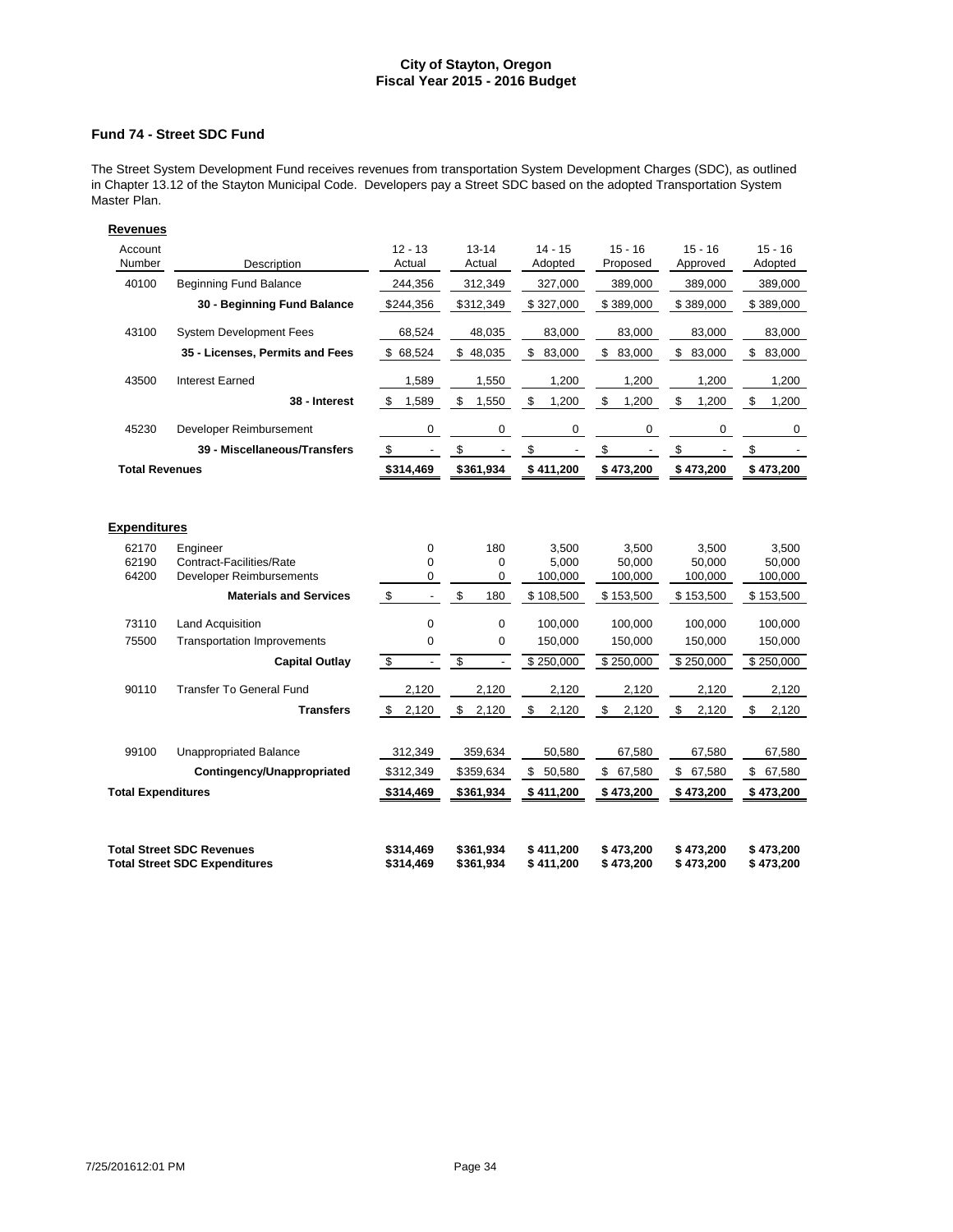### **Fund 75 - Parks SDC Fund**

The Park System Development Fund receives revenues from parks System Development Charges (SDC) assessed against residential development only, as outlined in Chapter 13.12 of the Stayton Municipal Code. Residential developers pay a flat fee SDC in an amount set by the adopted Parks System Master Plan.

| <b>Revenues</b>              |                                                                        |                                  |                                |                              |                              |                              |                              |
|------------------------------|------------------------------------------------------------------------|----------------------------------|--------------------------------|------------------------------|------------------------------|------------------------------|------------------------------|
| Account<br>Number            | Description                                                            | $12 - 13$<br>Actual              | $13 - 14$<br>Actual            | $14 - 15$<br>Adopted         | $15 - 16$<br>Proposed        | $15 - 16$<br>Approved        | $15 - 16$<br>Adopted         |
| 40100                        | <b>Beginning Fund Balance</b>                                          | 33.158                           | 64.139                         | 50.000                       | 45.000                       | 45.000                       | 45,000                       |
|                              | 30 - Beginning Fund Balance                                            | \$33,158                         | \$64,139                       | \$50,000                     | \$45,000                     | \$45,000                     | \$45,000                     |
| 43100                        | Park Development Fees                                                  | 32,270                           | 21,149                         | 23,050                       | 23,050                       | 23,050                       | 23,050                       |
|                              | 35 - Licenses, Permits and Fees                                        | \$32,270                         | \$21,149                       | \$23,050                     | \$23,050                     | \$23,050                     | \$23,050                     |
| 43500<br>43811               | <b>Interest Earned</b><br>Grants                                       | 266<br>0                         | 353                            | 120<br>0                     | 120<br>0                     | 120<br>0                     | 120<br>0                     |
|                              | 38 - Interest                                                          | \$<br>266                        | \$<br>353                      | \$<br>120                    | \$<br>120                    | \$<br>120                    | \$<br>120                    |
| <b>Total Revenues</b>        |                                                                        | \$65,694                         | \$85,641                       | \$73,170                     | \$68,170                     | \$<br>68,170                 | \$68,170                     |
| <b>Expenditures</b><br>62130 | Park Master Plan                                                       | 1.155                            | $\mathbf 0$                    | 2.500                        | 2.500                        | 2.500                        | 2.500                        |
| 62150                        | <b>Contract Legal</b>                                                  | 0                                | $\mathbf 0$                    | 0                            | 0                            | 0                            | 0                            |
| 62190                        | Contract-Facilities/Rate                                               | 0                                | 0                              | 1,000                        | 1,000                        | 1,000                        | 1,000                        |
|                              | <b>Materials and Services</b>                                          | \$<br>1,155                      | \$<br>$\overline{\phantom{a}}$ | \$<br>3,500                  | \$<br>3,500                  | \$<br>3,500                  | \$<br>3,500                  |
| 73110<br>75500               | <b>Land Acquisition</b><br>Park Development                            | 0<br>0                           | $\mathbf 0$<br>$\mathbf 0$     | $\mathbf 0$<br>25,000        | $\mathbf 0$<br>25,000        | $\mathbf 0$<br>25,000        | $\Omega$<br>25,000           |
|                              | <b>Capital Outlay</b>                                                  | $\sqrt[6]{3}$                    | \$                             | \$<br>25,000                 | \$<br>25,000                 | \$<br>25,000                 | \$<br>25,000                 |
| 90110<br>90185               | Transfer To General Fund<br>Transfer To Parks Construction Fund        | 400<br>$\mathbf 0$               | 400<br>30,000                  | 400<br>30,000                | 400<br>30,000                | 400<br>30,000                | 400<br>30,000                |
|                              | <b>Transfers</b>                                                       | $\boldsymbol{\mathsf{s}}$<br>400 | \$30,400                       | \$30,400                     | \$30,400                     | \$30,400                     | \$30,400                     |
| 99100                        | Unappropriated                                                         | 64,139                           | 55,241                         | 14,270                       | 9,270                        | 9,270                        | 9,270                        |
|                              | Contingency/Unappropriated                                             | \$64,139                         | \$55,241                       | \$14,270                     | \$<br>9,270                  | $\mathfrak s$<br>9,270       | \$<br>9,270                  |
| <b>Total Expenditures</b>    |                                                                        | \$65,694                         | \$85,641                       | \$73,170                     | \$68,170                     | \$<br>68,170                 | \$68,170                     |
|                              | <b>Total Parks SDC Revenues</b><br><b>Total Parks SDC Expenditures</b> | \$65,694<br>\$65,694             | \$85,641<br>\$85.641           | 73,170<br>\$<br>\$<br>73,170 | \$<br>68,170<br>\$<br>68,170 | 68,170<br>\$<br>\$<br>68,170 | 68,170<br>\$<br>68,170<br>\$ |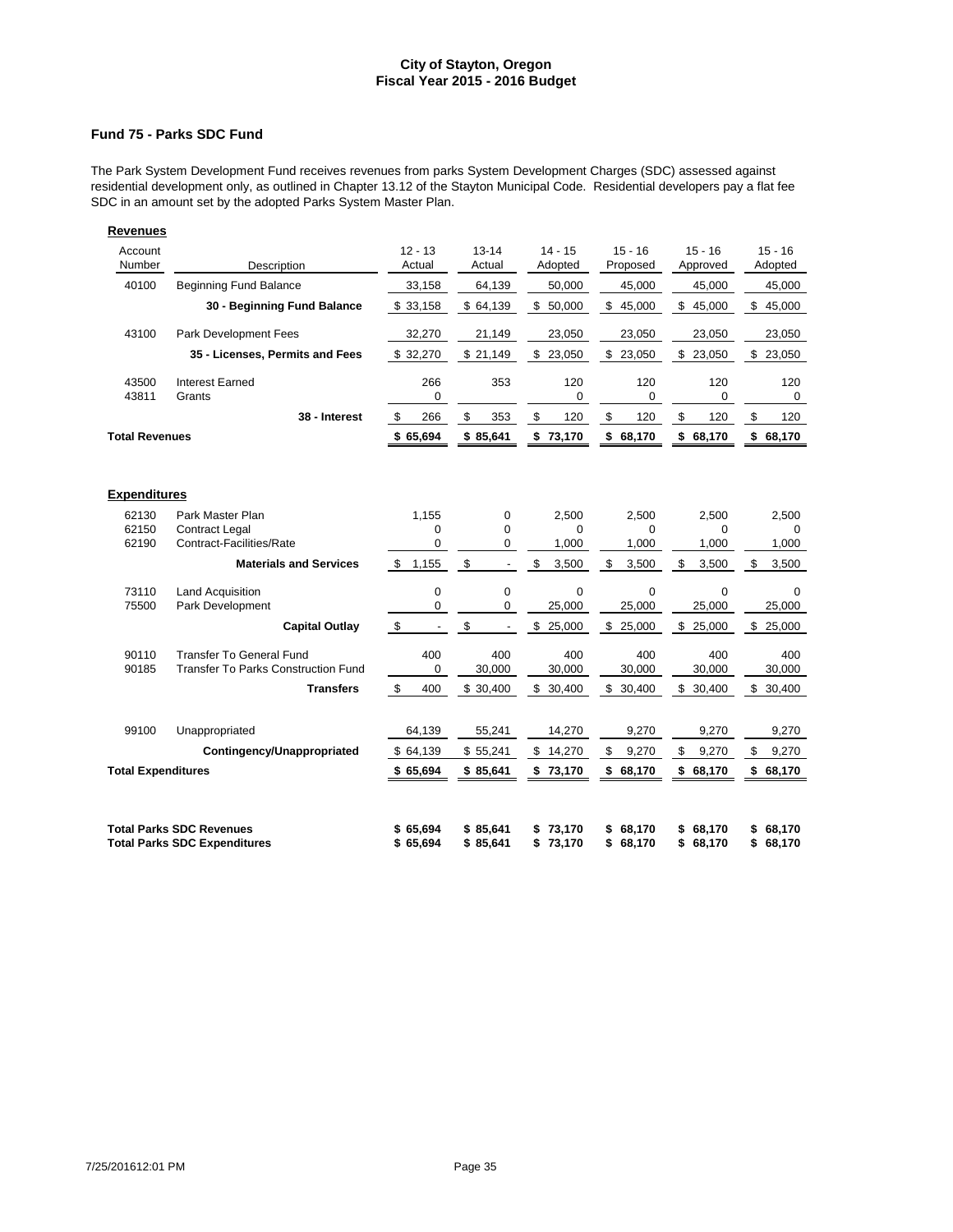# **Fund 76 - Storm SDC Fund**

| Account<br>Number         |                                                                        |                         | $12 - 13$<br>Actual |          | $13 - 14$<br>Actual |          | $14 - 15$<br>Adopted |          | $15 - 16$<br>Proposed | $15 - 16$<br>Approved |                      | $15 - 16$            |
|---------------------------|------------------------------------------------------------------------|-------------------------|---------------------|----------|---------------------|----------|----------------------|----------|-----------------------|-----------------------|----------------------|----------------------|
|                           | Description                                                            |                         |                     |          |                     |          |                      |          |                       |                       |                      | Adopted              |
| 40100                     | <b>Beginning Fund Balance</b>                                          |                         | $\mathbf 0$         |          | $\mathbf 0$         |          | $\mathbf 0$          |          | 0                     |                       | 0                    | 0                    |
|                           | 30 - Beginning Fund Balance                                            | \$                      | $\blacksquare$      | \$       |                     | \$       |                      | \$       |                       | \$                    |                      | \$                   |
| 43100                     | System Development Fees                                                |                         | $\pmb{0}$           |          | $\mathbf 0$         |          | 24,000               |          | 24,000                |                       | 24,000               | 24,000               |
|                           | 35 - Licenses, Permits and Fees                                        | \$                      | $\blacksquare$      | \$       |                     | \$       | 24,000               | \$       | 24,000                |                       | \$24,000             | \$24,000             |
| 43500<br>49500            | <b>Interest Earned</b><br>Miscellaneous                                |                         | 0<br>0              |          | $\mathbf 0$<br>0    |          | 0<br>0               |          | 0<br>0                |                       | 0<br>0               | 0<br>0               |
|                           | 38 - Interest                                                          | \$                      | $\blacksquare$      | \$       |                     | \$       |                      | \$       | $\blacksquare$        | \$                    | $\blacksquare$       | \$                   |
| <b>Total Revenues</b>     |                                                                        | \$                      |                     | \$       |                     | \$       | 24,000               | \$       | 24,000                |                       | \$24,000             | \$24,000             |
| <b>Expenditures</b>       |                                                                        |                         |                     |          |                     |          |                      |          |                       |                       |                      |                      |
| 62145                     | Stormwater Master Plan                                                 |                         | 0                   |          | 0                   |          | 0                    |          | $\mathbf 0$           |                       | 0                    | 0                    |
| 62190                     | Contract-Facilities/Rate                                               |                         | $\Omega$            |          | $\Omega$            |          | $\Omega$             |          | $\Omega$              |                       | $\Omega$             | $\Omega$             |
| 64200                     | Developer Reimbursements                                               |                         | 0                   |          | $\mathbf 0$         |          | 10,000               |          | 10,000                |                       | 10,000               | 10,000               |
|                           | <b>Materials and Services</b>                                          | \$                      | $\blacksquare$      | \$       |                     | \$       | 10,000               | \$       | 10,000                |                       | \$10,000             | \$10,000             |
| 74110                     | Plant Improvements                                                     |                         | 0                   |          | 0                   |          | 0                    |          | 0                     |                       | 0                    | 0                    |
|                           | <b>Capital Outlay</b>                                                  | \$                      | $\blacksquare$      | \$       | $\blacksquare$      | \$       |                      | \$       |                       | \$                    |                      | \$                   |
| 90110                     | <b>Transfer To General Fund</b>                                        |                         | $\mathbf 0$         |          | $\mathbf 0$         |          | 0                    |          | 0                     |                       | 0                    | 0                    |
| 90185                     | Transfer To Storm Drain Construction Fund                              |                         | 0                   |          | 0                   |          | 0                    |          | $\Omega$              |                       | $\Omega$             | 0                    |
|                           | <b>Transfers</b>                                                       | \$                      | $\blacksquare$      | \$       | $\blacksquare$      | \$       |                      | \$       |                       | \$                    |                      | \$                   |
| 99100                     | Unappropriated                                                         |                         | 0                   |          | 0                   |          | 14,000               |          | 14,000                |                       | 14,000               | 14,000               |
|                           | Contingency/Unappropriated                                             | $\sqrt[6]{\frac{1}{2}}$ |                     | \$       |                     | \$       | 14,000               | \$       | 14,000                |                       | \$14,000             | \$14,000             |
| <b>Total Expenditures</b> |                                                                        | \$                      |                     | \$       |                     | \$       | 24,000               | \$       | 24,000                |                       | \$24,000             | \$24,000             |
|                           |                                                                        |                         |                     |          |                     |          |                      |          |                       |                       |                      |                      |
|                           | <b>Total Parks SDC Revenues</b><br><b>Total Parks SDC Expenditures</b> | \$<br>\$                |                     | \$<br>\$ |                     | \$<br>\$ | 24,000<br>24,000     | \$<br>\$ | 24,000<br>24,000      |                       | \$24,000<br>\$24,000 | \$24,000<br>\$24,000 |
| <b>Difference</b>         |                                                                        | \$                      |                     | \$       |                     | \$       |                      | \$       |                       | \$                    |                      | \$                   |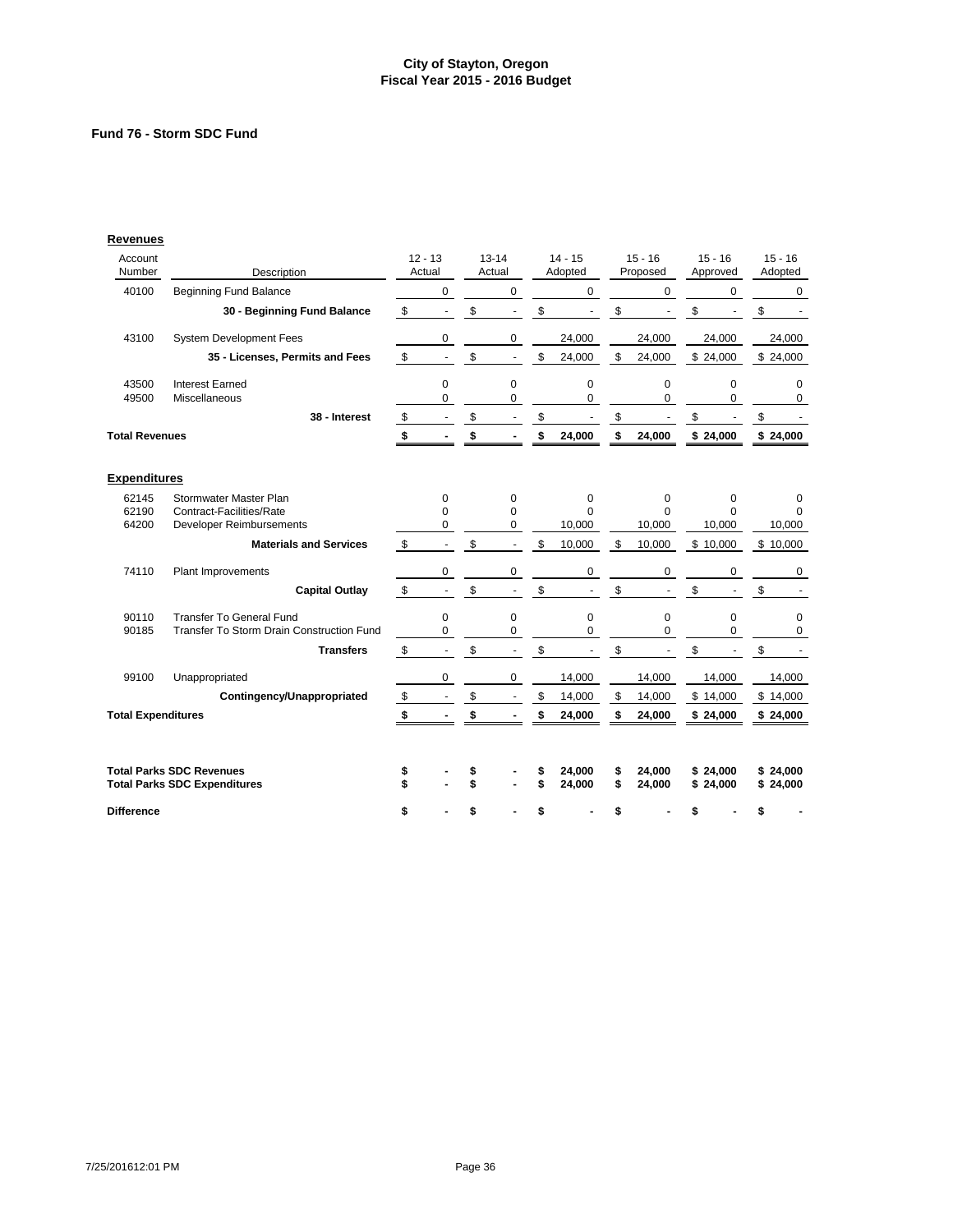# **Fund 83 - Sewer Construction Fund**

| <b>Revenues</b>           |                                                                                                    |                                  |          |                              |          |                              |                                |                                |                                        |
|---------------------------|----------------------------------------------------------------------------------------------------|----------------------------------|----------|------------------------------|----------|------------------------------|--------------------------------|--------------------------------|----------------------------------------|
| Account<br>Number         | Description                                                                                        | 12 - 13 Actual                   |          | 13-14 Actual                 |          | $14 - 15$<br>Adopted         | $15 - 16$<br>Proposed          | $15 - 16$<br>Approved          | $15 - 16$<br>Adopted                   |
| 40100                     | <b>Beginning Fund Balance</b>                                                                      | (116, 706)                       |          | 72,500                       |          | 0                            | $\mathbf 0$                    | $\mathbf 0$                    | $\mathbf 0$                            |
|                           | 30 - Beginning Fund Balance                                                                        | \$(116,706)                      | \$       | 72,500                       | \$       | $\overline{\phantom{a}}$     | \$<br>$\overline{\phantom{a}}$ | \$<br>$\overline{\phantom{a}}$ | \$                                     |
| 43500                     | <b>Interest Earned</b>                                                                             | 32                               |          | 0                            |          | $\pmb{0}$                    | 0                              | 0                              | 0                                      |
|                           | 38 - Interest                                                                                      | \$<br>32                         | \$       | ÷,                           | \$       | $\blacksquare$               | \$<br>L.                       | \$                             | \$<br>$\blacksquare$                   |
| 43640<br>43650<br>48230   | <b>Debt Proceeds</b><br><b>Bond Proceeds</b><br><b>Transfer from Sewer Fund</b>                    | 1,032,896<br>8,316,000<br>25,210 |          | 0<br>$\Omega$<br>$\mathbf 0$ |          | 0<br>$\Omega$<br>$\mathbf 0$ | 0<br>$\Omega$<br>0             | $\mathbf 0$<br>$\Omega$<br>0   | $\mathbf 0$<br>$\Omega$<br>$\mathbf 0$ |
|                           | 39 - Miscellaneous/Transfers                                                                       | \$9,374,106                      | \$       | $\blacksquare$               | \$       | $\overline{\phantom{a}}$     | \$<br>$\blacksquare$           | \$<br>÷,                       | \$<br>$\blacksquare$                   |
| <b>Total Revenues</b>     |                                                                                                    | \$9,257,432                      | \$       | 72,500                       | \$       |                              | \$                             | \$                             | \$                                     |
| <b>Expenditures</b>       |                                                                                                    |                                  |          |                              |          |                              |                                |                                |                                        |
| 62150                     | Legal & Administrative                                                                             | 5,928                            |          | 0                            |          | 0                            | 0                              | $\mathbf 0$                    | 0                                      |
| 62171<br>62173            | Engineering/Basic<br>Engineering/Inspection                                                        | 2,706<br>65,976                  |          | $\Omega$<br>0                |          | $\mathbf 0$<br>0             | $\Omega$<br>0                  | $\Omega$<br>0                  | $\mathbf 0$<br>0                       |
|                           | <b>Materials and Services</b>                                                                      | \$<br>74,610                     | \$       | $\blacksquare$               | \$       | $\blacksquare$               | \$<br>$\blacksquare$           | \$<br>ä,                       | \$<br>$\blacksquare$                   |
| 73110                     | Land Acquisition/Easement                                                                          | $\mathbf 0$                      |          | $\mathbf 0$                  |          | $\mathbf 0$                  | 0                              | $\pmb{0}$                      | $\mathbf 0$                            |
| 74210                     | Construction                                                                                       | 766,360                          |          | 72,500                       |          | $\mathbf 0$                  | $\mathbf 0$                    | $\Omega$                       | $\mathbf 0$                            |
| 74211                     | <b>Construction Contingency</b>                                                                    |                                  |          | 0                            |          | $\mathbf 0$                  | 0                              | $\mathbf 0$                    | $\Omega$                               |
|                           | <b>Capital Outlay</b>                                                                              | 766,360<br>\$                    | \$       | 72,500                       | \$       | $\overline{\phantom{a}}$     | \$<br>$\overline{\phantom{a}}$ | \$<br>$\overline{\phantom{a}}$ | \$<br>$\overline{a}$                   |
| 81300                     | Interim Financing                                                                                  | 8,343,963                        |          | 0                            |          | $\mathbf 0$                  | 0                              | 0                              | 0                                      |
|                           | <b>Debt Service</b>                                                                                | \$8,343,963                      | \$       | $\blacksquare$               | \$       | $\blacksquare$               | \$<br>$\blacksquare$           | \$<br>$\blacksquare$           | \$<br>$\blacksquare$                   |
| 95110                     | Contingency                                                                                        |                                  |          | $\mathbf 0$                  |          | $\mathbf 0$                  | $\mathbf 0$                    | $\mathbf 0$                    | $\mathbf 0$                            |
| 99100                     | <b>Unappropriated Balance</b>                                                                      | 72,500                           |          | $\mathbf 0$                  |          | $\mathbf 0$                  | 0                              | $\Omega$                       | $\mathbf 0$                            |
|                           | Contingency/Unappropriated                                                                         | \$<br>72,500                     | \$       | $\blacksquare$               | \$       | $\sim$                       | \$<br>$\overline{\phantom{a}}$ | \$                             | \$                                     |
| <b>Total Expenditures</b> |                                                                                                    | \$9,257,433                      | \$       | 72,500                       | \$       |                              | \$                             | \$                             | \$                                     |
|                           | <b>Total Sewer Construction Fund Revenues</b><br><b>Total Sewer Construction Fund Expenditures</b> | \$9,257,432<br>\$9,257,433       | \$<br>\$ | 72,500<br>72,500             | \$<br>\$ |                              | \$                             |                                |                                        |
|                           |                                                                                                    | \$<br>(0)                        | \$       |                              | \$       |                              | \$                             |                                |                                        |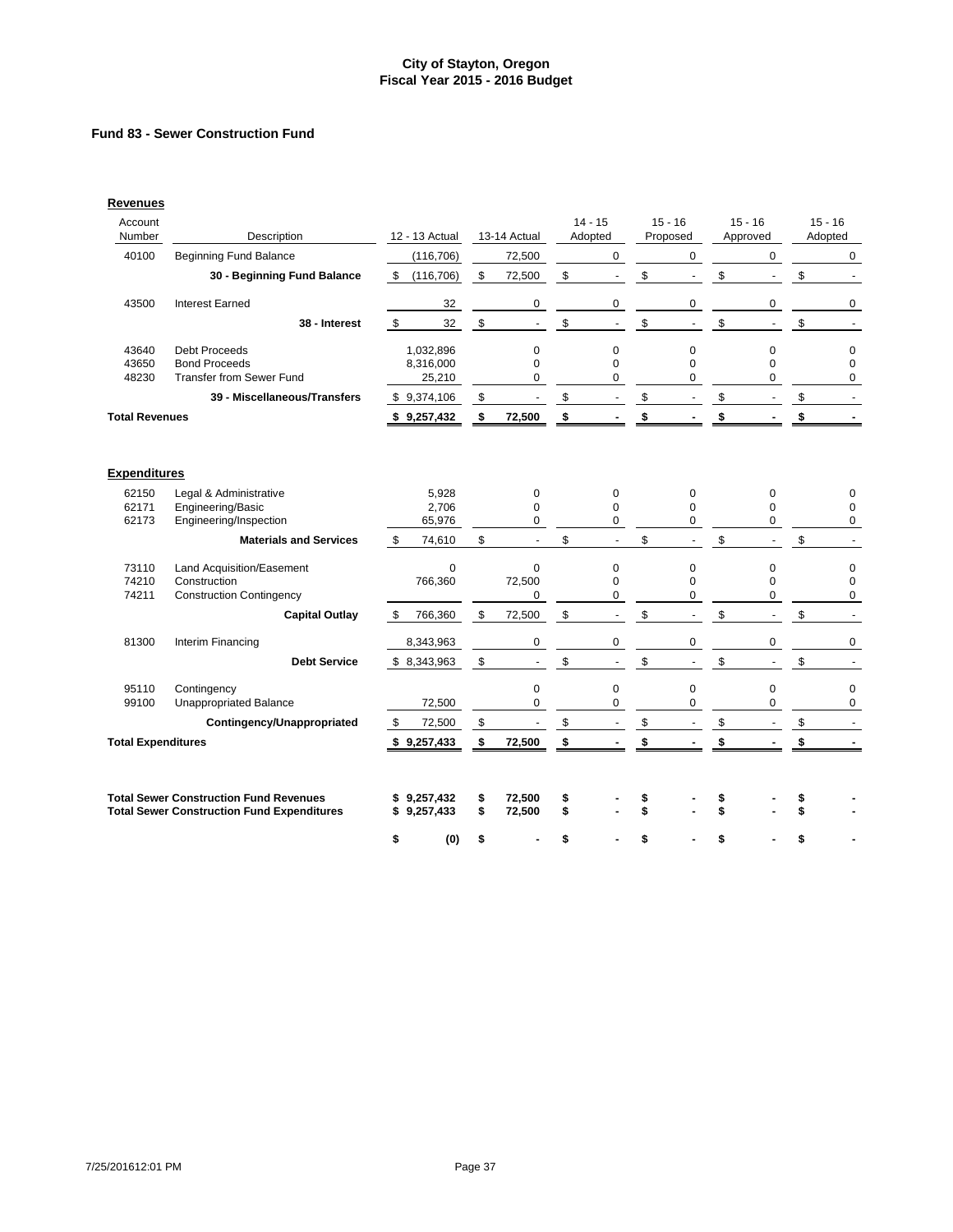### **Fund 85 - Parks Construction Fund**

The Parks Construction fund will be used to track the expenditures related to the Pioneer Park renovations.

| <b>Revenues</b>       |                                                            |                     |                       |     |                       |     |                       |                       |                      |
|-----------------------|------------------------------------------------------------|---------------------|-----------------------|-----|-----------------------|-----|-----------------------|-----------------------|----------------------|
| Account<br>Number     | Description                                                | $12 - 13$<br>Actual | $13 - 14$<br>Actual   |     | $14 - 15$<br>Adopted  |     | $15 - 16$<br>Proposed | $15 - 16$<br>Approved | $15 - 16$<br>Adopted |
| 40100                 | <b>Beginning Fund Balance</b>                              | 0                   | 0                     |     | $\mathbf 0$           |     | 160,000               | 160.000               | 160,000              |
|                       | 30 - Beginning Fund Balance                                | \$                  | \$                    | \$  | $\overline{a}$        | \$  | 160,000               | \$<br>160,000         | \$<br>160,000        |
| 41110<br>41123        | <b>Previously Levied Taxes</b><br><b>Local Option Levy</b> | 0<br>0              | 0<br>9,859            |     | $\mathbf 0$<br>15,000 |     | $\mathbf 0$<br>10,000 | 0<br>10,000           | $\Omega$<br>10,000   |
|                       | 31 - Property Taxes                                        | \$                  | \$<br>9,859           | \$  | 15,000                | \$  | 10,000                | \$<br>10,000          | \$<br>10,000         |
| 43650<br>49503        | <b>State Grants</b><br><b>Miscellaneous Grants</b>         | 0<br>0              | $\mathbf 0$<br>35,000 |     | 387,900<br>75,000     |     | 387.900<br>100,000    | 387.900<br>100,000    | 387.900<br>100,000   |
|                       | 37 - Intergovernmental                                     | \$                  | \$<br>35,000          | \$. | 462,900               | \$. | 487,900               | \$<br>487,900         | \$<br>487,900        |
| 48200<br>49500        | Transfer from Parks SDC Fund<br>Miscellaneous Revenue      | 0<br>0              | 30,000<br>0           |     | 30,000<br>$\mathbf 0$ |     | 30,000<br>40,000      | 30,000<br>40,000      | 30,000<br>40,000     |
|                       | 39 - Miscellaneous/Transfers                               | \$                  | \$<br>30,000          | \$  | 30,000                | \$  | 70,000                | \$<br>70,000          | \$<br>70,000         |
| <b>Total Revenues</b> |                                                            | \$                  | \$<br>74,859          | \$  | 507,900               | \$  | 727,900               | \$727,900             | \$727,900            |
| <b>Expenditures</b>   |                                                            |                     |                       |     |                       |     |                       |                       |                      |
| 62150                 | Contract - Legal                                           | 0                   | 0                     |     | 1,500                 |     | 1,500                 | 1,500                 | 1,500                |
| 62171<br>62172        | Engineering/Basic<br>Engineering/Design Build              | 0<br>0              | $\Omega$<br>33,773    |     | 5,000<br>$\Omega$     |     | $\Omega$<br>28,000    | $\Omega$<br>28,000    | $\Omega$<br>28,000   |
| 62173                 | Engineering/Inspection                                     | 0                   | 0                     |     | $\mathbf 0$           |     | 10,000                | 10,000                | 10,000               |
|                       | <b>Materials and Services</b>                              | \$                  | \$<br>33,773          | \$  | 6,500                 | \$  | 39,500                | \$<br>39,500          | \$<br>39.500         |
| 74210<br>74211        | Construction<br><b>Construction Contingency</b>            | 0<br>$\Omega$       | 0<br>$\mathbf 0$      |     | 482,400<br>0          |     | 625,900<br>30,999     | 625,900<br>30,999     | 625,900<br>30,999    |
|                       | <b>Capital Outlay</b>                                      | \$                  | \$                    | \$  | 482,400               | \$  | 656,899               | \$<br>656,899         | \$ 656,899           |
|                       |                                                            |                     |                       |     |                       |     |                       |                       |                      |

| <b>Expenditures</b>       |                                                   |    |    |                |               |               |    |         |    |          |
|---------------------------|---------------------------------------------------|----|----|----------------|---------------|---------------|----|---------|----|----------|
| 62150                     | Contract - Legal                                  | 0  |    | $\mathbf 0$    | 1,500         | 1,500         |    | 1,500   |    | 1,500    |
| 62171                     | Engineering/Basic                                 |    |    | $\Omega$       | 5,000         | $\Omega$      |    | 0       |    | $\Omega$ |
| 62172                     | Engineering/Design Build                          | 0  |    | 33,773         | $\Omega$      | 28,000        |    | 28,000  |    | 28,000   |
| 62173                     | Engineering/Inspection                            | 0  |    | 0              | 0             | 10,000        |    | 10,000  |    | 10,000   |
|                           | <b>Materials and Services</b>                     | \$ | \$ | 33,773         | \$<br>6,500   | \$<br>39,500  | S  | 39,500  | S  | 39,500   |
| 74210                     | Construction                                      | 0  |    | 0              | 482,400       | 625,900       |    | 625,900 |    | 625,900  |
| 74211                     | <b>Construction Contingency</b>                   | 0  |    | 0              | 0             | 30,999        |    | 30,999  |    | 30,999   |
|                           | <b>Capital Outlay</b>                             | \$ | \$ | $\overline{a}$ | \$<br>482,400 | \$<br>656,899 | \$ | 656,899 | \$ | 656,899  |
| 95110                     | Contingency                                       | 0  |    | $\mathbf 0$    | 19,000        | 31,501        |    | 31,501  |    | 31,501   |
| 99100                     | <b>Unappropriated Balance</b>                     | 0  |    | 41,086         | 0             | 0             |    | 0       |    | $\Omega$ |
|                           | Contingency/Unappropriated                        | \$ | \$ | 41,086         | \$<br>19,000  | \$<br>31,501  | \$ | 31,501  | \$ | 31,501   |
| <b>Total Expenditures</b> |                                                   |    | \$ | 74,859         | \$<br>507,900 | \$<br>727,900 | \$ | 727,900 | S. | 727,900  |
|                           |                                                   |    |    |                |               |               |    |         |    |          |
|                           | <b>Total Parks Construction Fund Revenues</b>     |    | S  | 74,859         | 507,900       | 727,900       |    | 727.900 |    | 727,900  |
|                           | <b>Total Parks Construction Fund Expenditures</b> |    | S  | 74,859         | 507,900       | 727,900       | S  | 727,900 |    | 727,900  |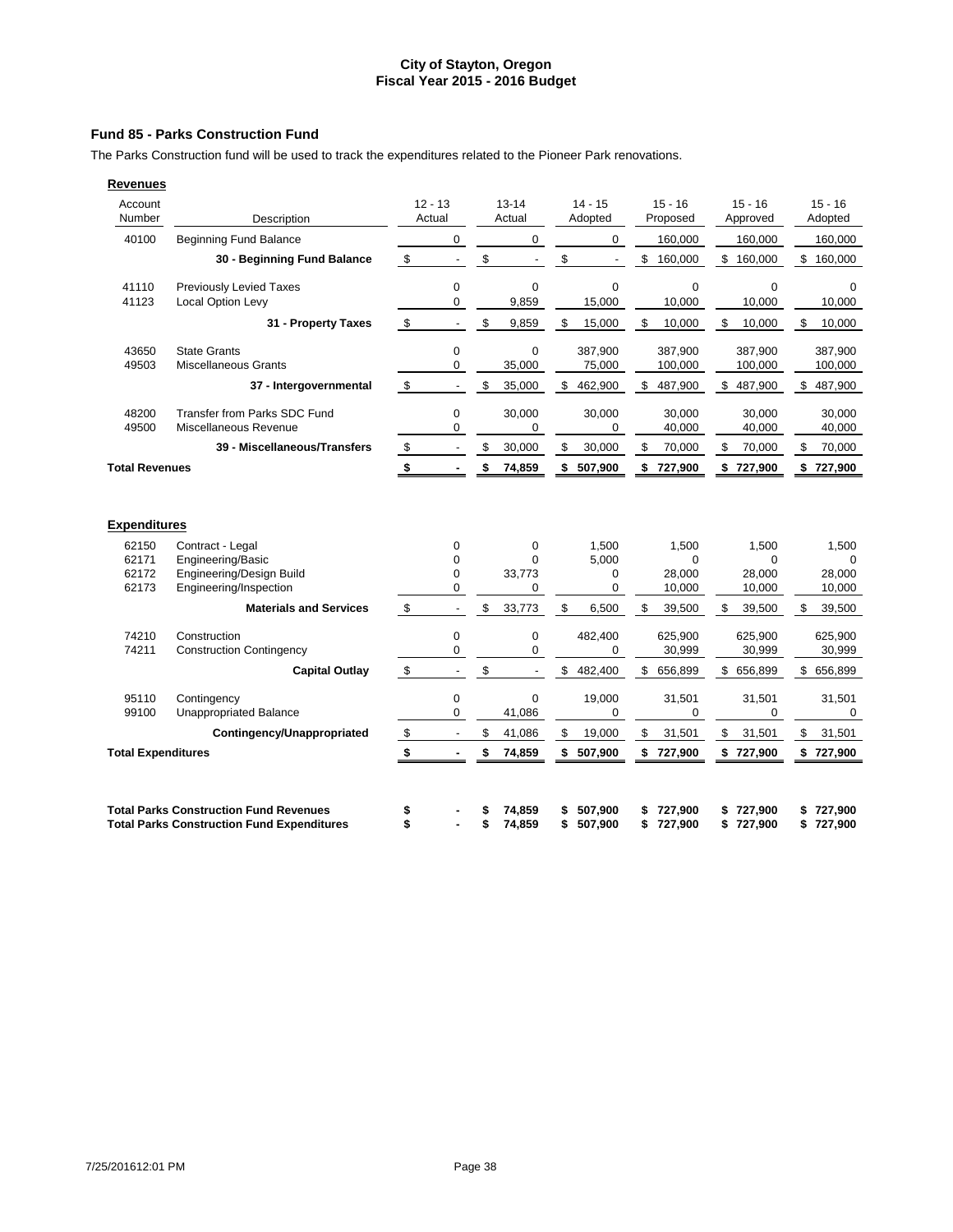# **Fund 86 Construction Fund**

The Construction fund is State funded Storm Water improvements.

| Description                                        | $12 - 13$<br>Actual                                                                                                                                                                                                       |                                                                                                  |             | $14 - 15$<br>Adopted                                        | $15 - 16$<br>Proposed                                                         | $15 - 16$<br>Approved                                                                       | $15 - 16$<br>Adopted                                                       |
|----------------------------------------------------|---------------------------------------------------------------------------------------------------------------------------------------------------------------------------------------------------------------------------|--------------------------------------------------------------------------------------------------|-------------|-------------------------------------------------------------|-------------------------------------------------------------------------------|---------------------------------------------------------------------------------------------|----------------------------------------------------------------------------|
| <b>Beginning Fund Balance</b>                      | 61,277                                                                                                                                                                                                                    |                                                                                                  | 0           | 0                                                           | 0                                                                             | 0                                                                                           | 0                                                                          |
| 30 - Beginning Fund Balance                        | 61,277<br>\$                                                                                                                                                                                                              | \$                                                                                               |             | \$                                                          | \$                                                                            | \$                                                                                          | \$                                                                         |
| <b>State Grants:</b>                               | 686,469                                                                                                                                                                                                                   |                                                                                                  | 0           | 1,544,000                                                   | 1,544,000                                                                     | 1,544,000                                                                                   | 1,544,000                                                                  |
|                                                    |                                                                                                                                                                                                                           |                                                                                                  |             |                                                             |                                                                               |                                                                                             | $\Omega$                                                                   |
|                                                    |                                                                                                                                                                                                                           |                                                                                                  |             |                                                             |                                                                               |                                                                                             | 0                                                                          |
|                                                    |                                                                                                                                                                                                                           |                                                                                                  |             |                                                             |                                                                               |                                                                                             | 0                                                                          |
| <b>Transfer from Water Construction Fund</b>       | 0                                                                                                                                                                                                                         |                                                                                                  | 0           | 0                                                           | 0                                                                             | $\Omega$                                                                                    | $\Omega$<br>$\Omega$                                                       |
| 39 - Miscellaneous/Transfers                       | \$912,402                                                                                                                                                                                                                 | \$                                                                                               |             | \$1,544,000                                                 | \$1,544,000                                                                   | \$1,544,000                                                                                 | \$1,544,000                                                                |
| <b>Total Revenues</b>                              | 973,679<br>\$                                                                                                                                                                                                             | \$                                                                                               |             | \$1,544,000                                                 | \$1,544,000                                                                   | \$1,544,000                                                                                 | \$1,544,000                                                                |
|                                                    |                                                                                                                                                                                                                           |                                                                                                  |             |                                                             |                                                                               |                                                                                             |                                                                            |
| <b>Expenditures</b>                                |                                                                                                                                                                                                                           |                                                                                                  |             |                                                             |                                                                               |                                                                                             |                                                                            |
| Administration & Legal                             | 467                                                                                                                                                                                                                       |                                                                                                  | 0           | 50,000                                                      | 50,000                                                                        | 50,000                                                                                      | 50,000                                                                     |
| Engineering/Basic                                  | 7,792                                                                                                                                                                                                                     |                                                                                                  | $\mathbf 0$ | 75,000                                                      | 75,000                                                                        | 75,000                                                                                      | 75,000                                                                     |
|                                                    |                                                                                                                                                                                                                           |                                                                                                  | 0           |                                                             |                                                                               | 75,000                                                                                      | 75,000                                                                     |
| <b>Materials and Services</b>                      | \$<br>40,386                                                                                                                                                                                                              | \$                                                                                               |             | \$<br>200,000                                               | 200,000                                                                       | 200,000                                                                                     | 200,000<br>\$                                                              |
|                                                    |                                                                                                                                                                                                                           |                                                                                                  |             |                                                             |                                                                               |                                                                                             | 200,000                                                                    |
|                                                    |                                                                                                                                                                                                                           |                                                                                                  |             |                                                             |                                                                               |                                                                                             | 1,050,000                                                                  |
|                                                    |                                                                                                                                                                                                                           |                                                                                                  |             |                                                             |                                                                               |                                                                                             | 50,000                                                                     |
| <b>Capital Outlay</b>                              | \$933,293                                                                                                                                                                                                                 | \$                                                                                               |             | \$1,300,000                                                 | \$1,300,000                                                                   | \$1,300,000                                                                                 | \$1,300,000                                                                |
|                                                    |                                                                                                                                                                                                                           |                                                                                                  |             |                                                             |                                                                               |                                                                                             |                                                                            |
| Unappropriated                                     | 0                                                                                                                                                                                                                         |                                                                                                  | 0           | $\mathbf 0$                                                 | $\Omega$                                                                      | $\Omega$                                                                                    | 44,000<br>0                                                                |
| Contingency/Unappropriated                         | \$                                                                                                                                                                                                                        | \$                                                                                               |             | \$<br>44,000                                                | \$<br>44,000                                                                  | \$<br>44,000                                                                                | \$<br>44,000                                                               |
| <b>Total Expenditures</b>                          | \$973,679                                                                                                                                                                                                                 | \$                                                                                               |             | \$1,544,000                                                 | \$1,544,000                                                                   | \$1,544,000                                                                                 | \$1,544,000                                                                |
|                                                    |                                                                                                                                                                                                                           |                                                                                                  |             |                                                             |                                                                               |                                                                                             |                                                                            |
| <b>Total Revenues</b><br><b>Total Expenditures</b> | 973,679<br>973,679<br>\$                                                                                                                                                                                                  | \$<br>\$                                                                                         |             | \$1.544.000<br>\$1,544,000                                  | \$1,544,000<br>\$1,544,000                                                    | \$1,544,000<br>\$1,544,000                                                                  | \$1,544,000<br>\$1,544,000                                                 |
|                                                    | Federal Grants:<br>Misc. Transfers<br>Developer Share<br><b>Transfer from Street Fund</b><br><b>Engineering Inspection</b><br>Land Acquisition/Easement<br>Construction<br><b>Construction Contingency</b><br>Contingency | $\Omega$<br>0<br>$\Omega$<br>225,933<br>32,126<br>$\Omega$<br>933,293<br>$\Omega$<br>$\mathbf 0$ |             | 13-14 Actual<br>$\Omega$<br>0<br>0<br>0<br>0<br>0<br>0<br>0 | 0<br>0<br>$\Omega$<br>0<br>75,000<br>200,000<br>1,050,000<br>50,000<br>44,000 | $\Omega$<br>0<br>$\Omega$<br>$\Omega$<br>75,000<br>200,000<br>1,050,000<br>50,000<br>44,000 | 0<br>0<br>$\Omega$<br>$\Omega$<br>200.000<br>1,050,000<br>50,000<br>44,000 |